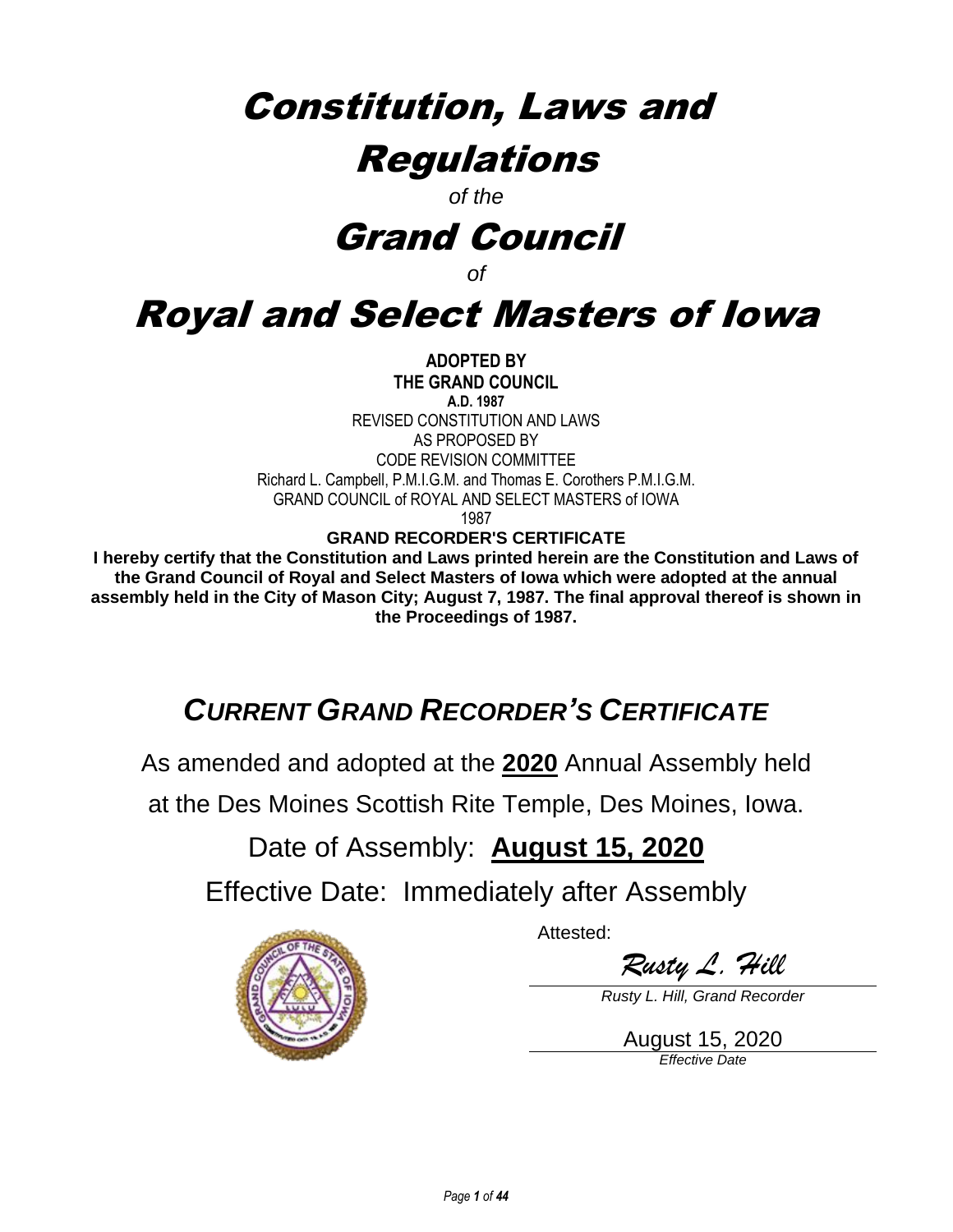# **CONSTITUTION**

### **ARTICLE I. NAME**

**Section 1.01** The Name of this body shall be "The Grand Council of Royal and Select Masters of Iowa".

#### **ARTICLE II. OF WHOM COMPOSED**

**Section 2.01 Members**. The Grand Council shall consist of the Officers of the Grand Council; the Past Officers of the Grand Council; the Illustrious Masters, Deputy Masters, Principal Conductors of the Work, and the Past Illustrious Masters of Councils of this Grand Jurisdiction; Past Illustrious Masters of Councils in other Jurisdictions who have become affiliated with a constituted Council of this Jurisdiction and have been elected to membership in the Grand Council by a majority vote thereof; members of standing committees while serving thereon; and such members of sister Jurisdictions as have been elected to Honorary Membership therein. Honorary members shall have all of the rights and privileges of regular members except that of debate, holding office, or voting.

**Section 2.02 Officers**. The Officers of the Grand Council shall be as follows:

- (a) The Grand Master
- (b) The Deputy Grand Master
- (c) The Grand Principal Conductor of the Work
- (d) The Grand Treasurer
- (e) The Grand Recorder
- (f) The Grand Captain of the Guard
- (g) The Grand Conductor of the Council
- (h) The Grand Chaplain
- (i) The Grand Steward
- (j) The Grand Sentinel.
- (k) The Deputy Grand Recorder

**Section 2.03 Other Appointments**. The Grand Master, if he so desires, may appoint a Grand Marshal and or a Grand Organist. The Grand Marshal must be a member of the Grand Council to be appointed. The Grand Organist need not be a member of the Grand Council to be appointed. The Grand Organist will be considered a member of the Grand Council for his term of office.

**Section 2.04 Titles of Grand Officers**. The title of the Grand Master shall be "Most Illustrious"; that of the Deputy Grand Master, Grand Principal Conductor of the Work, Grand Treasurer, and Grand Recorder shall be "Right Illustrious"; and that of all other officers of the Grand Council shall be "Illustrious."

**Section 2.05 Membership and Position Depend Upon Local Membership**. Membership and official position in the Grand Council are dependent upon and coexistent with membership in some Council within its Jurisdiction.

**Section 2.06 Proxies Limited**. No officer or member of the Grand Council shall be represented therein by proxy except the Illustrious Masters, Deputy Masters, and Principal Conductors of the Work of the several chartered Councils. The certificate of appointment shall be in writing and signed by the officer appointing him. No Illustrious Master, Deputy Master, or Principal Conductor of the Work in attendance at an Annual or Special Assembly may give his proxy to another companion, and every proxy must be a member of the same Council as his principal.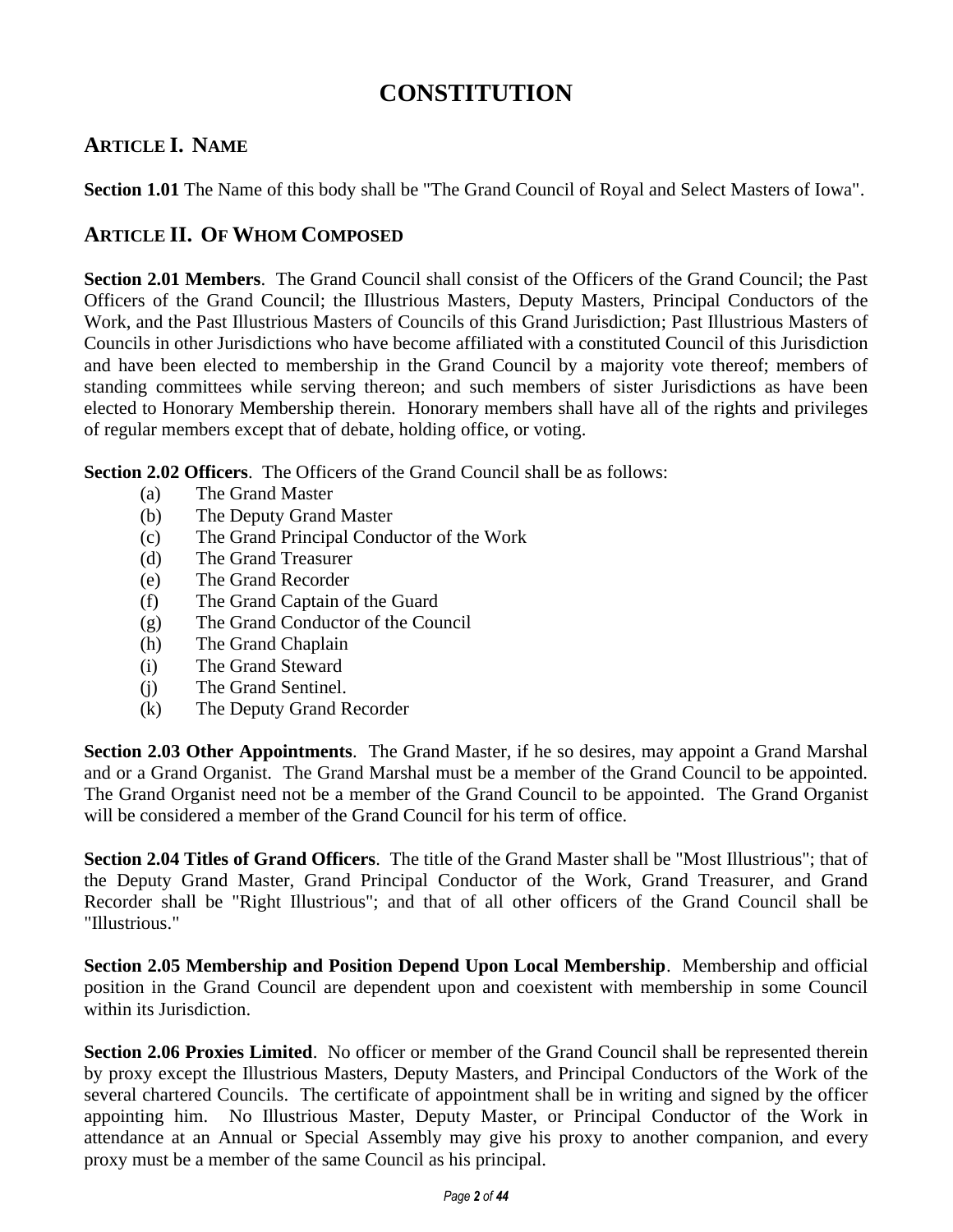#### **ARTICLE III. ASSEMBLIES OF THE GRAND COUNCIL**

**Section 3.01 Annual, Time and Place Of**. The Grand Council shall hold one (1) assembly annually unless conditions are such that it is expedient to omit same. Said annual assembly shall be held at a time and place within the territorial jurisdiction of the Grand Council of Royal and Select Masters of Iowa, which is coextensive with the geographical boundaries of the State of Iowa, to be designated by the Grand Master or a Committee which may be appointed by him for such purpose. It may be held in conjunction with the Annual Convocation of the Grand Chapter of Royal Arch Masons of Iowa or with the Annual Conclave of the Grand Commandery of the State of Iowa, or both, if and when a format for such joint meeting shall be agreed upon by the two (2) or three (3) Grand bodies involved, it being the desire of the Grand Council of Royal and Select Masters of Iowa to cooperate with either or both of said bodies for their mutual interest and advantage.

**Section 3.02 Special Assemblies**. Special assemblies may be called at the pleasure of the Grand Master, but no business shall be transacted at a special assembly other than that specified in the notice thereof.

**Section 3.03 Quorums**. At any annual or special assembly of the Grand Council, it shall require the representatives from not less than five (5) chartered Councils to be present to form a quorum for the transaction of business. These representatives must be members of the Grand Council.

#### **ARTICLE IV. POWERS**

**Section 4.01 Grand Council Supreme**. The Grand Council is the Supreme authority in Cryptic Masonry within the territorial limits of the State of Iowa, subject only to such restrictions as may be placed thereon by reason of affiliation with the General Grand Council, Cryptic Masons International. It has, and of right exercises, the sole power of government, superintendence, and control over all Councils of Royal and Select Masters in its jurisdiction.

**Section 4.02 Powers Enumerated.** The Grand Council possesses and enjoys complete sovereignty in Cryptic Masonry, and has full and complete authority and powers, legislative, judicial, executive, creative, and supervisory, limited only by the provisions of this Constitution and such laws and rules of the order as the Grand Council may enact.

#### **ARTICLE V. GRAND OFFICERS**

**Section 5.01. Elective**. The Grand Master, Deputy Grand Master, Grand Principal Conductor of the Work, Grand Treasurer, and Grand Recorder shall be elected at each annual assembly of the Grand Council. The Grand Master, immediately after the referral of his address, shall announce that the ballot for Elective Officers of the Grand Council is open and shall remain open no less than one (1) hour from the time of voting declared open at which time the ballot box shall be closed, and that during the time the ballot is open it shall be under the constant supervision of at least two (2) tellers appointed by the Grand Master.

**Section 5.02 Appointive.** The remaining officers of the Grand Council shall be appointed by the Grand Master immediately preceding the installation of officers of the Grand Council.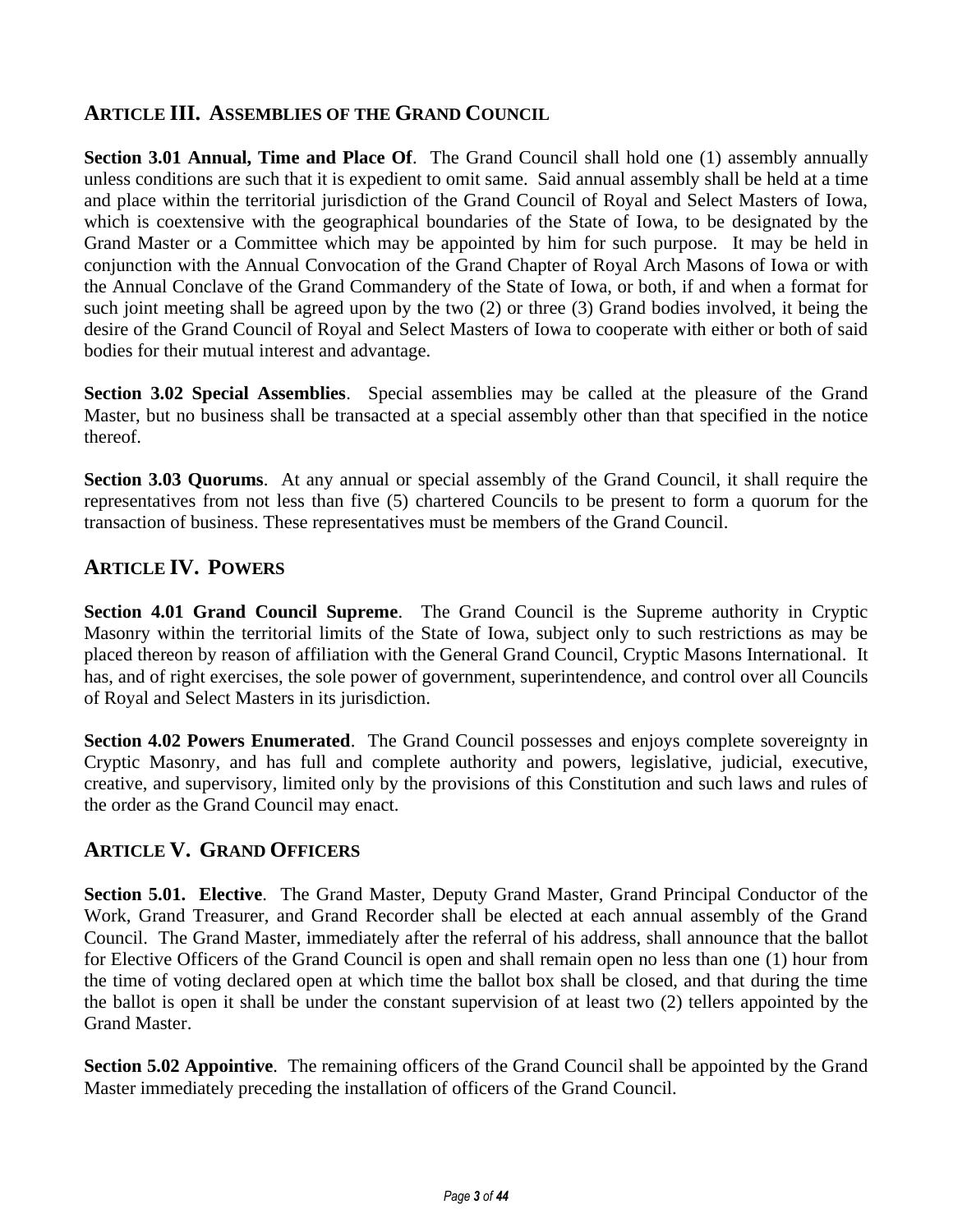**Section 5.03 How Elected.** The elective officers of the Grand Council shall be elected by written ballot and by a majority of the votes cast. The several officers may be elected on the same ballot unless the Grand Council shall by majority vote determine otherwise.

**Section 5.04 Terms of Office**. All Grand Officers shall hold their respective offices until the next annual assembly and until their successors are duly elected or appointed and installed.

**Section 5.05 Eligibility.** All Grand Officers, elective or appointive, shall be selected from the members of the Grand Council except the Grand Chaplain and the Grand Organist, who must be Royal and Select Masters.

**Section 5.06 To Be Past Illustrious Master**. No Companion shall be eligible to the office of Grand Master, Deputy Grand Master, or Grand Principal Conductor of the Work, who has not been duly elected, installed, and has presided over a Council chartered by this Grand Council.

#### **ARTICLE VI. VACANCIES IN OFFICE**

**Section 6.01 Grand Office, How Made Vacant**. Any office in the Grand Council shall become vacant if the incumbent shall die, resign, remove from this jurisdiction, cease to be a member of a Council chartered by this Grand Council, or be convicted of a Masonic offense by his particular Council or by a Chapter of Royal Arch Masons or by a Lodge of Ancient Free and Accepted Masons having jurisdiction.

**Section 6.02 Grand Master to Fill**. The Grand Master shall by temporary appointment fill all vacancies which may occur in the offices of the Grand Council, provided however, that a vacancy in the office of Grand Master shall be filled as provided in Section 6.03 of the Constitution.

**Section 6.03 Vacancy in The Grand Master's Office Filled**. When a vacancy in the Office of Grand Master occurs as provided in §6.01, the Deputy Grand Master, or in case of a vacancy also in his office, then the Grand Principal Conductor of the Work shall, upon installation, succeed to the office, title, rank, powers, and duties of the Grand Master. The installation shall be made by any Past Grand Master and a report thereof filed in the office of the Grand Recorder.

Provided further, that if for any cause the Grand Master should become temporarily unable to perform the duties of his office, then the duties of the office of the Grand Master shall devolve upon the Deputy Grand Master during said period of disability, and in case the Deputy Grand Master for cause is unable to act, then said duties shall devolve upon the Grand Principal Conductor of the Work during said period of disability of the Grand Master.

**Section 6.04 Absence of The First Three Officers. Who to Preside**. At any assembly or session of the Grand Council, should all of the first three elective Grand Officers be absent, the Junior Past Grand Master present shall be empowered to open and preside, and in the event that no Past Grand Master be present then the Grand Council may call any Past or Present Illustrious Master of a Council who is present to fill the chair.

#### **ARTICLE VII. DUTIES OF GRAND OFFICERS**

**Section 7.01 Privileges and Prerogatives of the Grand Master**. The Grand Master is entitled to the privileges and may exercise the prerogatives which attach to his office by the usages of Cryptic Masonry, subject to the limitations of this Constitution and the requirements of the Grand Council, as expressed by Law. He shall also perform all duties imposed upon him by this Constitution or by Law.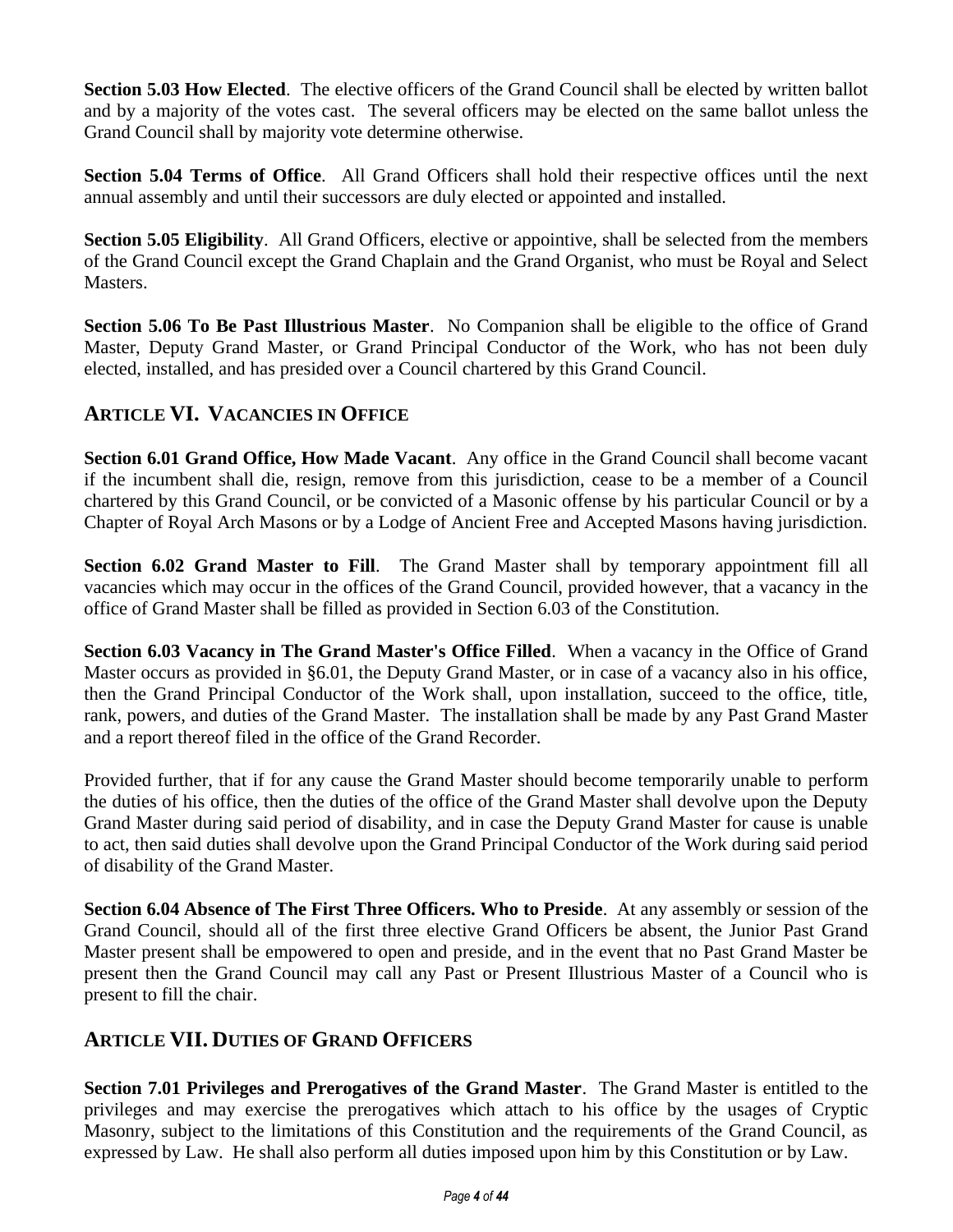**Section 7.02 Powers**. The Grand Master, during the recess of the Grand Council, may grant dispensations to institute new Councils and set them at work, subject to the provisions of the Laws of the Grand Council; he may arrest the Charter of a Council, revoke its dispensation, or suspend its functions and may arrest the jewel or suspend from office an officer of a Council.

**Section 7.03 Report to the Grand Council**. The Grand Master shall report every exercise of any of the powers enumerated in the preceding section and the reasons therefore to the Grand Council for review at the next annual assembly.

**Section 7.04 Constitute Newly Chartered Councils**. The Grand Master shall, in person or by duly appointed representative, constitute all newly Chartered Councils and install their officers and report his actions to the Grand Council at its next annual assembly.

**Section 7.05 Decide Differences**. The Grand Master may decide such actual matters of difference as may arise in a Council during the recess of the Grand Council upon subjects involving the construction and application of the Law of Cryptic Masonry. He shall not make any such decisions except upon the request of a Council or its Master or after a hearing upon a complaint laid before him by a member of a Council; nor shall he entertain, hear, or determine any appeal from a trial by a Council. All decisions must be reported to the Grand Council at the next annual assembly for review.

**Section 7.06 Shall Submit Written Address to the Grand Council**. The Grand Master shall submit to the Grand Council at each annual assembly a written address containing information of the state and condition of Cryptic Masonry within or affecting this jurisdiction, and full account of all his official acts during the recess of the Grand, Council. He may also incorporate therein such recommendations as he shall deem necessary or proper.

**Section 7.07 Duties of the other Grand Officers**. The other officers of the Grand Council shall perform all the duties pertaining to their several offices by usage and custom and such as may be required by Law.

#### **ARTICLE VIII. DEGREES AND WORK**

**Section 8.01 Degrees Enumerated.** The degrees in Masonry over which the Grand Council possesses jurisdiction are Royal Master, Select Master, and honorary degree of Super-Excellent Master. They must be conferred in the order herein named.

**Section 8.02 Grand Council Exclusive Power and Authority**. No other person or body, save this Grand Council and the Councils authorized and warranted by it, possesses any power or authority over said degrees or any of them.

**Section 8.03 To Be Conferred, Upon Whom Conferred**. The said degrees shall not be communicated, nor shall any of them be conferred except upon Royal Arch Masons in good standing who are members of Royal Arch Chapters recognized as regular and legitimate by the Grand Chapter of Royal Arch Masons of Iowa, and also members of Masonic Lodges recognized as regular and legitimate by the Grand Lodge of Iowa of Ancient Free and Accepted Masons.

**Section 8.04 Work and Ritual**. In conferring degrees, and in all meetings in any of the Councils, the work and ritual shall be the ritual of the Grand Council of Royal and Select Masters of Iowa. Innovations or changes in such ritual and work are hereby forbidden. However, the right to individual interpretation of the ritual by constituent Councils shall not be abridged by this section.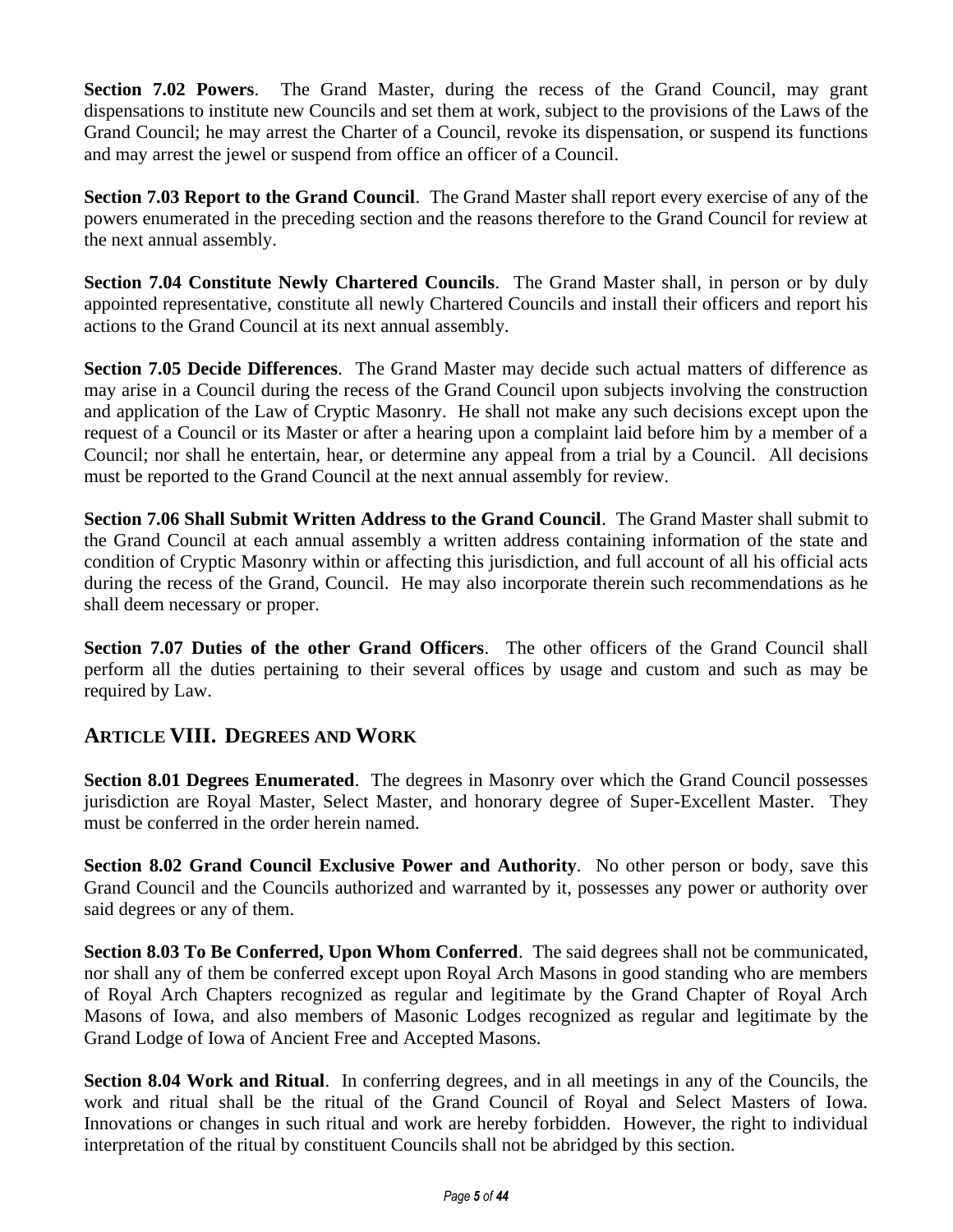**Section 8.05 Grand Council Must Be Opened. Clothing Worn**. The Grand Council, at every assembly before proceeding to transact any business, must be regularly opened in the Select Master degree; and members of the Grand Council must appear in all the assemblies thereof clothed as Royal and Select Masters. Guests and Visitors will be permitted to be clothed appropriate to the offices they represent.

#### **ARTICLE IX. CONSTITUENT COUNCILS**

**Section 9.01 Must Have Charter or Dispensation**. Every Council of Royal and Select Masters in this jurisdiction must be held by virtue of a charter from this Grand Council or a dispensation issued by authority of Law.

**Section 9.02 Chartered Council Must Be Constituted**. Every chartered Council must be duly constituted, and its officers installed by the Grand Master or his representative before proceeding to work or to transact business.

**Section 9.03 Councils, Of Whom Composed**. The several Councils shall be composed of the Companions named in their charters and such as they shall admit by regular affiliation or shall greet as Royal and Select Masters and retaining membership therein.

**Section 9.04 Officers of Councils, Duties Of**. The officers of each Council shall be an Illustrious Master, a Deputy Master, a Principal Conductor of the Work, a Treasurer, a Recorder, a Captain of the Guard, a Conductor of the Council, a Steward, and a Sentinel. The first five (5) shall be elected by ballot at such time and in such manner as shall be provided by Law; the last four (4) shall be appointed by the Illustrious Master. The duties of the officers are such as appropriately belong thereto by the usages of Cryptic Masonry or are prescribed by Law. The Illustrious Master may also, at his discretion, appoint a Chaplain, a Marshal, and an Organist, whose duties shall correspond with their titles.

**Section 9.05 Majority Vote to Elect**. In all elections of officers in Councils, a majority of all the votes cast shall be necessary to a choice.

**Section 9.06 Exclusive Jurisdiction**. Every regularly established Council, whether acting under a charter or a dispensation, shall, while such authority remains in force, have the exclusive right to confer the degrees of Cryptic Masonry as herein before defined upon all worthy and suitable Royal Arch Masons residing within its jurisdiction as defined by Law, subject to the usages and customs of Cryptic Masonry and such regulations as the Grand Council may prescribe.

**Section 9.07 Rights of Council U.D.** Councils under dispensation may exercise all the rights and privileges of chartered Councils except those of, electing officers, enacting by-laws, and sending representatives to the Grand Council.

**Section 9.08 Dispensation of Council When Granted**. No dispensation for a Council shall be granted except upon the petition of fifteen (15) or more Royal and Select Masters in good standing, which petition must be accompanied by their demits from a Council chartered by this Grand Council or some Grand Council recognized by it, and by satisfactory evidence of good standing in Lodge and Chapter.

**Section 9.09 Consent**. No dispensation for the formation of a new Council shall be granted until notice is given and consent obtained from all Councils within the immediate territorial jurisdiction of the same. The Grand Council may, however, order a dispensation for a new Council without the consent as herein provided, if it appears to be for the best interest of Cryptic Masonry.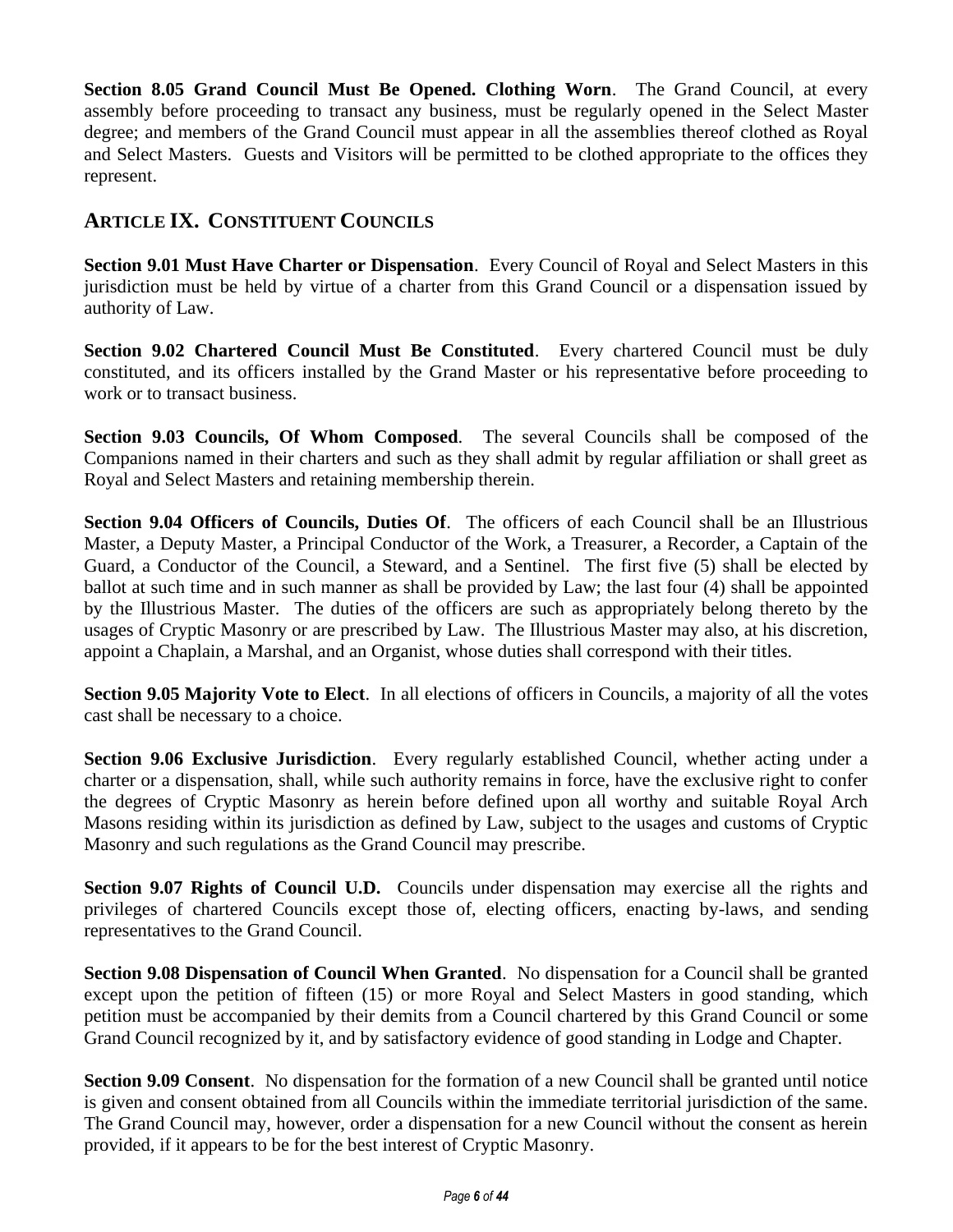**Section 9.10 Must Be Qualified**. No dispensation shall be issued for a new Council until the Grand Master is satisfied that the petitioners are skillful and well qualified to confer the degrees and that the interests of the order will be observed by the formation of such new Council.

**Section 9.11 Jurisdiction of Councils**. The jurisdiction of every Council shall be concurrent in all parts of the state except for counties in which Councils are located, provided that in case where two (2) or more Councils are located in one county their jurisdiction shall be concurrent for that county.

#### **ARTICLE X. PETITIONS – MEMBERSHIP**

**Section 10.01 Petitions, When Received**. Petitions for membership may be received and balloted upon by a Council at either a stated or called assembly.

**Section 10.02 For all Degrees**. The petition for the degrees shall cover all of the Cryptic degrees, and a unanimous favorable ballot shall be sufficient for all degrees.

**Section 10.03 Ballot Secret and Unanimous**. In balloting on candidates for the degrees, the ballot must be secret; a unanimous favorable ballot is required to elect. Unless objection is raised before the ballot is taken by some member in attendance, all petitions may be balloted upon simultaneously.

**Section 10.04 Right To Apply For Membership, Vote Necessary**. The right of every Cryptic Mason to apply for membership is absolute, provided, however, that he has resided in the state for at least six (6) months immediately preceding the filing of his petition; but no person previously a Royal and Select Master shall be elected to membership unless two-thirds (⅔) of the members present in the Council to which application is made vote in favor thereof, when presented for ballot.

**Section 10.05 Expulsion or Suspension in Lodge or Chapter, Same in Council**. The expulsion or suspension from Masonic rights of a Royal and Select Master by a regular Lodge of Ancient Free and Accepted Masons having jurisdiction, or by a regular Chapter of Royal Arch Masons having jurisdiction shall operate to expel or suspend him from all rights of Cryptic Masonry.

**Section 10.06 Restoration, Same**. Any Royal and Select Master who shall be deprived of his rights as such by reason alone of the action of a Lodge or Chapter shall be restored to all such rights upon restoration to his rights as a Master Mason or Royal Arch Mason, as the case may be.

#### **ARTICLE XI. DISCIPLINE.**

**Section 11.01 Kinds**. Only three (3) kinds of discipline can be exercised over Royal and Select Masters: first, reprimand or censure; second, suspension; third, expulsion.

**Section 11.02 Suspension Indefinite**. Suspension shall always be indefinite and may be terminated in the manner provided by Law.

**Section 11.03 Expulsion, How Set Aside**. Expulsion is a total exclusion from all the rights and privileges of Cryptic Masonry. It can only be set aside in special instances, in which, for good cause shown, the Grand Council may allow the expelled member to be re-obligated and readmitted to membership.

**Section 11.04 Acquittal Bars Retrial**. No accused shall, after acquittal, be tried again for the same offense.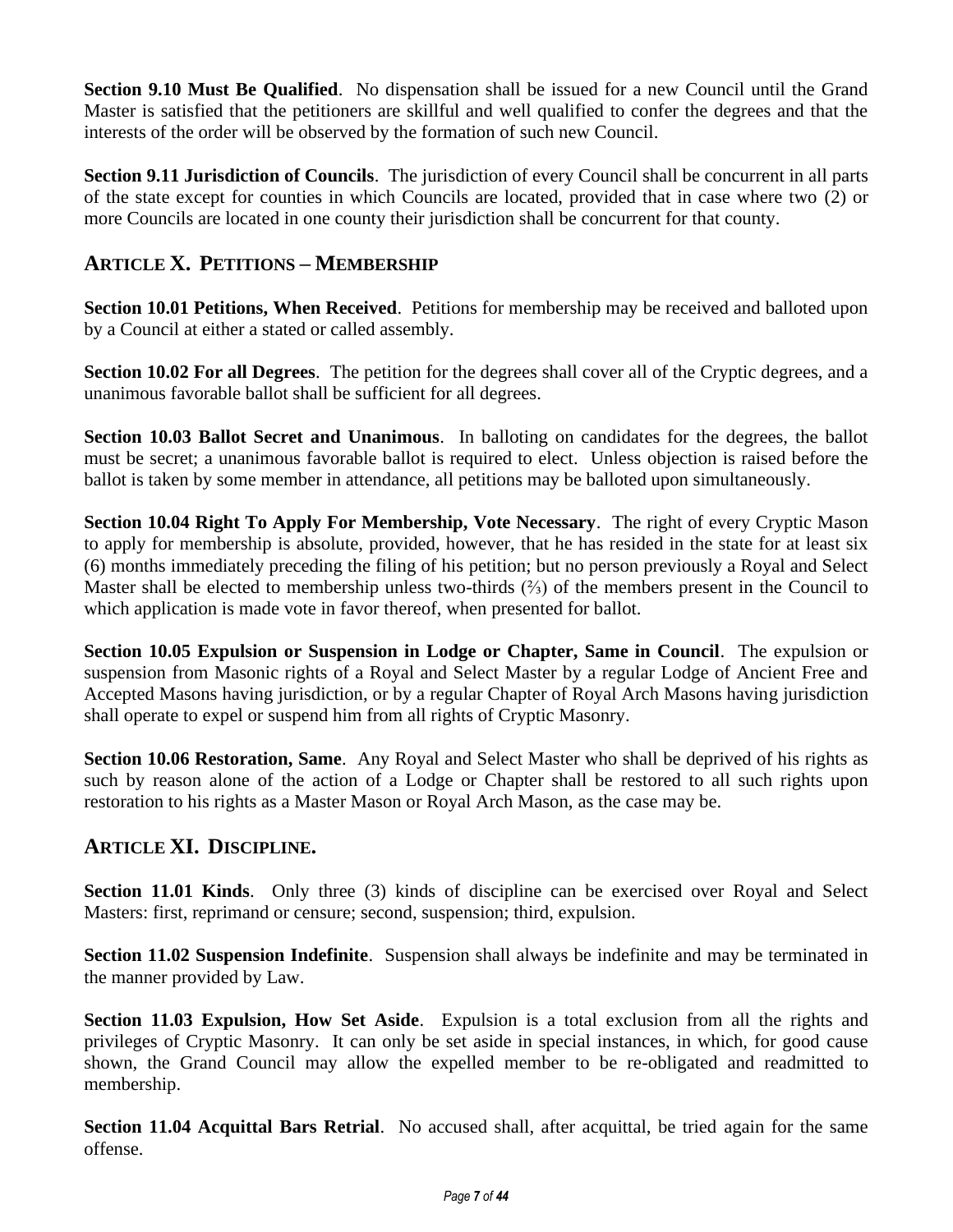#### **ARTICLE XII. MISCELLANEOUS**

**Section 12.01 Incorporation If Desired**. The Grand Council, or any particular Council, may become incorporated under the Laws of the state, but only under, and by virtue of, the Corporations Not for Pecuniary Profit.

**Section 12.02 Amendments, How Made, Votes Necessary**. No amendment to this Constitution shall be made unless it shall have been approved by the vote of a majority of the members present and voting at one (1) annual assembly and adopted by a vote of two-thirds (⅔) of the members present and voting at the next annual assembly.

**Section 12.03 Emblem of The Grand Council and Subordinate Councils**. The emblem of the Grand Council and Subordinate Councils shall be as follows: in the center is a trowel in an erect position with the handle up and the blade or bowl down; outside of the trowel is a broken equilateral triangle with the missing or broken side on the lower or horizontal side; across and on top of the trowel and broken triangle in a horizontal position with hilt at right is laid a sword; around all of the above and touching the outer points is a circle; and outside of the whole touching the top, bottom, and sides of the circle, is a square.

**Section 12.04 Guests**. The Grand Council will not pay for the banquet and the scheduled activities for the invited Grand Master and Lady from sister jurisdictions with whom we have close fraternal relations, or his personal representative, and the Grand Recorder and Lady from sister jurisdictions with whom we have close fraternal relations, with the exception of the General Grand Master and Lady, or his personal representative. Sister Jurisdictions with whom we have close fraternal relations include North Dakota, South Dakota, Nebraska, Kansas, Missouri, Illinois, Indiana, Wisconsin, and Minnesota. These guests may be invited by the Grand Master at his discretion.

**Section 12.05 To Follow Chapter and Lodge Law**. In the absence of written law or custom on matters occurring in or affecting Councils, the laws and customs which control in like matters in Chapters under the jurisdiction of the Grand Chapter of Royal Arch Masons of Iowa, and in Lodges under the jurisdiction of the Grand Lodge of Ancient Free and Accepted Masons of Iowa, shall govern and control as far as possible.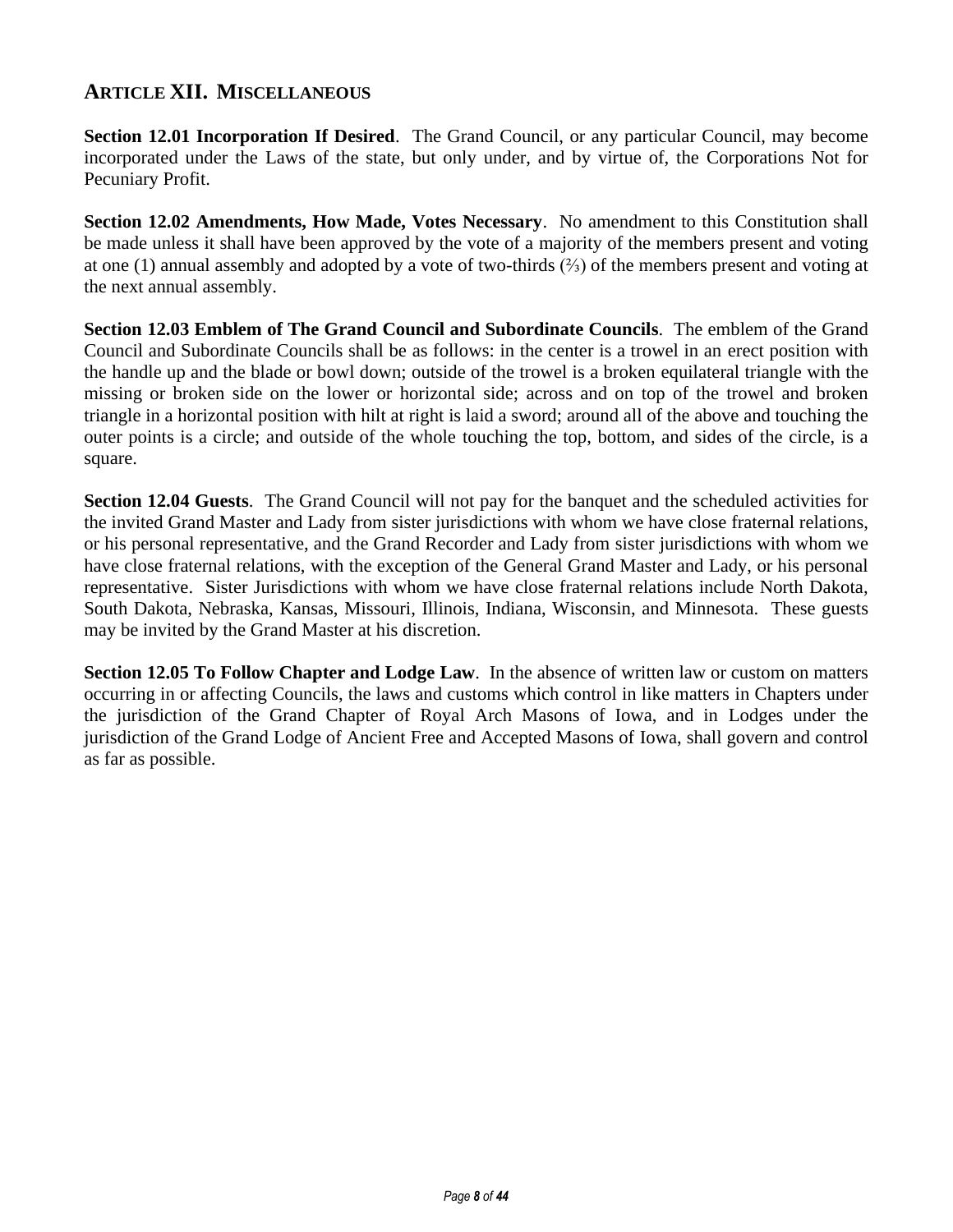# **LAWS**

#### **ARTICLE I. THE LAWS**

**Section 1.01 Prior Constitutions and Laws Repealed**. All Laws, Statutes, and Regulations enacted or passed prior to the enactment of these Laws are hereby repealed, with the exception of and subject to the limitations herein expressed; and these Laws shall take immediate effect.

**Section 1.02 Repeal Not to Affect Prior Act, Action, or Offense**. The repeal of existing laws shall not affect any act done, right accrued, offense committed, or proceeding commenced before the time of the enactment hereof.

**Section 1.03 Laws, How Construed**. In the construction of these laws, the manifest intention of the Grand Council is the true guide.

**Section 1.04 No Law Can Be Suspended**. No law of the Grand Council can be suspended or otherwise rendered inoperative, except by a formal repeal.

**Section 1.05 Amendments, How Proposed, Referred**. All amendments, additions, and alterations to these Laws must be proposed in writing or email and transmitted to the Grand Recorder prior to June 1 thirty (30) days prior to the Annual Assembly. No action can be taken upon any proposed amendment, addition, or alteration until after the same shall have been referred to the Committee on Masonic Jurisprudence, and a report made thereon. The Grand Master and the Masonic Jurisprudence Committee by majority vote may bring legislation to the floor of the Grand Council for debate on amending the Laws of the Grand Council at any time during the Annual Assembly with the consent of two-thirds (⅔) of the present voting members of the Grand Council. *(Amended August 2020)*

**Section 1.06 Amendments, What to Contain**. Propositions to amend existing Laws must contain each Section or Sub-section affected in its entire form as it is intended to be after it is amended.

**Section 1.07 Same, How Arranged**. Propositions for additions to the Laws must be properly arranged in Sections, after the manner in which these Laws are arranged, and, so far as practicable, so that each subject will be treated in a separate Section. They must also be numbered as additional Sections, and, if appropriate, as additional Chapters thereof.

**Section 1.08 Same, Majority Vote Required**. Amendments, additions, or alterations of the Laws require for their adoption a clear majority of all votes cast in the Grand Council thereon.

**Section 1.09 Same, Resolution Not Sufficient**. No Law shall be enacted by resolution, general regulation, or other method akin thereto; but to alter, change, or enlarge these Laws the provisions of this Chapter must be complied with and conformed to.

**Section 1.10 Laws Must Be General**. All Laws must be of general application upon all Councils of Royal and Select Masters alike; except that upon questions of territorial jurisdiction of Councils, local laws not objected to by any Council affected may be enacted.

### **ARTICLE II. THE GRAND COUNCIL**

**Section 2.01 Who to Open, How**. When the Grand Council shall have lawfully convened, a quorum thereof being present, the Grand Master or in the event of his absence or inability, the one on whom,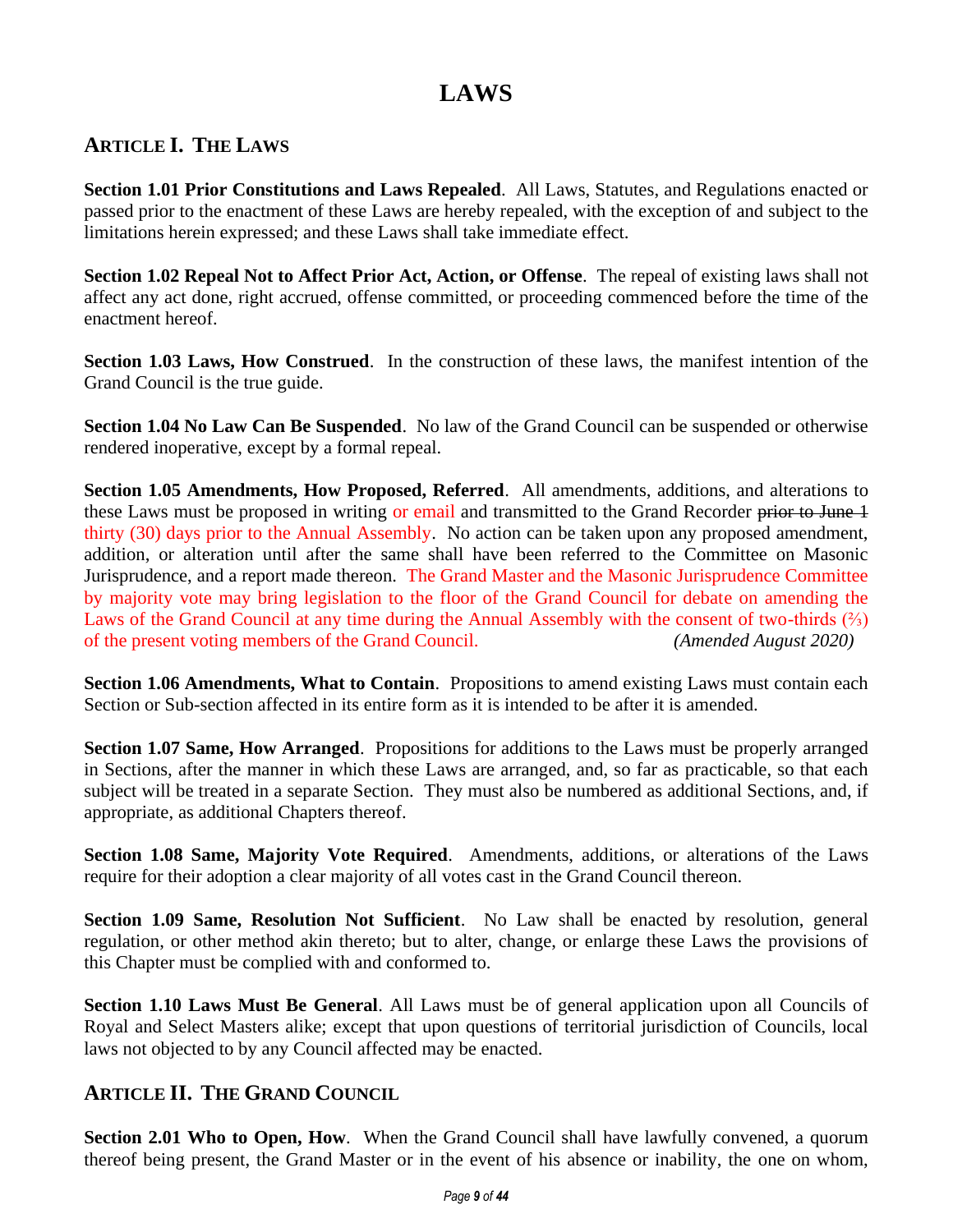under the Constitution, the duties of that office devolve, shall regularly open the Grand Council in form in the Select Master Degree, with full ceremonies or by declaration of the Grand Master, when the Grand Council is to meet electronically. *(Amended August 2020)* 

**Section 2.02 Grand Offices Filled.** If any officer of the Grand Council be absent at such opening, the Grand Master or Companion acting as such shall, before commencing the opening ceremonies, temporarily fill each vacant office by appointing some member of the Grand Council thereto. Any such appointee shall surrender such office to the incumbent thereof upon his arrival.

**Section 2.03 Remain Open.** After the Grand Council has been regularly opened it shall remain open until the close of that assembly, when it shall be closed in form with full ceremonies or by declaration of the Grand Master, when the Grand Council is to meet electronically. Temporary recesses may be had by calling to refreshment. *(Amended August 2020)*

#### **ARTICLE III. THE DUTIES OF THE GRAND OFFICERS**

**Section 3.01 Duties of the Grand Master**. The Grand Master shall perform all duties imposed, and may exercise all the powers conferred upon him by the Constitution and Laws of the Grand Council. He shall preside in the Grand Council and decide all questions of order therein; shall appoint all committees therein, unless the Grand Council shall otherwise provide; shall appoint, at the time and in the manner fixed by Law, the Representatives of this Grand Council near other Grand Councils recognized by this Grand Council; and shall exercise and discharge the executive functions of the Grand Council during its recess.

He may, in his discretion, require any information from any officer of the Grand Council, or of a particular Council, respecting such office or the doings of a Council; and he may convene, open, preside in, inspect, instruct, and close any Council. *(Amended August 2015)*

**Section 3.02 Deputy Grand Master. Principal Conductor Of The Work**. The Deputy Grand Master and Grand Principal Conductor of the Work shall attend all assemblies of the Grand Council, occupy therein their proper stations, assist the Grand Master in the discharge of his duties, and perform such duties as pertain to their respective offices, or are imposed by Law or by the Grand Council.

**Section 3.03 Grand Treasurer**. The Grand Treasurer shall keep an accurate account of all receipts and disbursements of the Grand Council as furnished him by the Grand Recorder; shall sign, together with the Grand Recorder, all checks drawn against the funds of the Grand Council; shall render an annual report of the disbursements of his office to the Grand Council and at other times as he may be directed by the Grand Master or Trustees of the Grand Council. The Grand Treasurer, along with the Grand Recorder, shall be named exclusively on all accounts of the Grand Council.

The Grand Treasurer is a fiduciary to the Grand Council and shall be subject to appropriate civil and criminal actions for malfeasance in office. *(Amended August 2020)*

He shall before being installed, execute to the Board of Trustees as such in person and by name, for the use and benefit of the Grand Council, an official bond in such amount and with such sureties as shall be ample and meet the approval of the Board of Trustees. Said bond, however, may be incorporated as part of a blanket bond, provided, the treasurer is so directed by the Grand Council or Board of Trustees.

*(Amended August 2020)*

No Companion shall be elected to the office of Grand Treasurer two (2) terms in succession.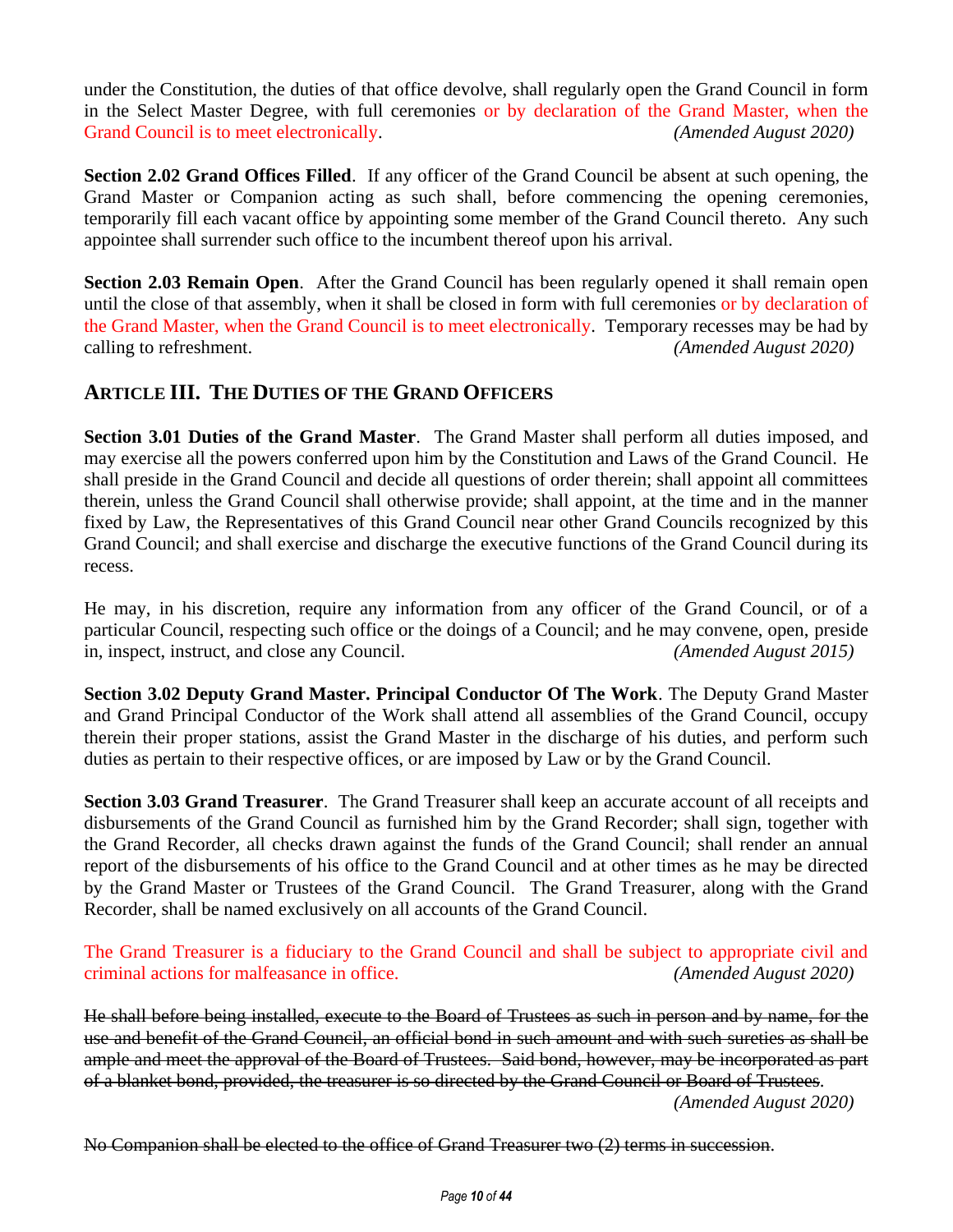#### **Section 3.04 Grand Recorder**. The duties of the Grand Recorder and Deputy Grand Recorder shall be:

- a. The Grand Recorder and Deputy Grand Recorder shall have charge and custody of the archives and records, and shall keep a fair and complete record of the proceedings of the Grand Council; shall have charge of and conduct all correspondence of his office and of the Grand Council, except such as may appropriately come within the duties of the Grand Master.
- b. Shall receive and receipt for all the revenues of the Grand Council, and immediately deposit same in a bank, or banks, the account to be in the name of the Grand Council of Royal and Select Masters of Iowa, sending duplicate deposit slips for all such amounts deposited to the Grand Treasurer.
- c. He shall file with the said depository banks such instrument or instruments as may be necessary to authorize the Grand Treasurer, and himself; to sign checks drawn against all accounts in said depository banks and authorizing said depository banks to honor checks drawn on said accounts when signed by any two of the said three officers.
- d. Shall receive all Charters, records, seals, paraphernalia, and effects of defunct Councils, and safely preserve the same until otherwise disposed of by the Grand Council.
- e. Shall safely keep and preserve all libraries, books, volumes, proceedings, and other property belonging to the Grand Council which may come into his custody or be under his control; shall promptly account for and deliver to his successor in office all property and effects belonging to the Grand Council which may come into his hands and not otherwise disposed of under these Laws.
- f. Shall make a full report of all the affairs of his office to the Grand Council at each annual assembly and perform such other duties as the Grand Council may require.
- g. He shall give a bond such as is required of the Grand Treasurer, which bond may be part of a blanket bond, if so, directed by the Grand Council or Board of Trustees. *(Deleted August 2020)*
- h. He shall, previous to each annual assembly, cause to be printed for the use of the members of the Grand Council, a suitable number of copies of the annual address of the Grand Master, the report of the Grand Treasurer, the report of the Grand Recorder, the report of the Committee on Correspondence, and such other matters as the Grand Council or Grand Master may direct to be printed.
- i. Immediately after the close of each annual assembly of the Grand Council, the Grand Recorder shall, under the supervision of the Grand Master, collect, collate, and arrange all the transactions of the Grand Council, including all reports made to it, and cause the same, together with full statistical tables of Cryptic Masonry, memorial pages, and records, and such other matter as the Grand Council shall have directed, to be properly printed and bound and distributed in print or electronic format to each of the several Councils, all other Grand Councils, the General Grand Council, Cryptic Masons International, the Representatives of this Grand Council near other Grand Councils, and to such others as they deem appropriate or as the Grand Council or Grand Master may direct. Proceedings shall be posted on the Grand Council website.

*(Amended August 2020)*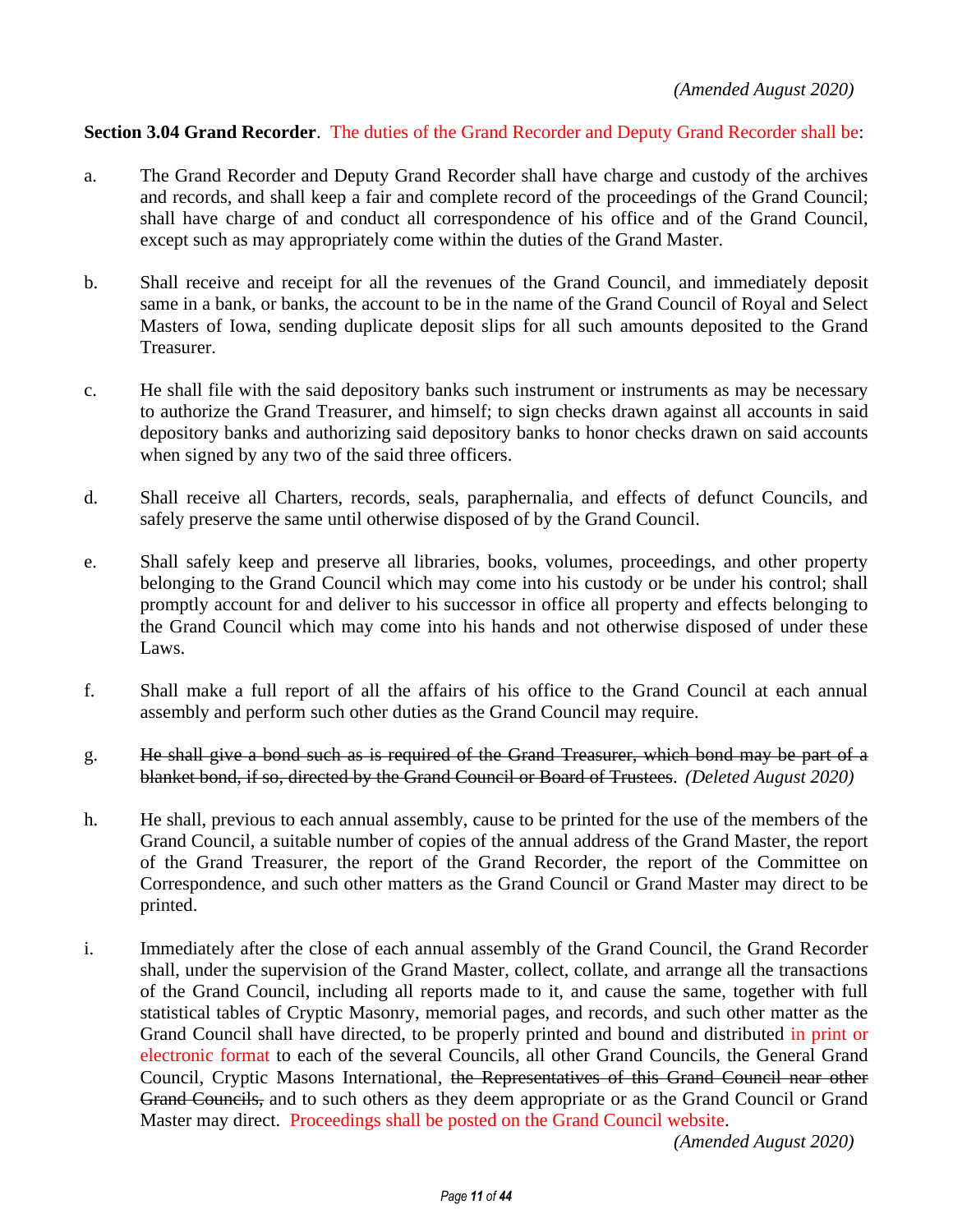j. The Grand Master may appoint a Deputy Grand Recorder for the purpose of assisting the Grand Recorder in the disposition of the duties required under this section. The Deputy Grand Recorder shall give a bond the same as required for the Grand Recorder.

*(Amended August 2015)*

k. The Grand Recorder is a fiduciary to the Grand Council and shall be subject to appropriate civil and criminal actions for malfeasance in office. *(Amended August 2020)*

**Section 3.05 Grand Sentinel**. The Grand Sentinel, in addition to the traditional and customary duties of his office, shall have custody of and properly care for the jewels, robes, furniture, and paraphernalia of the Grand Council, and have the same present and in proper condition for use at the opening of all assemblies thereof. *(Deleted August 2020)*

**Section 3.06 Grand Organist. Grand Marshal.** The Grand Master may, if he so desires, appoint a Grand Organist and a Grand Marshal who, during the terms of their office, shall be members of the Grand Council. The Grand Organist need not be a member of the Grand Council at the time of his appointment, but must be a Royal and Select Master. The Grand Marshal must be a member of the Grand Council at the time of his appointment.

**Section 3.07 Arch Masters**. The Grand Master may appoint as many Arch Masters as he shall deem to be in the best interest of Cryptic Masonry in Iowa. Such appointments shall be for a period of one (1) year or until the next regular assembly. It shall be the duty of such Arch Masters to perform such duties in their respective Arches as shall be required of them by the Grand Master. When in the performance of their duties, the Arch Masters shall receive the same mileage and per diem as is paid to the members of the Board of Custodians and the Deputy Custodians upon certification by the Grand Master.

**Section 3.08 Representatives**. The Grand Master may recommend to the Grand Master of other Grand Jurisdictions that a Companion be appointed by him to represent his Grand Council in and near the Grand Council of Iowa. If, after such appointment, said representative so appointed shall die, resign, remove from the jurisdiction, demit, or be suspended or expelled, the then Grand Master shall immediately notify the Grand Master of the Grand Council for whom the Companion was a Representative and suggest the appointment of a successor. If a Grand Representative so appointed by another Grand Jurisdiction shall be absent, without good excuse to be determined by the then Grand Master, from three (3) consecutive Grand Assemblies, the then Grand Master shall recommend to the Grand Master of the jurisdiction represented by said Companion that his commission be revoked and recommend to the Grand Master of said jurisdiction the name of another Companion and request his appointment.

These Representatives when so appointed shall by correspondence and visitation, seek to cement the Fraternal relations existing between the Grand Council of Iowa and the Grand Jurisdiction which they have been appointed to represent.

**Section 3.09 Other Officers**. The other officers of the Grand Council shall perform all duties which traditionally devolve upon them, or are required by the ritualistic ceremonies, together with such duties as may be imposed upon them by the Grand Council, by the Grand Master, or by Law.

#### **ARTICLE IV. BOARDS OF THE GRAND COUNCIL**

**Section 4.01 Board of Custodians and Deputy Custodians**. The Board of Custodians shall consist of three (3) Companions who are highly skilled in the exoteric and esoteric work of Cryptic Masonry, as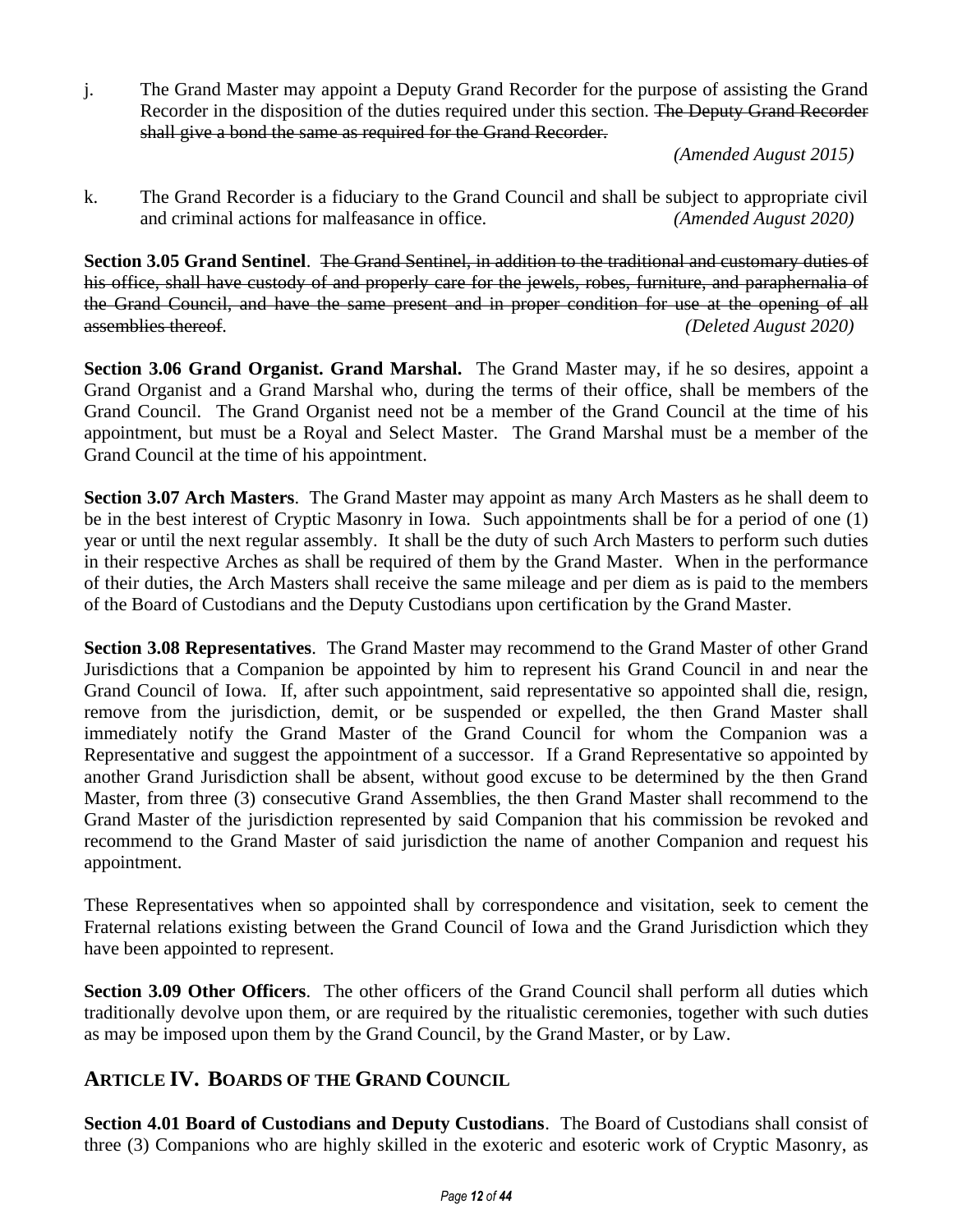appointed by the Grand Master. Each shall be named for a term of three (3) years, and may be reappointed for successive terms. Each year the Grand Master shall appoint or reappoint a member to the Board to fill the expiring term. Any vacancy on the Board of Custodians shall be filled by appointment by the Grand Master with the concurrence of the Deputy Grand Master and the Grand Principal Conductor of the Work for the unexpired term.

The Board of Custodians shall elect its own officers each year. It shall at its own discretion hold or arrange for Schools of Instruction in the various Chartered Councils within this Grand Jurisdiction.

At each annual assembly the Chairman of the Board shall make a report of its doings for the past year and make such recommendations regarding the promulgation of the ritual as it shall deem necessary or expedient.

The Deputy Custodians shall work at the direction of the Board of Custodians and shall report to the Board of Custodians within fifteen (15) days from and after any visitations made by them to any Chartered Council. A copy of said report shall also be filed with the Grand Master.

When in the performance of their duties, which shall include promulgation of the ritual adopted by this Grand Council throughout its Grand Jurisdiction, the members of the Board of Custodians shall receive mileage at the rate of twenty-one cents (\$0.21) two-ways, for a member who drives a vehicle in the performance of his duties, and per diem at the rate of twenty dollars (\$20.00) per day upon certification thereof by the chairman of the Board of Custodians and with the approval of the Grand Master.

When acting at the direction of the Board of Custodians, the Deputy Custodians shall receive mileage at the rate of twenty-one cents (\$0.21) per mile two-ways, for a member who drives a vehicle in the performance of his duties, and per diem at the rate of twenty dollars (\$20.00) per day, for one day, after certification thereof by the Chairman of the Board of Custodians and with the approval of the Grand Master. *(Section 4.01 in its entirety amended August 2015)*

**Section 4.02 Board of Trustees**. There shall be a Board of Trustees for this Grand Council, consisting of three (3) members, who shall be elected for a term of three (3) years with alternating terms, one to expire each year. All members of the Board of Trustees shall be members of the Grand Council of Royal and Select Masters of the State of Iowa. The members of the Board who were serving on the date of the adoption of this amendment, to wit: August 9, 1985 shall continue in office until their respective terms shall have expired or their successors elected to succeed them. The Board shall elect its own Chairman and Secretary. A vacancy in office shall be filled for the unexpired term by the Grand Master with the concurrence of the Deputy Grand Master and the Grand Principal Conductor of the Work until the next annual assembly when the unexpired term shall be filled by election. *(Amended August 2017)*

It shall be the duty of the Trustees to hold title to all property of the Grand Council, real, personal, and mixed; to exercise a general supervision over said property and to receive and hold legal title thereto as such in trust for the Grand Council; to keep the Grand Council insured against loss by any nature for its benefit all property, real, personal, or mixed; to execute all conveyances for and on behalf of the Grand Council; to make such contracts, leases and agreements in its name as may be authorized under the Code or by acts of the Grand Council; to approve and select the bank, banks, or other financial institutions to serve as depositories of the Grand Council funds; to provide liability insurance as needed and required for the Grand Council; to approve the form, amount, and the sureties of all bonds given the Grand Council to cover the transactions on behalf of its officers and trustees, which bonds may be part of a blanket bond if desired; to invest the funds and proceeds of the Grand Council under the requirements of the State of Iowa for the investment of trust funds.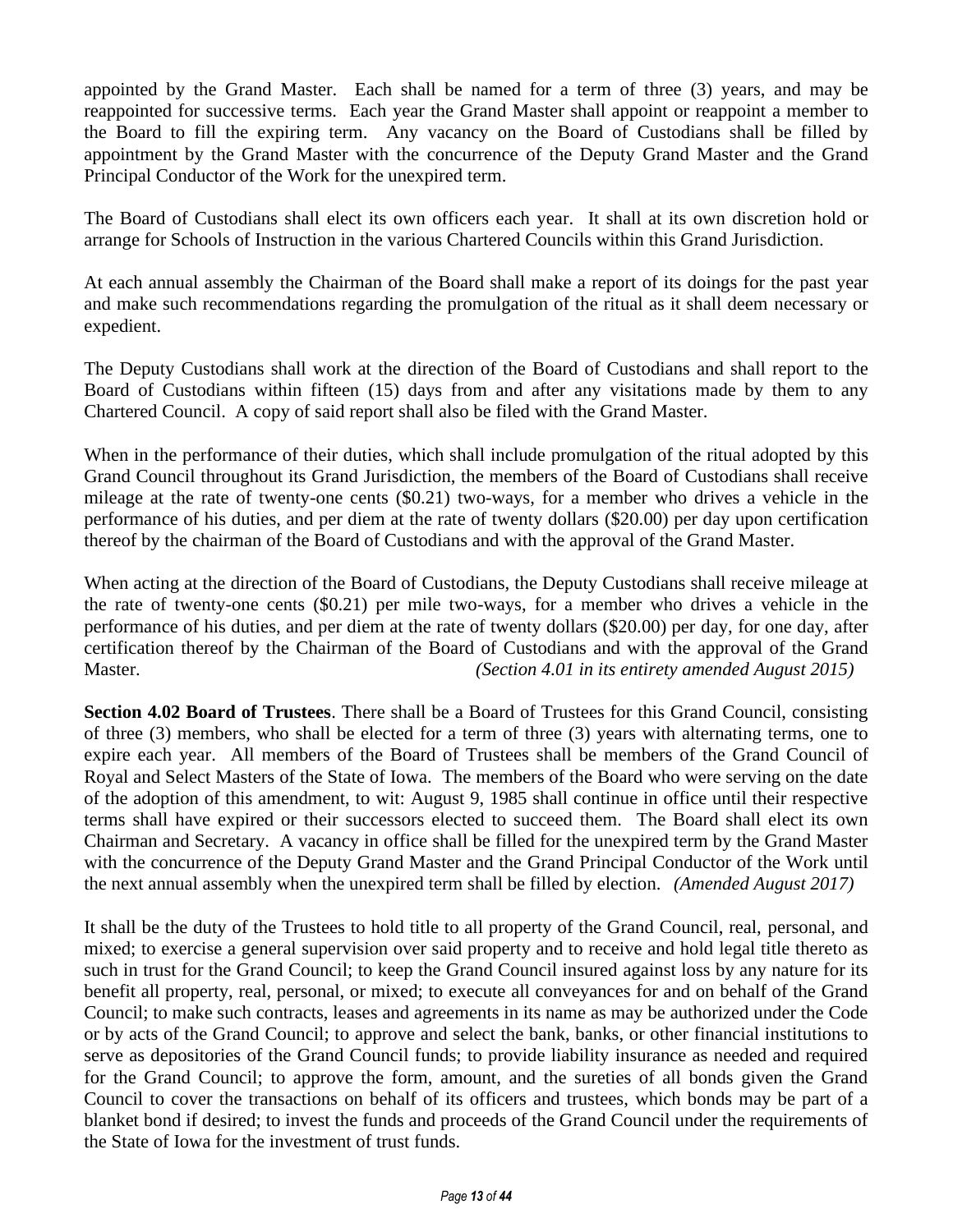The Trustees shall have power and authority to institute and prosecute legal proceedings in their name as Trustees for the preservation and protection of the rights of the Grand Council and to employ counsel to assist in the same, whenever in their judgment or that of a majority of them, it shall be necessary to do so; to take such action and make such contracts during the recess of the Grand Council, as they may, from time to time, deem necessary for the investment, protection, and preservation of the funds and property of the Grand Council; to incur the necessary expense in the exercise of their authority and when said expenses are certified by them for payment they shall be paid by the Grand Council.

Annually, at the regular assembly, the Trustees shall make a report to the Grand Council in detail of all acts done pursuant to the provisions of this Code and shall make such recommendations in relation to the property or funds of the Grand Council as they may deem appropriate for the best interest of the Grand Council.

The Trustees shall receive no compensation for their services, but shall be reimbursed for actual expenses incurred by them in the discharge of their duties, when said expenses are certified by the Trustees and approved by the Grand Master.

#### **ARTICLE V. THE COMMITTEES OF THE GRAND COUNCIL**

**Section 5.01 Appointment**. The Grand Master shall, at or before each annual assembly of the Grand Council, appoint the following standing committees, provided that the Committee on Appeals and Grievances and the Committee on Councils Under Dispensation shall not be appointed unless it appears that there shall be matters to be brought before the Grand Council requiring the attention of said committees. Standing committees shall be appointed by the Grand Master and shall be announced to the Grand Council by the newly installed Grand Master immediately upon assuming his office. They shall be designated as and have duties as follows:

- (a) **Credentials**. A Committee on Credentials, who shall examine the credentials of all persons claiming to be members and report thereon. If the Grand Chapter and the Grand Council meet jointly, or if the Grand Chapter, the Grand Commandery, and the Grand Council meet jointly, this will be considered a joint committee as set forth in Section 24.02.
- (b) **Councils Under Dispensation**. A Committee on Work of Councils Under Dispensation, to whom shall be referred the work, records, and proceedings of Councils under dispensation, all applications for dispensations or charters, and all cases of forfeited or surrendered dispensations or charters.
- (c) **Chartered Councils**. A Committee on the Returns of Chartered Councils, to whom shall be referred all returns and by-laws of Chartered Councils, and all matters appropriate thereto.
- (d) **Appeals and Grievances**. A Committee on Appeals and Grievances, to whom shall be referred all cases of reported expulsion, all appeals, all grievances and complaints, and such other matters as the Grand Council may direct.
- (e) **Division and Reference**. A Committee on Division and Reference, to whom shall be referred the address of the Grand Master, the report of the Grand Recorder, and such other papers as the Grand Council may direct.
- (f) **Masonic Jurisprudence**. A Committee on Masonic Jurisprudence consisting of all Past Grand Masters of this Grand Jurisdiction who are in good standing. Each incoming Grand Master shall appoint one (1) member of the committee to serve as chairman during his term of office. All propositions to amend the Constitution or Laws of the Grand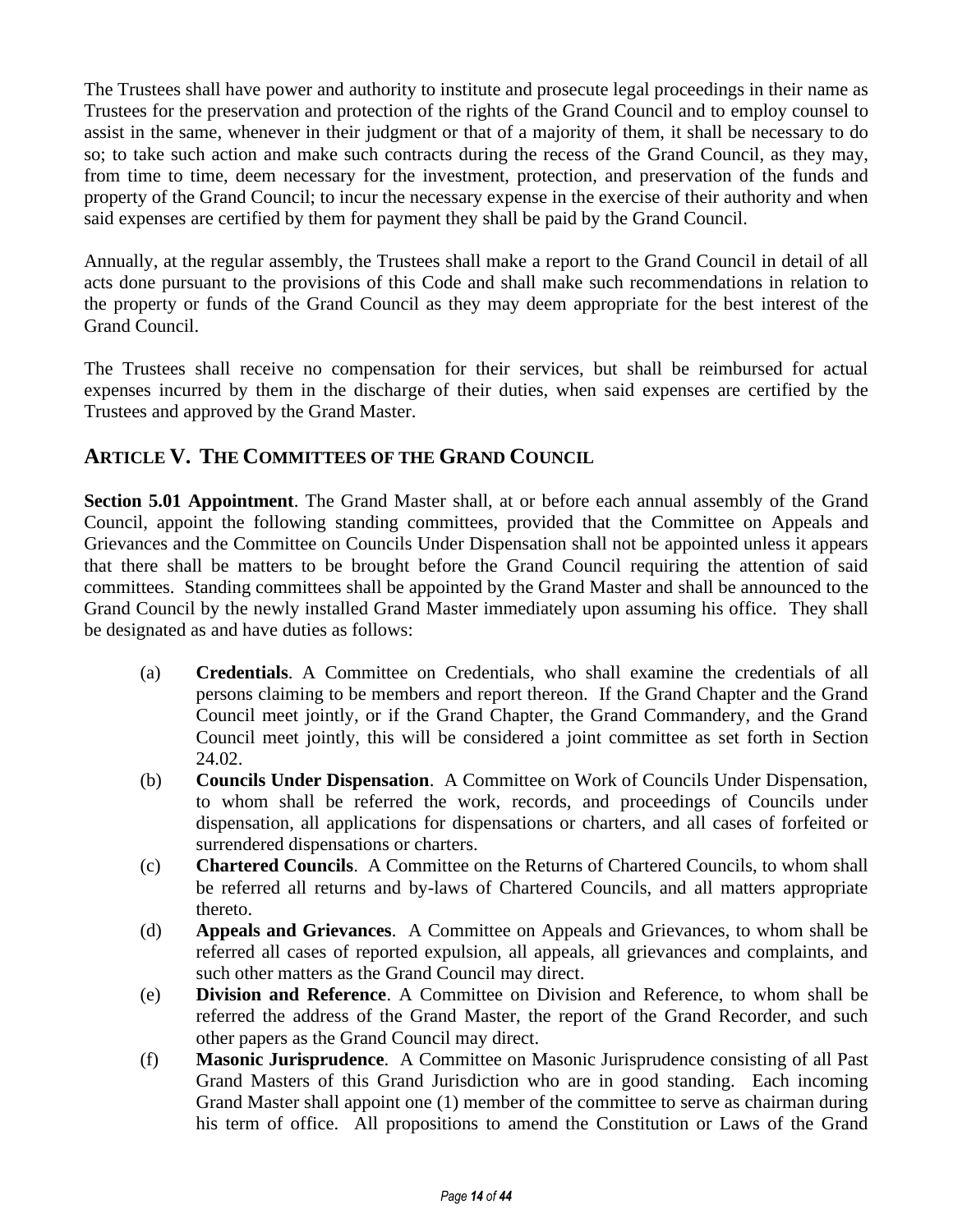Council, all decisions and rulings of the Grand Master, and all other matters of a legal significance shall be referred to this Committee after presentation to the Grand Council.

- (g) **Mileage and Per Diem**. A Committee on Mileage and Per Diem, who shall ascertain and report the amount of mileage and per diem to be paid to members entitled thereto. If the Grand Chapter and the Grand Council meet jointly, or if the Grand Chapter, the Grand Commandery, and the Grand Council meet jointly, this will be considered a joint committee as set forth in Section 24.02.
- (h) **Finance**. A Committee on Finance which shall consist of three (3) members appointed by the Grand Master for alternate terms of one, two, and three years, and the Deputy Grand Master to be an ex-officio member of this committee, to whom shall be referred all financial reports of the Grand Officers, all matters pertaining to the finances of the Grand Council, and all subjects involving an appropriation of its funds, said matters to be referred to the Finance Committee at least thirty (30) days before the opening of Grand Council. It shall be the duty of this Committee to recommend a budget for operation of the Grand Council and present same at each annual assembly.
- (i) **Correspondence**. A Committee on Correspondence, to consist of one (1) only, to whom shall be referred all printed proceedings from other Grand Councils and Masonic Bodies, and who shall present a general report at each annual assembly, containing such facts pertaining to Cryptic Masonry throughout the world as he may deem of interest to the Royal and Select Masters of Iowa. Such Committee may also express his own personal opinions upon the matters so reported, but the Grand Council is not responsible for, or bound by, such facts or opinions unless it shall expressly concur therein.
- (j) **General Arrangements**.
	- (i) To consist of the Grand High Priest, Grand King, and Grand Scribe of the Grand Chapter Royal Arch Masons of Iowa and the Grand Master, Deputy Grand Master, and Grand Principal Conductor of the Work of the Grand Council Royal & Select Masters of Iowa.
	- (ii) To have the authority to make all arrangements for the next regular convocation including location, housing, banquets, schedule, and entertainment.
	- (iii) The Grand Secretary of the Grand Chapter Royal Arch Masons of Iowa and Grand Recorder of the Grand Council Royal and Select Masters of Iowa shall serve as an ex-officio member of said committee.
	- (iv) The Chairman will alternate between the Grand Chapter and the Grand Council.
- (k) **Visitors**. A Committee on Visitors to whom shall be referred with entertainment and housing of distinguished visitors, both from within and without this Grand Jurisdiction.
- (l) **Necrology**. A Committee on Necrology, consisting of one (1) member only, who shall prepare a suitable memorial for those Companions who have passed on during the year. If the Grand Chapter and the Grand Council meet jointly, or if the Grand Chapter, the Grand Commandery, and the Grand Council meet jointly, this will be considered a joint committee as set forth in Section 24.02.
- (m) **Auditing Committee**. An Auditing Committee shall be appointed each year by the Grand Master. This committee shall consist of the Deputy Grand Master, Grand Principal Conductor of the Work, one (1) Past Grand Master, and one (1) Companion selected at large for his knowledge and abilities in this area of endeavor. The Companion selected at large need not be a member of the Grand Council; however, he must be a Royal and Select Master.

The Grand Council fiscal year is from July 1st to June 30th. Each year this committee shall audit the financial accounts and holdings of all Officers, Boards, and Committees of this Grand Council. Since the books of this Grand Council are closed on the 30th day of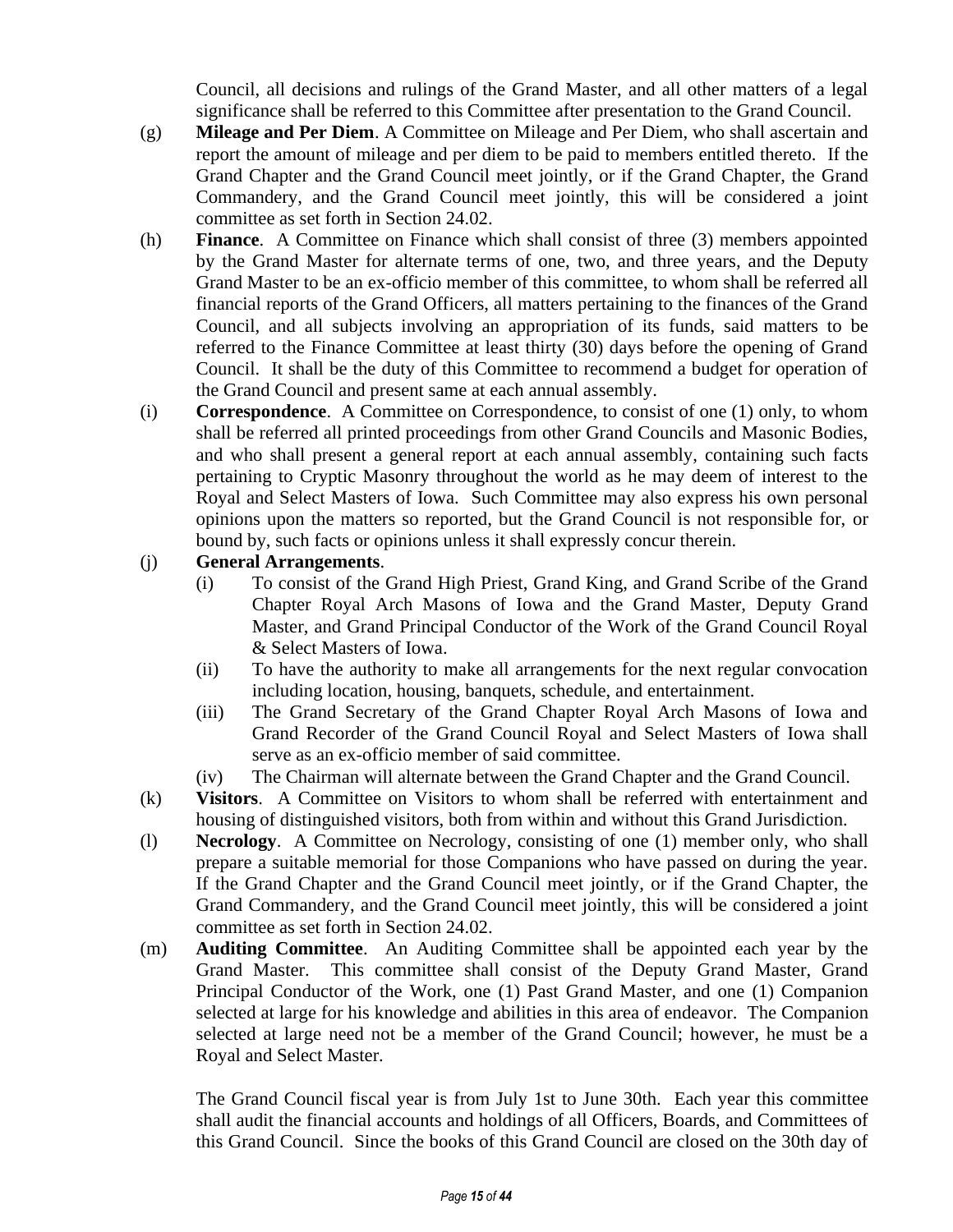June each year, this audit shall be accomplished within the first two (2) weeks of July of each year. This audit is to be carried out in the Grand Recorder's Office.

The Grand Master shall appoint one (1) member of this committee as Chairman. It will be the Chairman's responsibility to make a complete report to the Grand Council at each annual assembly.

The Auditing Committee shall receive mileage at the rate of twenty-one cents (\$0.21) per mile two-ways, and per diem at the rate of twenty dollars (\$20.00) per day, for one day, after certification thereof by the Chairman of the Auditing Committee with the approval of the Grand Master.

- (n) **Code Revision**. This Committee shall be appointed by the Jurisprudence Committee and shall consist of as many members as deemed necessary by the Jurisprudence Committee. This committee shall annually report to the Jurisprudence Committee and the Grand Council at each annual assembly.
- (o) **Time and Place**. To which shall be referred: All invitations for holding regular assemblies, upon which it shall report to the Grand Council its recommendations at the regular assembly next preceding the assembly to which the invitation shall refer. Such invitation shall be filed in the office of the Grand Recorder at least sixty (60) days prior to the regular assembly at which action is to be taken, provided that should no invitation be so filed within the prescribed time, the committee may make such recommendations to the Grand Council as it may deem proper. If invitations are filed with the Grand Recorder for assemblies in years subsequent to the next assembly, this committee shall make a similar report. If the Grand Chapter and the Grand Council meet jointly, or if the Grand Chapter, the Grand Commandery, and the Grand Council meet jointly, this will be considered a joint committee as set forth in Section 24.02 of these Laws.
- (p) **Masonic Youth**. To consist of one (1) member only to work with the youth of our State and report on the same at each Grand Council Assembly. If the Grand Chapter and the Grand Council meet jointly, or if the Grand Chapter, the Grand Commandery, and the Grand Council meet jointly, this will be considered a joint committee as set forth in Section 24.02 of these Laws.
- (q) **Joint Technology Committee**. The Technology Committee of the Grand Chapter/Council will be responsible for the development and maintenance of a web site that will, at minimum, include calendars of Grand Chapter and Grand Council events, stated communications of local bodies, and links to other sites. Links may include, but are not limited to; educational materials, program development materials, and forms required by Secretary/Recorders. They shall be authorized, through the budgeting process, to purchase a domain site and the necessary software to facilitate these duties. This Committee will work closely with the Grand Secretary/Recorder to develop information portals with up-to-date information about the programs of the Grand Chapter and the Grand Council.

The Committee will advise on any technology purchases for the Grand Chapter/Council including but not limited to: projectors, recording devices for meetings, computers and software. The Committee will consist of the two (2) or more Companions (one from each body) who are conversant with computers and the programs needed to maintain modern communication with the membership. The Grand Secretary/Recorder will serve ex officio on said Committee. This legislation to be effective upon adoption and incoming Grand High Priest and Grand Master to make necessary appointments.

(r) **Special Committees**. Special committees may be appointed by the Grand Council at its discretion or by the Grand Master as necessity requires. Such special committees shall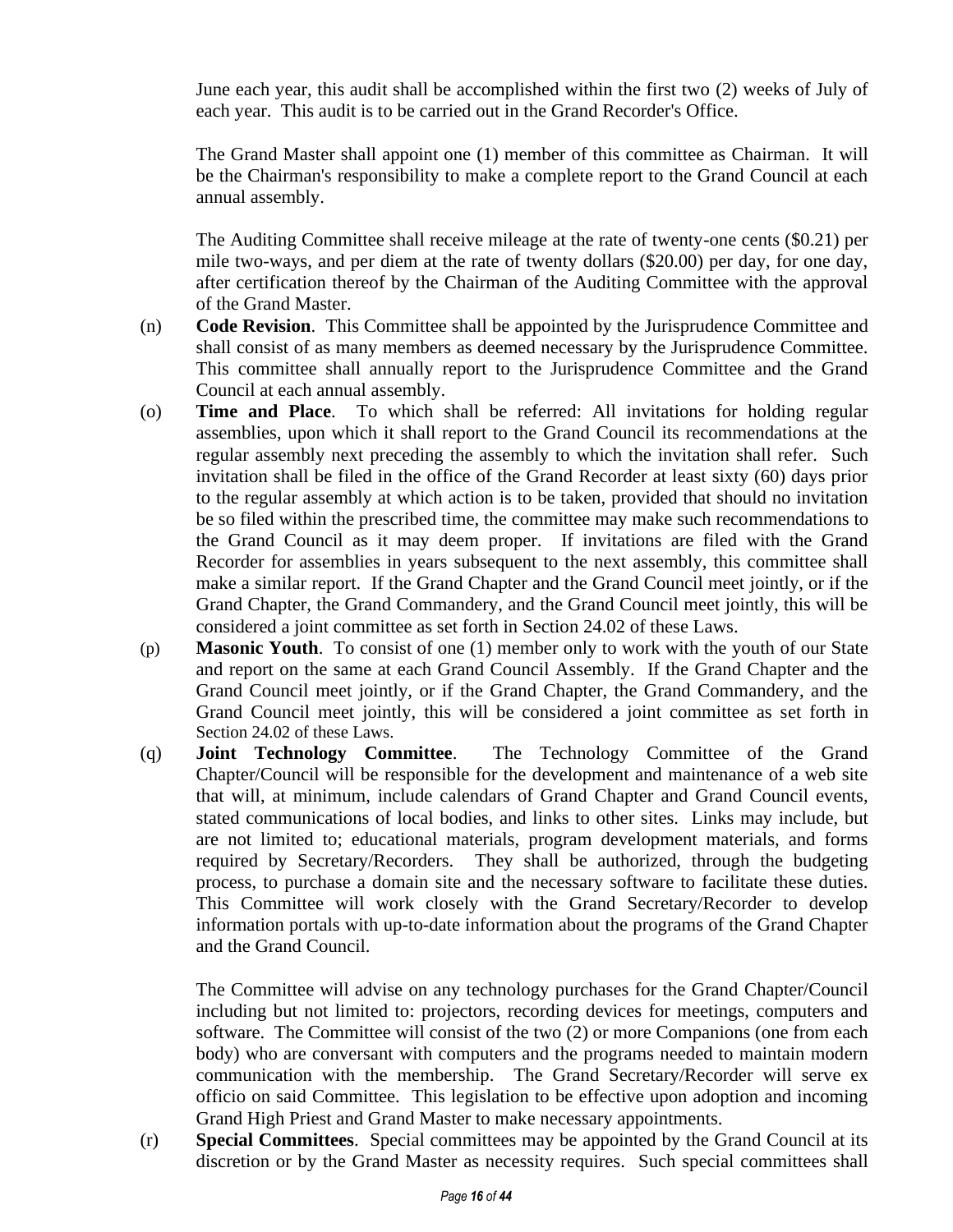have only such powers as are explicitly, or by necessary implication, conferred upon them, or are absolutely necessary to properly discharge the duties imposed. Special committees in all instances will be members of the Grand Council pro tempore.

**Section 5.02 Same, How Appointed**. Unless the Grand Council shall otherwise provide, all special committees shall be appointed by the Grand Master.

**Section 5.03 Number on Committees**. All Committees shall consist of three (3) members of the Grand Council, or as specified in Section 5.01 of these Laws. If the Grand Chapter and the Grand Council meet jointly, or if the Grand Chapter, the Grand Commandery, and the Grand Council meet jointly, provisions set forth in Section 24.02 of these Laws for Joint Committees will be observed.

**Section 5.04 When to Report, Discharge**. All committees shall, unless otherwise ordered by the Grand Council, report at the annual assembly for which they were appointed; and the closing of the Grand Council at such assembly shall discharge all committees unless the Grand Council shall have otherwise ordered.

#### **ARTICLE VI. REVENUES AND APPROPRIATIONS**

**Section 6.01 Revenues, How Derived**. The revenues of the Grand Council are derived from and shall be paid by the several Councils subject to its jurisdiction.

**Section 6.02 Revenue Apportioned**. The revenues of the Grand Council shall be collected from the several Councils as follows:

- (a) For every charter, twenty-five (\$25.00) dollars.
- (b) For every dispensation for the formation of a new Council, five (\$5.00) dollars.
- (c) For every Companion greeted, five (\$5.00) dollars.
- (d) For annual dues from each Companion who was a member of a Chartered Council during any period of the fiscal year, unless such Companion has already paid dues in another Council for the calendar year in which returns are being made, fifteen (\$15.00) dollars plus the annual per capita charged by the General Grand Council of Cryptic Masons International in accordance with The Constitution and By-laws of the General Grand Council of Cryptic Masons International.
	- (i) In the event that the per capita fees charged by the General Grand Council of Cryptic Masons International include a fraction of a dollar, the amount to be charged to Companions in Iowa shall be rounded to the next highest whole dollar. Members of multiple Councils shall be required to pay dues in all of the Councils of which they are members.
	- (ii) Councils are not to pay the General Grand Council of Cryptic Masons International per capita fees of Companions who are Life Members of the General Grand Council of Cryptic Masons International to the Grand Council of Royal and Select Masters of Iowa. After verifying that the Life Membership of Companions pertains to that particular Council, that Council is to list the names of such Life Members of the General Grand Council of Cryptic Masons International who are members of their Council on their annual filings submitted to the Grand Council.
- (e) For every due's paying companion, one (\$1.00) dollar shall be contributed to the Cryptic Masons Medical Research Foundation. *(Added August 2018)*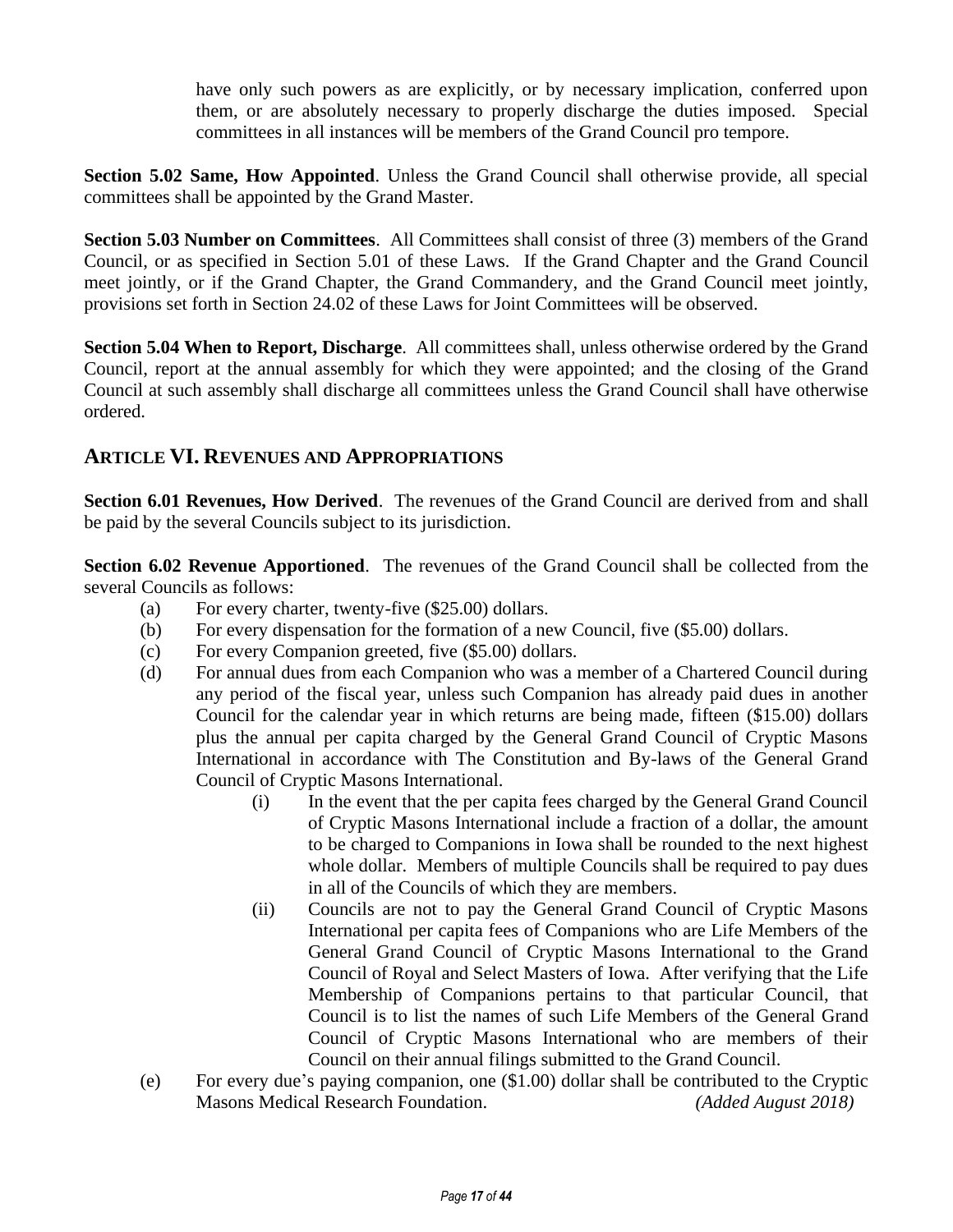**Section 6.03 Appropriations How Made**. Every resolution or motion contemplating an appropriation from the funds of the Grand Council shall be proposed by, or referred to the Finance Committee of the Grand Council and a report made thereon before it can be acted upon, and no disbursement or appropriation of money shall be made except by vote of the Grand Council unless such appropriation is of an emergency nature which requires action during the interim between assemblies of the Grand Council.

**Section 6.04 Mileage and Per Diem.** The Grand Council shall pay mileage at the rate of twenty-one cents (\$0.21) per mile two-ways, to the Companion by the nearest all-weather highway, as between the Chartered Councils, and the place of assembly, and per diem at the rate of twelve dollars (\$12.00) thirtyfive dollars (\$35.00) per day for one day, to each Grand Officer, Past Grand Master, each Arch Master, the members of each standing committee and to one (1) delegate from each Chartered Council, for annual attendance upon its annual assemblies; but no such mileage or per diem shall be paid to any Companion in more than one capacity; <del>further, in no case shall mileage be allowed for a distance greater</del> than that from the home Council to the place of assembly. *(Amended August 2020)*

The highest officer present from any Council shall be entitled to draw the mileage and per diem, and if no such officer is present, then the proxy of such highest officer shall be entitled thereto, and provided, further that the representatives of the Constituent Councils shall not be entitled to mileage and per diem unless the returns of their Council shall have been filed, and Grand Council dues fully paid as provided in Section 18.03 of these Laws, unless such failure can be satisfactorily explained, and approval given to the Grand Master and Jurisprudence Committee. *(Amended August 2020)*

If the Grand Master calls a Grand Officer, a committee or a board to meet prior to an Assembly of the Grand Council, such officer, committeeman or board member shall be entitled to receive per diem in the amount of twenty dollars (\$20.00) for the extra time spent, but only in one (1) capacity and only after authorization by the Grand Master. *(Amended August 2020)*

**Section 6.05 Joint Meeting.** In the event that the Grand Assembly shall be held jointly with the Grand Chapter or with the Grand Chapter and the Grand Commandery, and a member of this Grand Council entitled to mileage shall also be entitled to mileage from either the Grand Chapter or the Grand Chapter and the Grand Commandery, the other Grand Body or Grand Bodies shall pay their proportionate share of said mileage.

**Section 6.06 Exception.** The several Councils shall not be required to pay annual dues or any per capita assessment to the Grand Council for any Companion who:

- (a) Was suspended during the year for non-payment of dues.
- (b) Died during the year without having paid his dues to the Council.
- (c) Was granted a demit at the January regular of said Council after having filed a request for such demit between the date of the December regular and the 31st day of December of the preceding year.
- (d) 50 year members as provided by Section 15.01 of these Law.

**Section 6.07 Dual Membership.** A Companion who exercises the privilege of dual membership shall pay dues to both Councils in which he holds membership and both Councils shall remit to the Grand Council as provided in Section 6.02 and Section 6.06 of these Laws.

**Section 6.08 Salary of the Grand Recorder and Deputy Grand Recorder**. In addition to his mileage and per diem as set forth in Section 6.04 of these Laws, the Grand Recorder shall be paid such annual salary as may be fixed by the Grand Council. The Deputy Grand Recorder shall receive the mileage and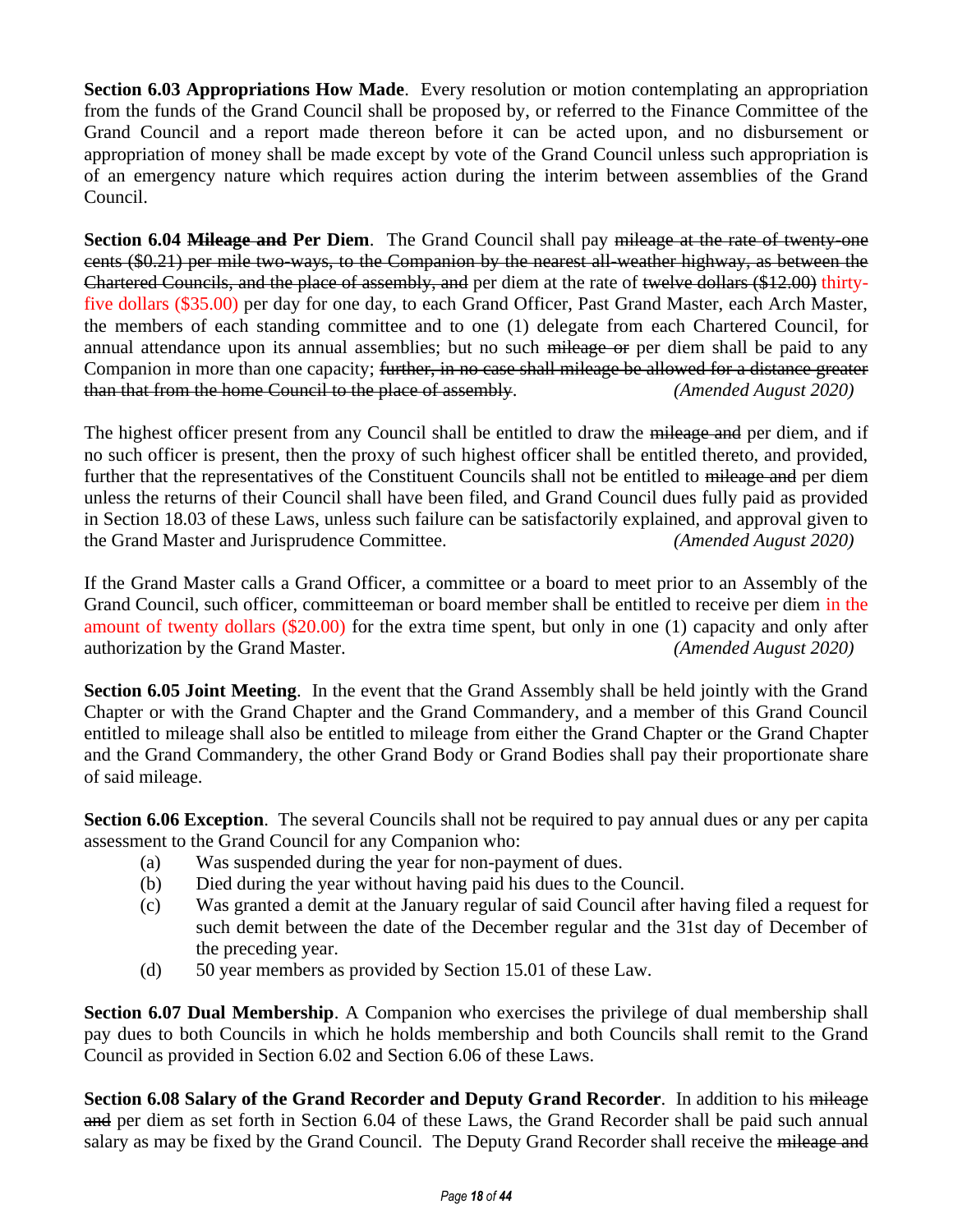per diem as set forth in section 6.04 and shall be paid such annual salary as may be fixed by the Grand Council.

**Section 6.09 Contingency Funds for The Grand Master**. The Grand Master will be reimbursed for funds expended by him in the discharge of his duties as Grand Master of this Grand Council. An IN STATE and OUT OF STATE CONTINGENCY will be budgeted by the Finance Committee and approved each year by the membership of this Grand Council. All requests for reimbursement from these contingency funds by the Grand Master must be itemized and receipted when presented to the Grand Recorder for payment. Only properly itemized and receipted bills will be paid. In no instances will bills be allowed in excess of the budgeted contingency funds.

#### **ARTICLE VII. VOTING IN GRAND COUNCIL**

**Section 7.01 Officers Elected by Ballot**. All elective Grand Officers must be elected by ballot.

**Section 7.02 Other Questions**. Upon all other questions the vote shall be taken by show of hands, unless nine (9) members demand a vote by ballot, in which case the vote shall be by ballot.

**Section 7.03 Votes Per Member**. In all voting by ballot, each member present is entitled to cast one (1) vote. If he holds the proxy of one (1) or more of the three (3) principal officers of his constituent Council, he may also cast one (1) vote for each such proxy.

**Section 7.04 Officers and Past Officers One Vote Each**. Each Companion present who is an officer of the Grand Council, or who is a member thereof by virtue of past official rank, shall be entitled to one (1) vote, and no more, by virtue of such official rank or membership.

**Section 7.05 Majority Decides**. Except where otherwise provided by Law, all questions voted on are to be decided by a majority of the votes.

#### **ARTICLE VIII. RULES OF ORDER OF THE GRAND COUNCIL**

**Section 8.01 Every Proposition to be in Writing**. Every proposition offered for consideration shall be in writing.

**Section 8.02 Seconded**. No motion shall be entertained unless seconded. **Section 8.03 To Be Stated**. No debate shall be had on any proposition until after it is stated by the presiding officer.

**Section 8.04 Speaker Must Be Recognized**. Any Companion desiring to speak shall rise and address the Grand Master, but shall not proceed to speak until recognized by that officer.

**Section 8.05 Order of Speaking**. No member shall be allowed to speak a second time upon any question (except by unanimous consent) until all others desiring to be heard upon such question shall have spoken.

**Section 8.06 Division of Question**. Any member may call for the division of a question, and it shall be divided, if in the opinion of the presiding officer it comprehends a question so distinct that if one (1) be taken away there will remain subject matter upon which the Grand Council may act.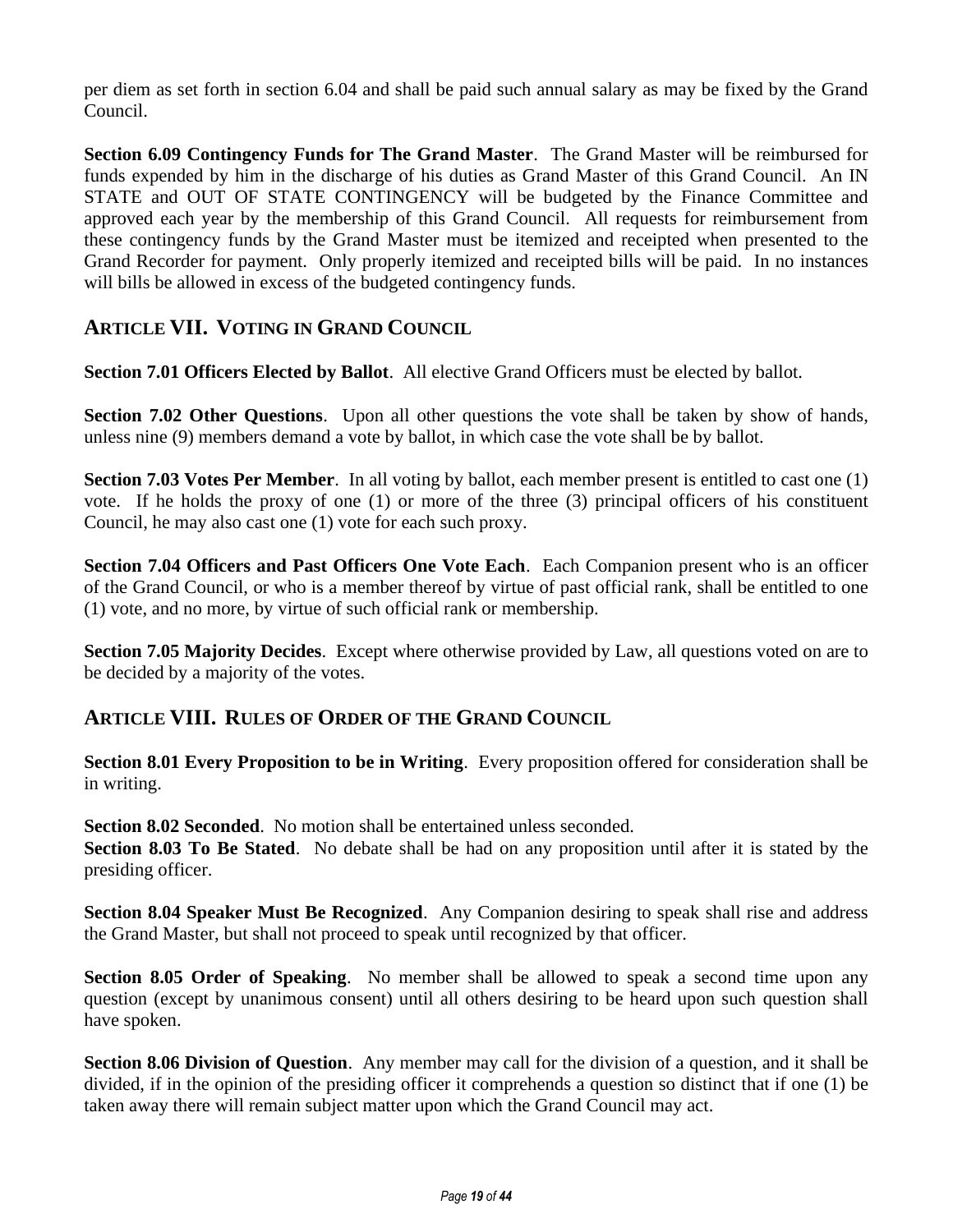**Section 8.07 No Obstructive or Dilatory Motions**. When a question is under debate, no obstructive or dilatory motions shall be entertained, nor, shall any motion be received but to postpone to a time certain, to refer or to amend, which motions shall always be in order, and shall take precedence in the order named.

**Section 8.08 Amend.** The motion to amend may include an entire substitute for the proposed action if it shall relate entirely to the same subject matter.

**Section 8.09 Questions of Order**. The Grand Master shall decide all questions of order, and may terminate the debate on any pending motion at any time at his discretion.

Section 8.10 Reconsider. No motion to reconsider can be entertained unless made by one (1) of the majority which decided the question.

#### **ARTICLE IX. THE EXISTENCE AND FORMATION OF COUNCILS**

**Section 9.01 Councils to Remain**. The Councils of Royal and Select Masters chartered by this Grand Council and still existing within the state shall continue and remain such, with all the rights and privileges heretofore held by them, so long as they shall comply with the Constitution and Laws of the Grand Council now in force or hereafter enacted; but nothing herein contained shall in any way prevent or restrict the Grand Council from establishing new Councils in such places and at such times as it may deem expedient.

**Section 9.02 New Councils Must Have a Dispensation**. No new Council shall be chartered by the Grand Council unless it shall have acted under a dispensation issued by authority of Law for at least three (3) months, and have presented a full and satisfactory transcript of its records, showing that it has regularly conferred upon worthy candidates the degrees of Royal Master and Select Master.

**Section 9.03 Dispensations, Regular Councils**. Dispensations for a Council to be located at a definite place and to meet at a definite time may be issued by vote of the Grand Council in annual assembly or by the Grand Master in vacation. But the Grand Master shall not issue a dispensation where the Grand Council at its last annual assembly shall have refused a dispensation.

**Section 9.04 Same, Continued or Revoked**. The Grand Council may continue or revoke any dispensation for a new Council.

**Section 9.05 Fee Must Be Paid**. No dispensation or charter shall be issued until the fee therefor shall have been paid.

**Section 9.06 Council U.D. to Make Returns**. At least ten (10) days before each annual assembly of the Grand Council, each Council under dispensation shall return its letter of dispensation to the Grand Recorder, and shall transmit therewith its returns and a full transcript of its records, commencing with its dispensation and ending with the last assembly held previous to the making of such transcript. The correctness of such returns and transcript must be certified by the Illustrious Master and Recorder.

**Section 9.07 Same, Jurisdiction and Powers**. Councils under dispensation possess the same territorial jurisdiction, are subject to the same restrictions, and enjoy the same rights and privileges as chartered Councils, except that they may not elect officers, enact by-laws, or be represented in Grand Council.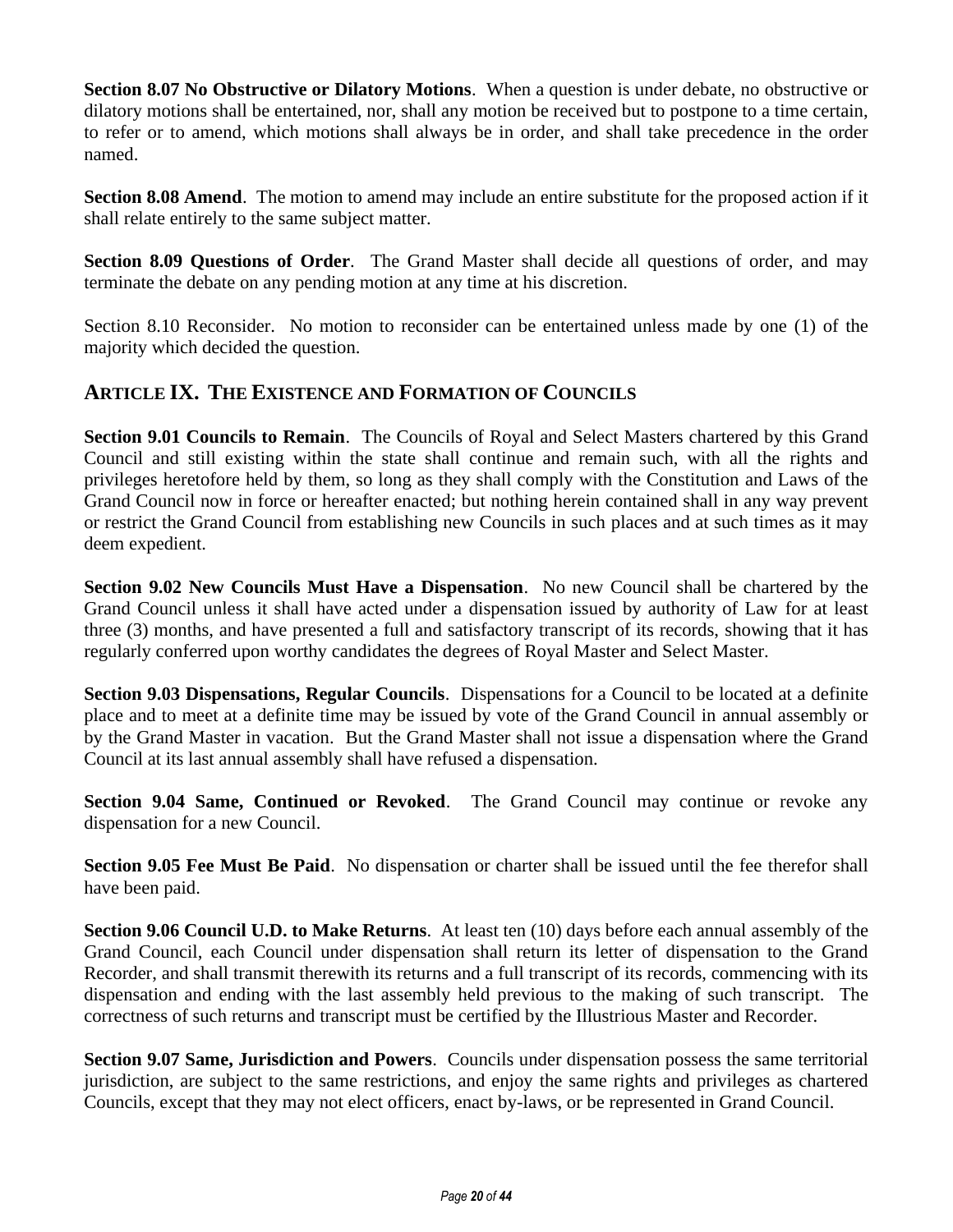**Section 9.08 Iowa-At-Large Council**. An unnumbered Council, known as "John Harris Watts Council", shall be recognized as a regular Council under the authority of the Grand Council of Iowa. Creation of said Council shall not be subject to the previous sections of Article IX, but shall be by enactment of law. All members in good standing of any Iowa Council which shall cease to exist due to either the surrender or revocation of its Charter, and who do not join another Council within six (6) month, shall be automatically considered members of Iowa-John Harris Watts Council, and subject to its regulations. John Harris Watts Council shall be governed, in lieu of bylaws, by the following regulations.

- (a) **Officers**: John Harris Watts Council shall be the Grand Officers of the Grand Council, who shall be considered to be temporary members of the Council during their term of office. Installation as a Grand Council Officer shall be considered installation to the same Iowa-John Harris Watts Council office with no further or official declaration. The officers shall not be assessed dues, shall not be considered; dual members due to their temporary membership, nor shall they be permitted to request demits from Iowa-John Harris Watts Council. The officers' duties shall be the same as the equivalent officers of all other Chartered Councils. The officers shall conduct all business of the Council.
- (b) **Dues**: The dues for John Harris Watts Council shall be fifteen (\$15.00) dollars per year, plus the annual dues and per capita assessments to the Grand Council. Dues may be remitted by the officers if such remission is, in their opinion, justified.
- (c) **Degree Conferral Restricted**: John Harris Watts Council shall not accept petitions for the degrees or for affiliation, and shall not confer degrees.
- (d) **Demits**: Requests for demit from John Harris Watts Council shall be received and granted by the recorder, provided that all other provisions of Article XVII of these Laws are fulfilled.
- (e) **Meetings**: The Officers shall have at least one (1) business meeting each year for the purpose of conducting the business of the Council, including the review and approval of the expenses paid by and other actions performed by the recorder.
- (f) **Reports**: The Grand Recorder, who is also the Recorder of John Harris Watts Council, shall make a report at each annual communication of the Grand Council detailing the members and actions of the Council. *(Amended August 2015)*

#### **ARTICLE X. THE CONSTITUTION, REMOVAL AND CONSOLIDATION OF COUNCILS, AND THE SURRENDER AND REVOCATION OF CHARTERS**

**Section 10.01 Councils, How Constituted**. If for any reason, the Grand Master shall find it impracticable or inconvenient to constitute any newly chartered Council in person, he may, in writing, appoint any past or present Illustrious Master his special deputy for such purpose.

**Section 10.02 Procedure for Restoration of a Charter: Dispensation**. The Grand Master may upon receiving a petition of nine (9) or more Royal and Select Masters who are residents of the territory of a former Chartered Council, grant a Dispensation to open and hold a Council of Royal and Select Masters, and shall appoint therein an Illustrious Master, a Deputy Master, and Principal Conductor of the Work.

There shall be appended to such petition, petition of affiliation from members in good standing for dual membership, or certificates of demission from petitioners together with dispensation fee of five (\$5.00) dollars.

**Section 10.03 Charter Restored**. The Grand Master may restore said Charter after the Council has acted under dispensation for at least three (3) months, and has presented a full and satisfactory transcript of its records showing it has regularly conferred upon worthy candidates the degrees of Royal and Select Master to the satisfaction of the Board of Custodians.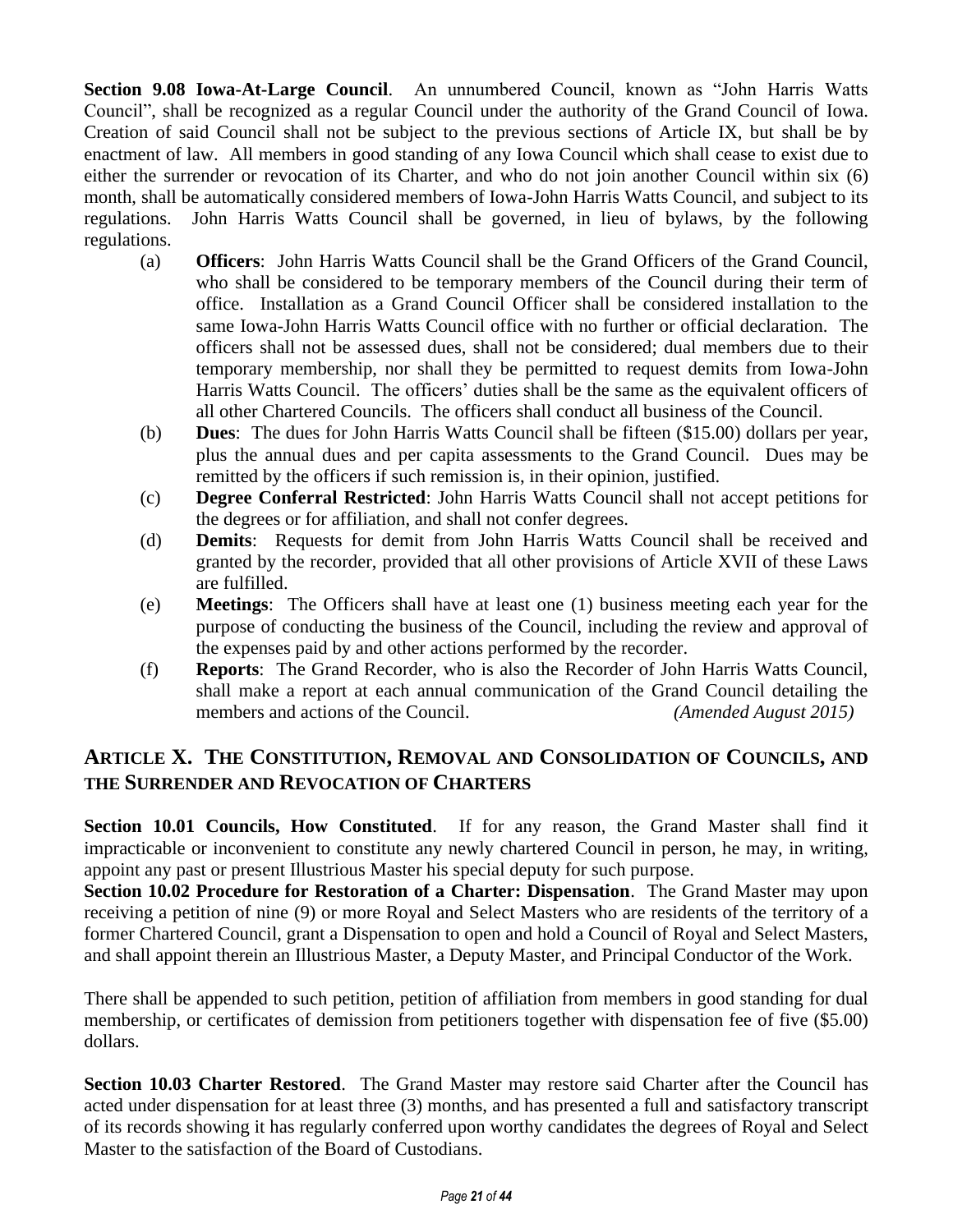**Section 10.04 Returns in Writing.** Within ten (10) days after he shall have discharged the duty imposed upon him, the Companion appointed to constitute any Council shall make written report of all his doings in the premises to the Grand Master.

**Section 10.05 Duplicate Charter**. If the Charter of any Council be lost or destroyed, the Grand Recorder, on order of the Grand Master, shall issue a duplicate thereof, reporting same to the next Grand Council.

**Section 10.06 Removal, Consolidation of Councils, Surrender and Revocation of Charters, Restoration of Charter, and Property Rights, There under**. In the matter of the removal of Councils, the consolidation of Councils, the surrender of charters, the revocation and restoration of charters of Councils, and the disposal of property there under, the methods and procedure shall follow, as far as applicable, the Laws in relation to these topics which govern the Grand Chapter of Royal Arch Masons of Iowa. Such action shall, however, always be subject to the direction and approval of the Grand Master and Grand Council.

#### **ARTICLE XI. THE JURISDICTION OF COUNCILS**

**Section 11.01 State-Wide Over Persons**. The jurisdiction of the several Councils existing within this state shall extend to and include all Royal and Select Masters and all persons being Master Masons and Royal Arch Masons who shall apply for the degrees of Cryptic Masonry.

**Section 11.02 State-Wide Over Territory**. The territorial jurisdiction of the several Councils shall include the whole of the territorial limits of the State of Iowa.

**Section 11.03 Jurisdiction of Councils**. The Jurisdiction of every Council shall be concurrent in all parts of the state except for counties in which Councils are located, provided that in case where two (2) or more Councils are located in one county their jurisdiction shall be concurrent for that county. See Section 9.11 of the Constitution.

**Section 11.04 For Degrees, Time Required**. No Council shall possess any jurisdiction over any applicant for the degrees of Cryptic Masonry until he shall have resided six (6) months within the state, and then the particular Council's jurisdiction as is defined in Section 11.03 hereof.

**Section 11.05 Degrees By Request**. A Council may confer degrees for a Council of another Grand Jurisdiction when the request is presented to the Iowa Council with the approval of the Grand Master of the Grand Council of Iowa and also the Grand Master of the Grand Council of the other Grand Jurisdiction. The Degrees may also be conferred for another Council of this state by request of such Council.

**Section 11.06 For Membership, For Degrees, Jurisdiction**. A demitted Royal and Select Master after he has resided for six (6) months within the territorial limits of Iowa may apply for membership in any Council in the State.

If any Council of this Grand Jurisdiction fails or neglects to receive and ballot on the petition for the degrees within four (4) months after said petition has been filed with its Recorder, or having elected a candidate for the degrees, shall fail or neglect to confer both of the first two (2) degrees within four (4) months after such election, said petitioner may then petition any other Council of this Grand Jurisdiction. Any and all fees paid by the petitioner to the Council which fails or neglects to act must be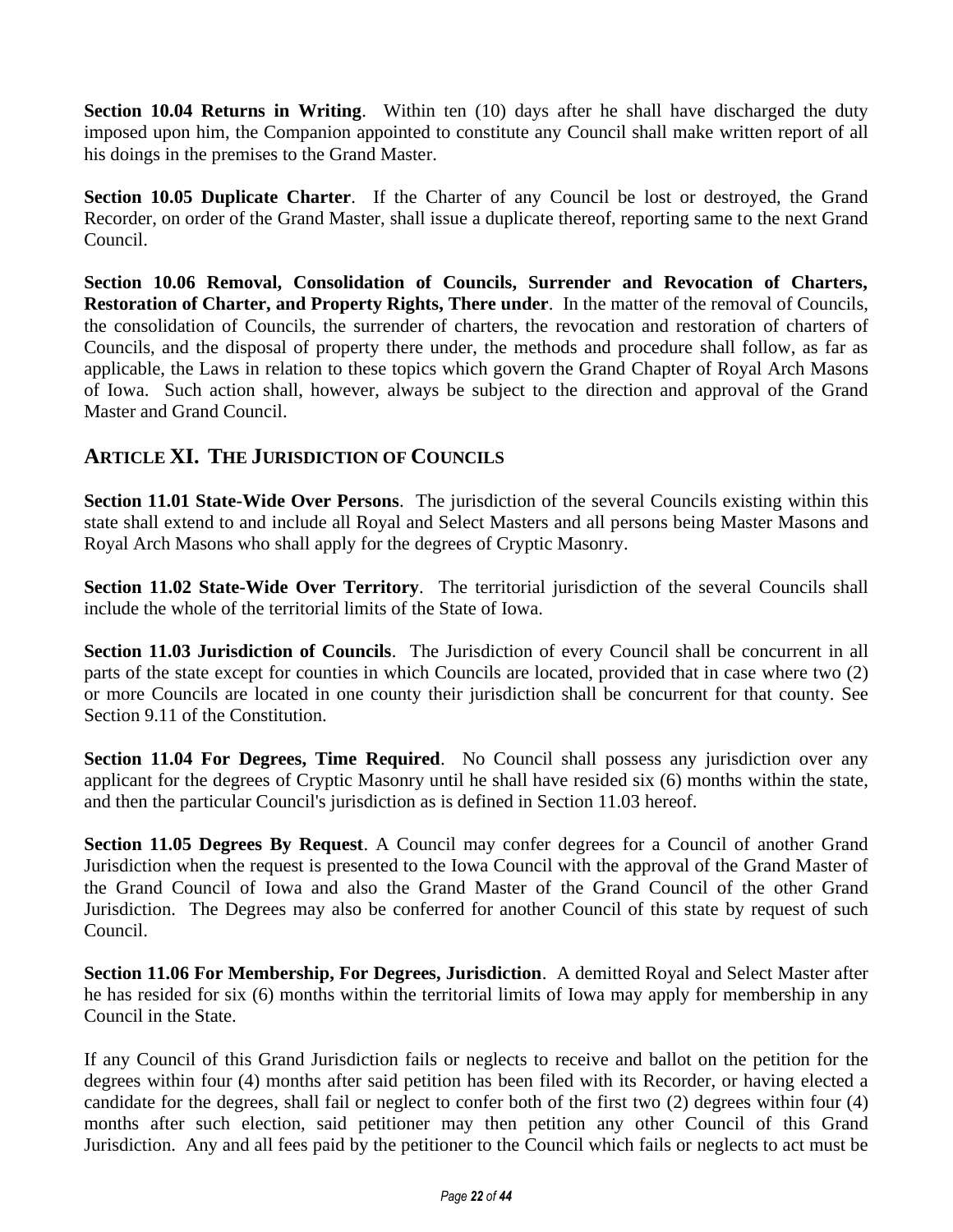returned to him, but said provisions shall not apply to a candidate who has himself failed to appear when requested.

**Section 11.07 Waiver For Degrees**. Any Council may, upon receiving a request therefore from another lawfully constituted Council of Royal and Select Masters, by a three-fourths (3/4) ballot taken thereon, waive jurisdiction over any particular candidate for the degrees; but jurisdiction over any such petitioner shall not be otherwise waived or relinquished.

**Section 11.08 Waiver For Membership**. Any Council may, by a majority vote of the members present, waive jurisdiction over any Royal and Select Master to whom it may have denied membership, and issue him a certificate of such waiver, which certificate shall be sufficient authority for any other Council to entertain, receive, and act upon the petition for membership of such Companion.

**Section 11.09 Permission to Open In Jurisdiction**. To encourage the building up of Councils it is hereby provided, that with the written permission of the Grand Master in each case, a Council may open a special assembly in a suitable Lodge or Chapter room in a city or town within its territorial jurisdiction other than that in which chartered.

### **ARTICLE XII. CONSTITUENT COUNCILS, THE MEMBERS, THE OFFICERS, THE OFFICERS' DUTIES**

**Section 12.01 Number of Members**. Every Council in this jurisdiction shall consist of as many members as may be convenient, but no Council can exist with fewer than nine (9) members.

**Section 12.02 Qualification.** No person can be a member of any Council in this jurisdiction unless he be a regular Royal and Select Master in good standing.

**Section 12.03 The Officers**. The Officers of a Council shall be:

- (a) The Illustrious Master
- (b) The Deputy Master
- (c) The Principal Conductor of the Work
- (d) The Treasurer
- (e) The Recorder
- (f) The Captain of the Guard
- (g) The Conductor of the Council
- (h) The Steward
- (i) The Sentinel

If the Illustrious Master so desires, he may also appoint a Chaplain, a Marshal, and an Organist.

It is the prerogative of each Council if they so desire, to combine the Offices of Recorder and Treasurer and elect a Recorder-Treasurer. However, any Council electing a Recorder-Treasurer must first properly change their by-laws as set forth in Article XIX. The elected Recorder-Treasurer must fulfill all duties of the Treasurer as set forth in Section 12.12, and all duties of the Recorder as set forth in Section 12.13.

**Section 12.04 Who Elected, Who Appointed**. The first five (5) of the officers listed in Section 12.03 shall be elected, by ballot, by the members of the Council at the annual election of officers; and the others shall be appointed by the Master-elect at or before the time of his installation. If the Offices of Recorder and Treasurer are combined as in Section 12.03 above, only four (4) officers shall be elected by ballot.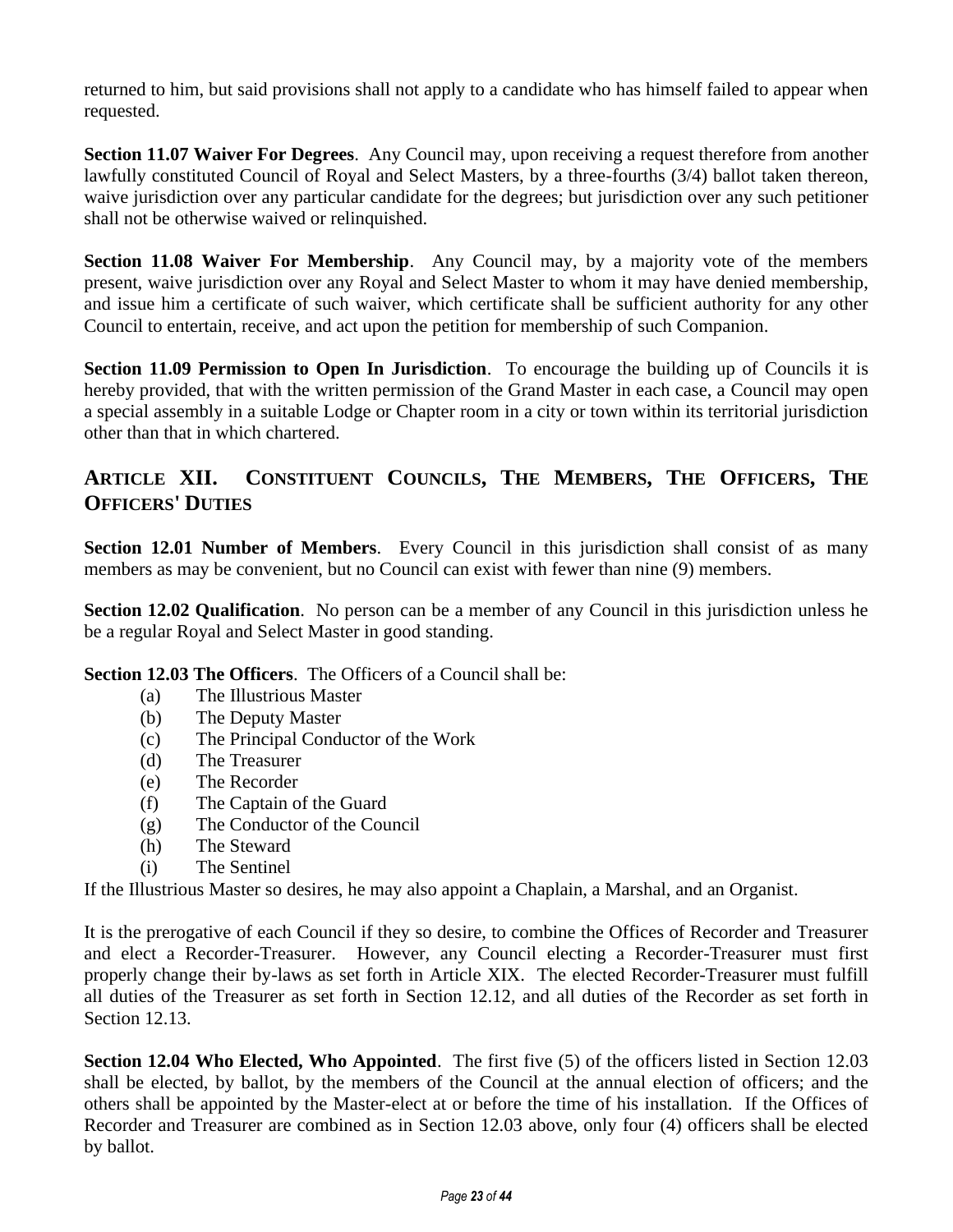**Section 12.05 Trustees**. Each chartered Council may by its proceedings of record, or by its bylaws, provide for a Board of Trustees, to consist of no less than three (3) members, who may be the three (3) principal officers of the Council and their successors in office, or members of the Council to be elected by ballot, and for such terms and to serve in such a manner as the Council may provide. However, there must be an odd number of Trustees for a Council. Such Board of Trustees shall have full control over the funds and property of the Council, may, on order of the Council, negotiate loans for the Council, make purchases of property, and generally hold in trust the property of the Council for its use and benefit, and do all other acts legitimate and proper as the Council may direct.

**Section 12.06 Time Of Annual Election. Installation**. All elections of Officers of Councils must be by ballot, and a majority of the votes cast shall be necessary to elect. Such election shall be held at the stated assembly in November or December of each year. Notification of date, time and location of the elections must be communicated to the membership of the Council no less than one (1) month prior to the elections. Installation shall be had at a stated or special assembly in January following, but the Grand Master shall have authority to issue a dispensation for the holding of installations at some other time.

**Section 12.07 Failure To Elect Or Install**. If any Council shall fail to elect or install its officers at the time fixed by these Laws, the Grand Master may, by dispensation, containing such conditions as he may deem proper, authorize and empower such election or installation to be held at the time fixed by such dispensation.

**Section 12.08 Vacancy in Office**. Any Office in a Council shall become vacant if the incumbent shall die, resign, remove from its jurisdiction, cease to be a member of the Council, or be convicted of a Masonic offense by his Council, by a Chapter of Royal Arch Masons, or by a Lodge of Ancient Free and Accepted Masons having jurisdiction.

**Section 12.09 Vacancy. How Filled**. Whenever a vacancy occurs in an elective office in a Council, the Illustrious Master, or Companion legally acting as Illustrious Master, shall order an election to fill such vacancy, and any vacancy that may result from such election. Such order must be made at a stated assembly of the Council, and the election shall be held at the next stated assembly thereafter, and all Officers elected or appointed to fill vacancies must be installed as soon thereafter as practicable. The Grand Master may by dispensation vary the procedure laid down in this section, in special cases, at his discretion.

**Section 12.10 Duties of The Illustrious Master**. The Illustrious Master of every Council shall see that the Constitution and Laws of the Grand Council and the By-laws of his Council are duly observed and obeyed, and to that end there shall be kept constantly upon the Recorder's table, for the ready use of Officers or Members of his Council copies of such Constitution. Laws, and Bylaws; he shall see that all the other Officers of the Council perform the duties of their respective stations faithfully, and be examples of diligence and industry to their Companions; that Council dues are promptly collected; that regular returns be made annually to the Grand Council and the annual dues regularly and punctually paid, and that the Council be duly represented in all assemblies of the Grand Council. It is his right to appoint all appointive officers; to call special assemblies; to order summons issued to the officers and members of the Council and promote and perpetuate the welfare of Cryptic Masonry within the particular jurisdiction of such Council.

**Section 12.11 The Deputy Master. The Principal Conductor of the Work**. The Deputy Master and Principal Conductor of the Work of each Council shall severally assist the Illustrious Master in the discharge of the duties of his office, as well as perform such other duties as pertain to their offices from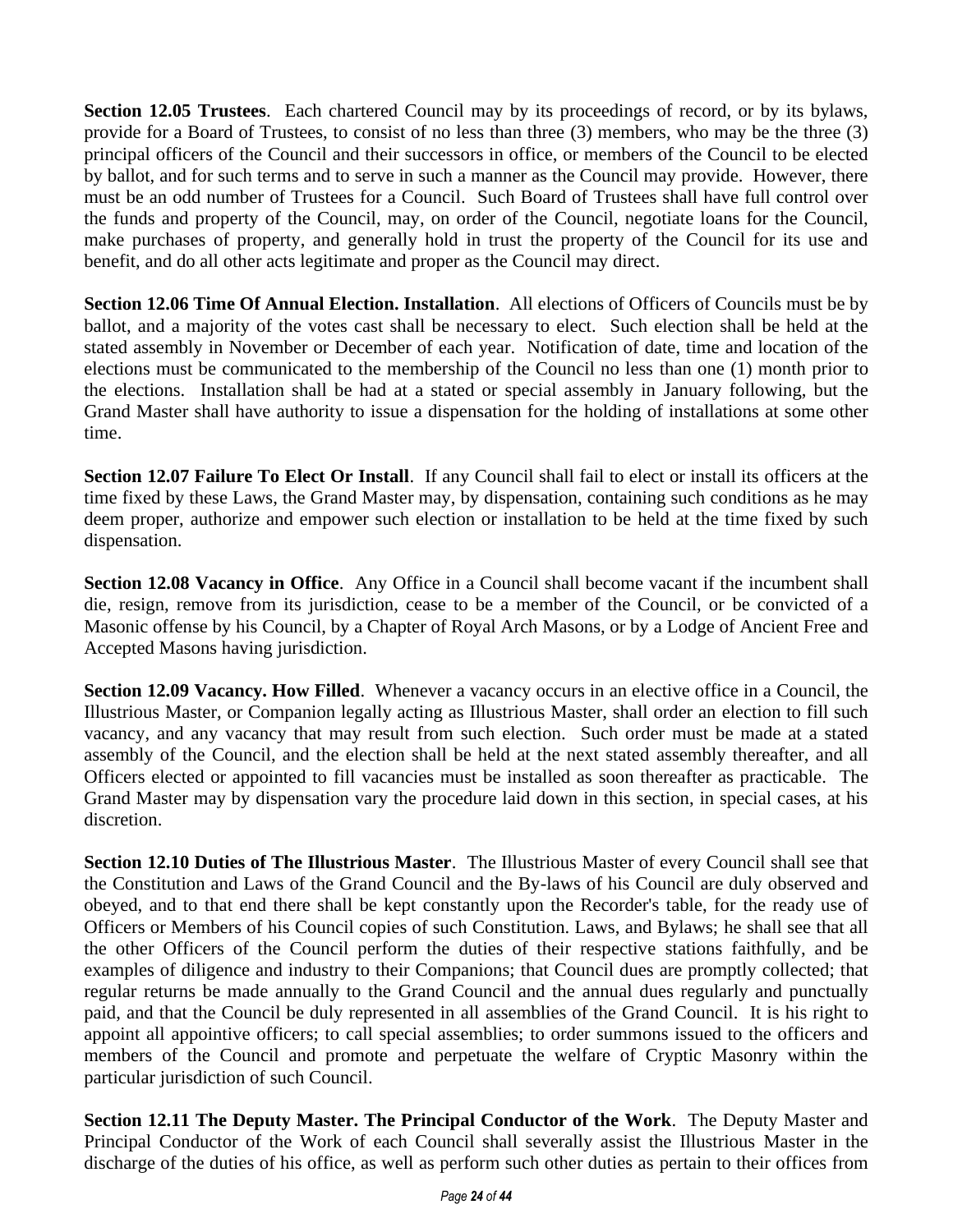the usage and customs of Cryptic Masonry. They shall respectively succeed to the duties of the office of Illustrious Master in the event of the absence or inability of their superior officer or officers.

**Section 12.12 Of the Treasurer, His Bond**. The Treasurer shall receive all money of the Council from the hands of the Recorder, pay there from all orders drawn on him by the Council; keep just and regular account of all money received and disbursed, and render just and full report of all amounts on hand, whenever required by the Illustrious Master of the Council; and shall deliver to his successor in office all funds coming into his hands, together with such books, vouchers, and other matters as may have reference to the financial affairs of the Council. Before being installed, he shall give a bond in such sum and under such conditions as the Council may determine. Said bond may be in the form of a blanket bond.

**Section 12.13 Of the Recorder, His Bond**. The Recorder shall keep a just and fair record, under the direction of the Illustrious Master, of all the proceedings of the Council; receive all money; pay the same over to the Treasurer; furnish all demits, certificates, etc., which the Council may vote or order; keep a register of members and record therein all important facts relative to the Masonic and civil history of each member of the Council; keep an account with each member and promptly collect all dues; keep a visitor's book; keep a delinquent book; attend all trials and meetings for taking evidence; make all transcripts of trials or of proceedings had or taken by the Council which by Law may be required; prepare, sign, and transmit to the Grand Recorder the annual returns of the Council; preserve the seal of the Council and affix it to all official documents; file and preserve all petitions, papers, and documents of every character having reference to the business of the Council; prepare and exhibit to the Council or Illustrious Master, on request, a balance sheet of all accounts of members, and an official statement of his own accounts and promptly deliver to his successor in office all books, papers, vouchers, etc., in his possession which have any reference to the business of his office or the affairs of the Council. Before being installed, he shall give a bond in such sum and under such conditions as the Council may determine. Said bond may be in the form of a blanket bond.

**Section 12.14 Who Empowered to Open Council.** Providing the necessary quorum of Companions is in attendance, a Council may be opened by the Illustrious Master, Deputy Master, Principal Conductor of the Work or in the absence of all three (3) principal officers, the Junior Past Illustrious Master in attendance may open a Council for business or the conferring of degrees.

**Section 12.15 Duties of Other Officers**. The other officers of the Council shall severally perform such duties as may be required of them by the ancient customs and usages of Cryptic Masonry, together with such duties as the Council may impose upon them.

**Section 12.16 Assemblies of Council. Business in The Select Master Degree**. Assemblies of the Council shall be of two (2) kinds: Stated, those set by the By-laws of the Council; and Special, those called at the pleasure of the Illustrious Master.

All business of a constituent Council must be transacted while opened on the Select Master Degree.

Business of a financial nature may be transacted only at a Stated Assembly.

**Section 12.17 Quorum**. A quorum for the transaction of business consists of nine (9) members entitled to vote, including an officer authorized to open the Council. A quorum for the conferring of degrees consists of nine (9) or more Royal and Select Masters including an officer authorized to open the Council.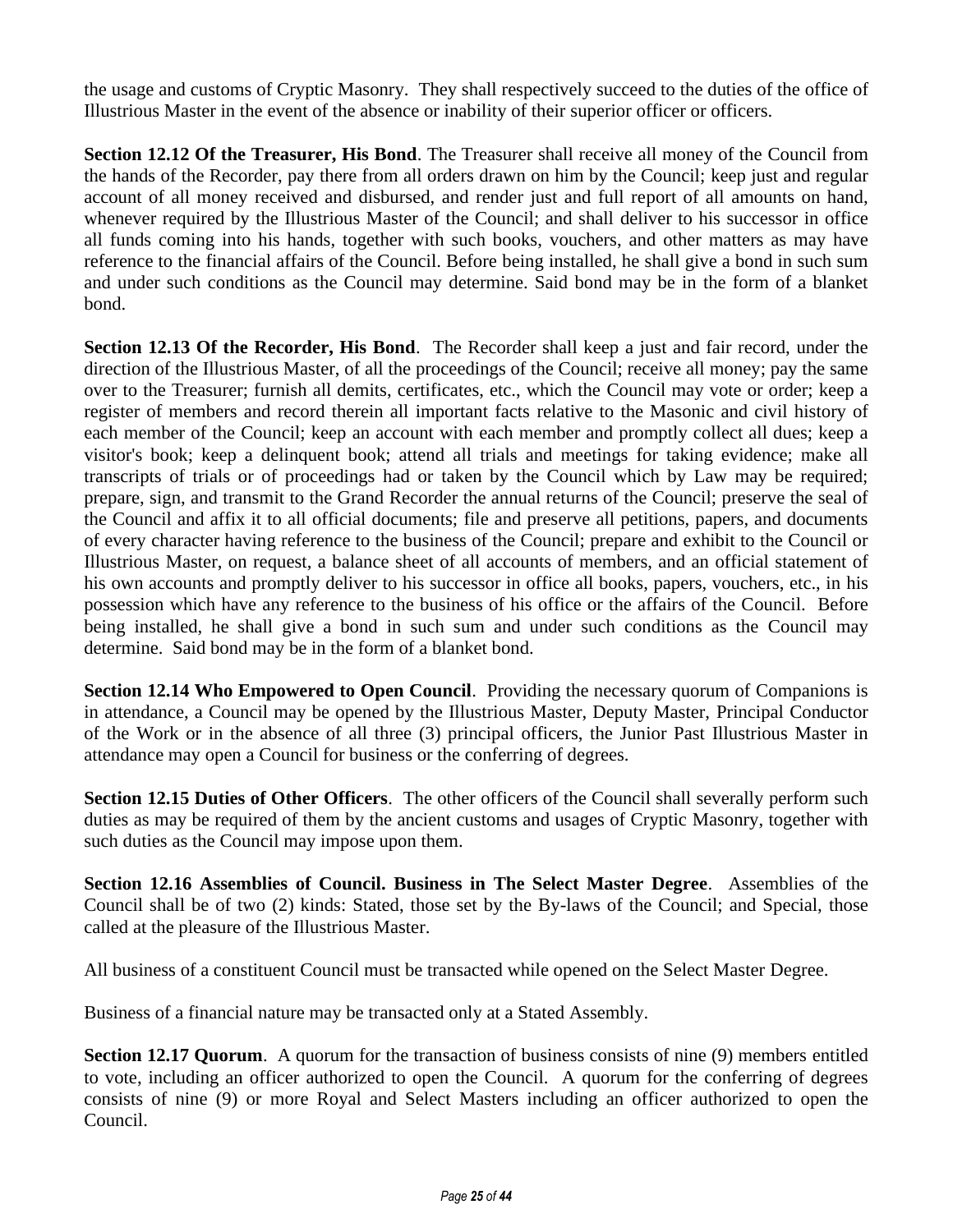**Section 12.18 Minimum Fee for the Degrees**. No Council shall confer the degrees for a less sum than fifteen (\$15.00) dollars, which amount must accompany the petition; provided, that in cities and towns where there are two (2) or more Councils no one of them shall be permitted to change its fees to a sum less than the lowest fixed by any of the other Councils without the consent of the majority of the Councils having concurrent jurisdiction; and provided further, that a new Council established in a city or town where there are one (1) or more Councils shall not fix its fees at a less sum than the lowest already fixed in such city or town.

**Section 12.19 Council Records**. Every Council must procure, open, and keep full and complete records of all its proceedings, of its financial affairs, and of the accounts of its members with the Council.

**Section 12.20 Seal**. Every Chartered Council shall have a seal, and all financial papers issued by the Council must be attested by an impression of the same.

**Section 12.21 Clothing.** The aprons are of such form and size as are usually worn by Master Masons. They are white bordered on the sides and bottom and lower edges of the bib with a band of purple, and are provided with purple strings or tape. The official emblem is placed on the bib.

#### **ARTICLE XIII. PETITIONS FOR THE DEGREES AND BALLOTING THEREON**

**Section 13.01 Facts in Petition**. Every petition of a candidate for the Degrees of Cryptic Masonry shall be in writing, signed by the applicant, stating the Lodge and Chapter of which he is a member, whether or not he has ever been rejected by any Council, and if so, giving its name and location. Such petition must also state the name, age, residence, and occupation of the applicant, and must be recommended by two (2) Royal and Select Masters, members of the Council to which such petition is presented.

**Section 13.02 Must Be Affiliated in Lodge and Chapter**. No Council shall receive the petition for the degrees of any Mason who is not affiliated with some regular Lodge of Master Masons recognized by the Grand Lodge of Iowa, Ancient Free and Accepted Masons and also with some regular Chapter of Royal Arch Masons recognized by the Grand Chapter of Royal Arch Masons of Iowa.

Provided, however, that a petitioner for the Capitular Degrees may at the same time or a later date petition for the Degrees for the Council and ballot taken thereon, but no Degrees of the Council may be conferred on the petitioner until he shall have received the Royal Arch Degree. If the petitioner has not received the Royal Arch Degree within one (1) year of the date of balloting on his petition for the Degrees of the Council, the ballot on his petition becomes void and a re-ballot must be taken or the fee refunded if request is made for the same.

**Section 13.03 May Refuse to Receive Petition**. A Council may, by a majority vote, refuse to receive a petition for the Degrees when presented, and in such case the fee shall be returned to the petitioner, and such refusal shall have the same effect as a rejection by ballot.

**Section 13.04 May Withdraw Petition.** A petitioner for the Degrees may withdraw his petition at any time before its reception by the Council and reference to a committee for investigation, but not afterwards.

**Section 13.05 When Received.** Petitions for membership may be received, referred, and balloted upon by a Council at either a stated or called assembly.

**Section 13.06 Special Report of Committee**. If a petition shall be presented and the committee thereon is convinced that the applicant is barred from acceptance by reason of residence, physical disability, not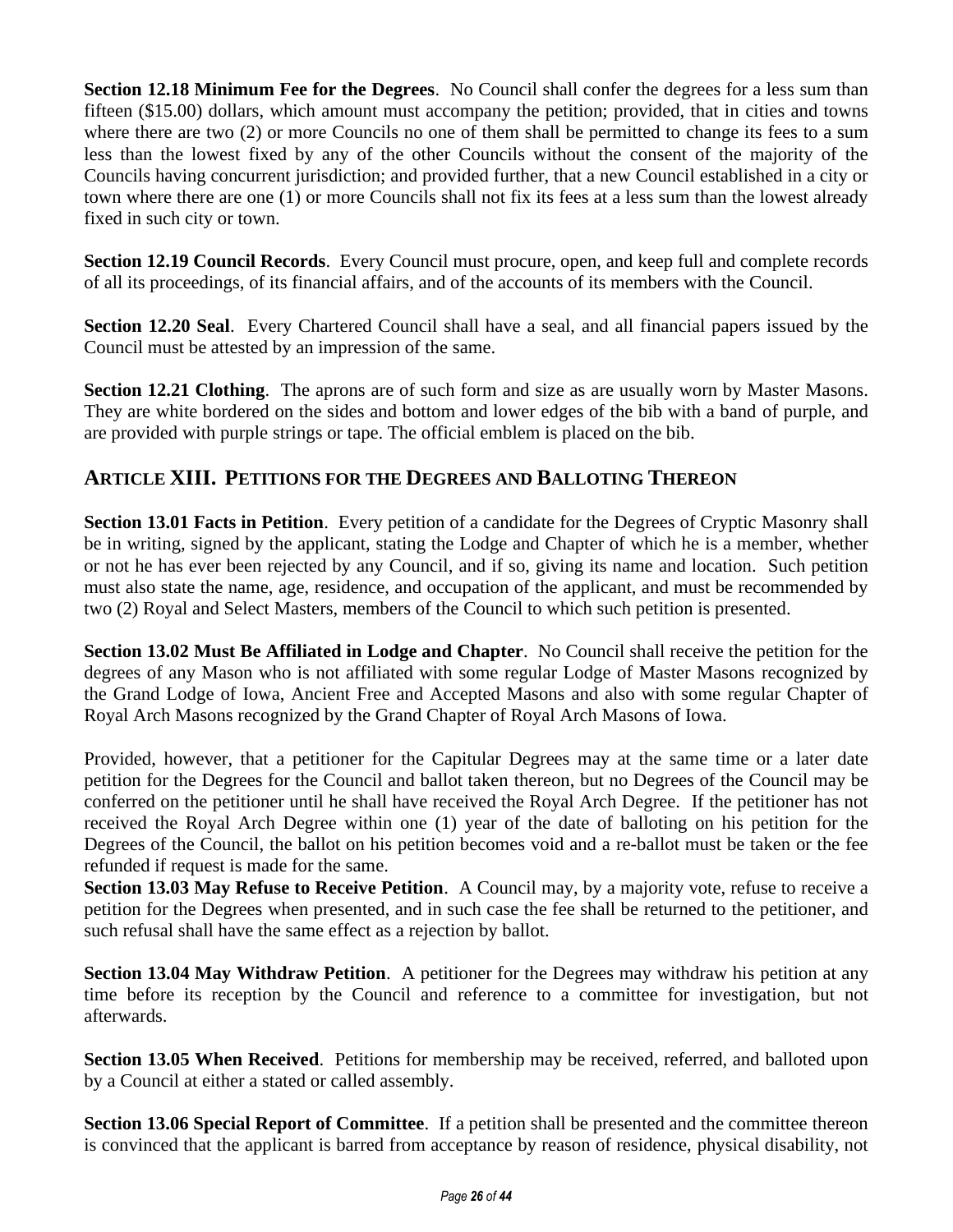being a member of a Lodge and/or a Chapter, or other special reason which is an absolute bar to his becoming a member, such fact shall be especially reported, and the petition may be dismissed without a ballot if the Council shall so determine.

**Section 13.07 Barred by Physical Defects**. No candidate whose physical defects are such as will prevent him from conforming literally to all requirements of the several Degrees of Cryptic Masonry can be balloted on or received into a Council. A Candidate to be eligible for the Degrees must be able to conform to all the ceremonies required in the work and practice of Cryptic Masonry. The substitution of artificial parts or limbs for portions of his natural person shall not be a bar, provided such are under the practical control of the petitioner. Deformation or blemish of the natural person may or may not be a disqualification, depending on the nature and extent of the same. Illustrious Masters and Councils will be held strictly accountable for the observance of the Law. *(Deleted August 2020)*

**Section 13.08 Ballot Secret**. All balloting on petitions shall be by balls or cubes, with the ballot box so arranged that each Companion may vote without the character of his ballot being known to any other member of the Council.

**Section 13.09 In Select Master Degree, One Ballot, Objection**. All balloting on petitions for Degrees shall be in the Select Master Degree, and one (1) clear ballot shall entitle the candidate to all the Degrees of the Council. Any member of the Council may, at any time previous to the commencement of the conferring of the Royal Master Degree, object secretly to the Illustrious Master to the candidate's further advancement, and the objection shall have, when made, the same effect as an unfavorable ballot. The Illustrious Master shall not disclose the name of the objector nor shall the objector disclose his identity, but the fact that an objection has been made by a member of the Council shall be stated by the Illustrious Master in open Council at the next stated assembly, by his announcing that there has been an objection made and declaring the candidate rejected, and such statement and declaration shall be spread upon the records of the assembly.

Unless objection is raised by some member in attendance, all petitions may be balloted upon simultaneously.

**Section 13.10 Re-Ballot**. In all cases where but one (1) negative ballot appears on the first spreading of the ballot, the Illustrious Master shall, to avoid mistakes, order a re-ballot, and if one (1) negative ballot again appears, the candidate shall be declared rejected. In all other cases the first ballot shall be final.

**Section 13.11 Re-Petition.** If a candidate be rejected by a Council, he may petition again to the same Council at any subsequent stated or special assembly thereof.

**Section 13.12 Degree Within One (1) Year**. If any applicant for the Degrees shall be elected and fail to present himself for initiation within one (1) year thereafter, his election shall be deemed cancelled and the fees returned upon request.

#### **ARTICLE XIV. AFFILIATION AND MEMBERSHIP**

**Section 14.01 Dual Membership Permitted**. Any Companion who so desires may belong to more than one (1) Council at one and the same time. This dual membership may extend also to one (1) who currently belongs to a Council outside of this Grand Jurisdiction, if permitted by the other Grand Jurisdiction, if he so desires.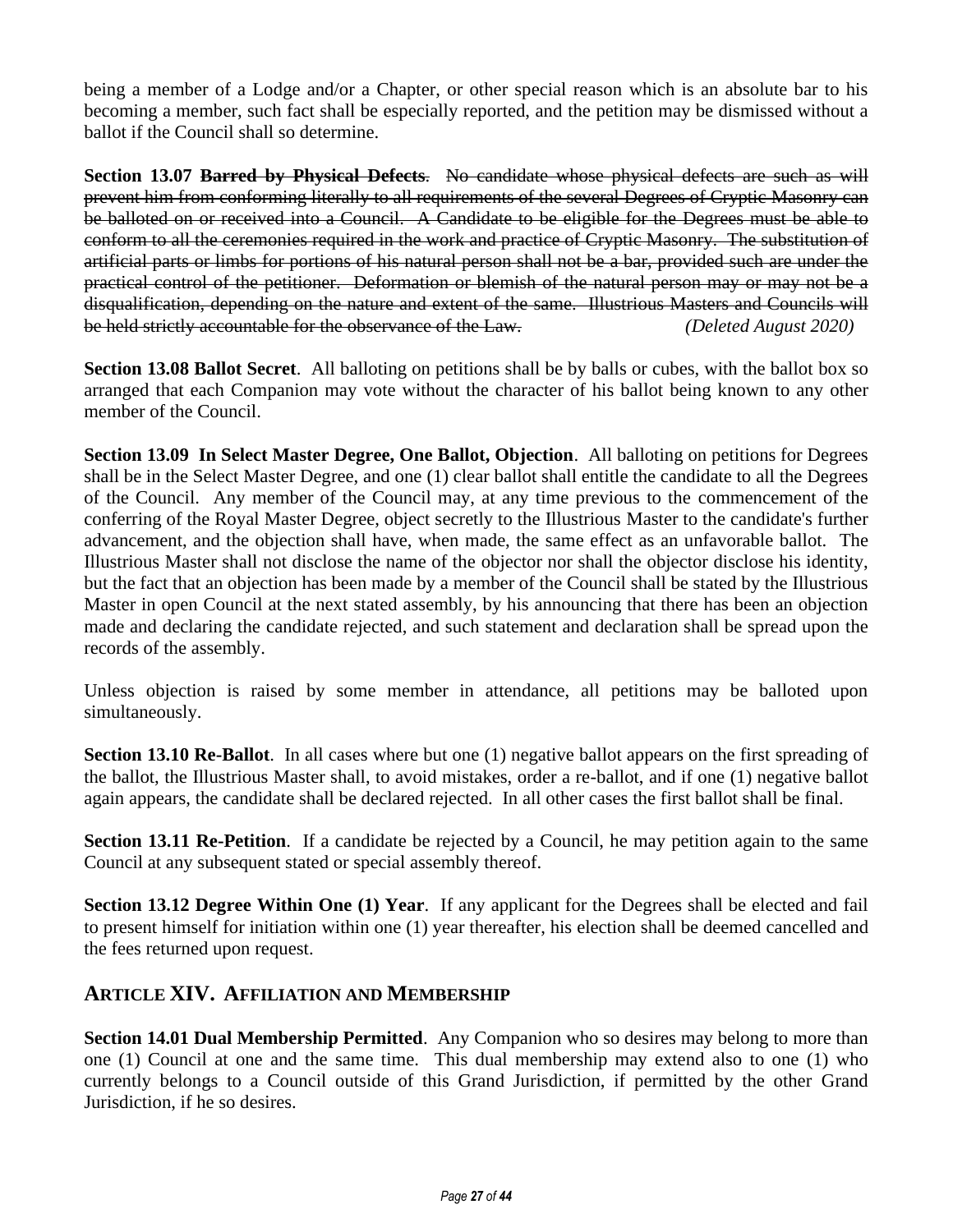**Section 14.02 Demit Must Accompany Petition**. If a Companion wishes to change his membership and be continuously affiliated, he may file his petition with the Council in which he desires membership and with it a certificate of good standing, under seal of the Recorder of the Council of which he is a member showing that his dues have been paid for the current year, also a written application to his Council for a demit. If elected to membership in the Council petitioned, the Recorder thereof shall immediately forward said application for a demit to the Companion's Council and when the demit is received, shall file it with the petition and enter the Companion's name as a member of the Council as of even date with the certificate of demit. If the petitioner be rejected, the receipt for dues and application shall be returned to him.

**Section 14.03 Contents of Petition**. Every applicant for affiliation shall present to the Council applied to, a petition, giving his age, residence, and occupation, and stating that he is a Royal and Select Master, and designating the Council in which he received the Cryptic Degrees, and the Council of which he was last a member, and also designating the Lodge of Master Masons of which he is a member and the Chapter of Royal Arch Masons of which he is a member. Such petitions must be signed with his own hand and recommended by two (2) members of the Council to which he applies.

**Section 14.04 Virginia and West Virginia**. Royal and Select Masters who have received the Degree of Royal and Select Master in Chapters of Royal Arch Masons under the jurisdiction of the Grand Chapters of Virginia or West Virginia may be admitted to membership in Iowa Councils on certified copies of demits issued by such Virginia or West Virginia Chapters, provided the petitioner is then a member of an Iowa Chapter of Royal Arch Masons. Evidence of such Iowa Chapter membership shall be certified by the Secretary under seal of such Royal Arch Chapter.

**Section 14.05 When Received. Referred. Reported Upon**. Every petition for affiliation must be received at a stated or special assembly, must be referred to a committee of three (3) Companions for investigation, and a report made thereon before ballot is taken.

**Section 14.06 Ballot Required Demit Cancelled**. The ballot upon a petition for membership shall be taken in the same manner as upon a petition for the Degrees, and no such petitioner can be elected to membership in the Council except by a three-fourths (3/4) ballot of the members present and voting. In the event of election to membership, the demit or evidence of former membership of the applicant shall be cancelled by the Recorder's endorsing thereon the fact of such election to membership with the date thereof.

**Section 14.07 Certificate of Waiver**. Any Royal and Select Master who may have made application for membership in a Council, and has been rejected therein, may apply to such Council for a certificate of waiver of jurisdiction, and if such certificate be granted by a majority vote of the members present, he may petition any other Council within this jurisdiction for affiliation, and, if elected, become a member thereof.

#### **ARTICLE XV. ANNUAL DUES**

**Section 15.01 Collect Annually**. Each Chartered Council shall assess and collect annually, from each of its members, such annual dues as shall, with its other receipts, be sufficient to defray its own expenses and its annual dues to the Grand Council; provided, however, that when a Companion becomes a member by being greeted after the first day of July of any year, the Recorder shall collect from him Grand Council dues for the year and one-half (½) the amount fixed as Constituent Council dues for that year; and provided, further, that in case a member has paid Grand Council and Constituent Council dues for the annual period in one (1) Council and becomes a member of another Council during such period,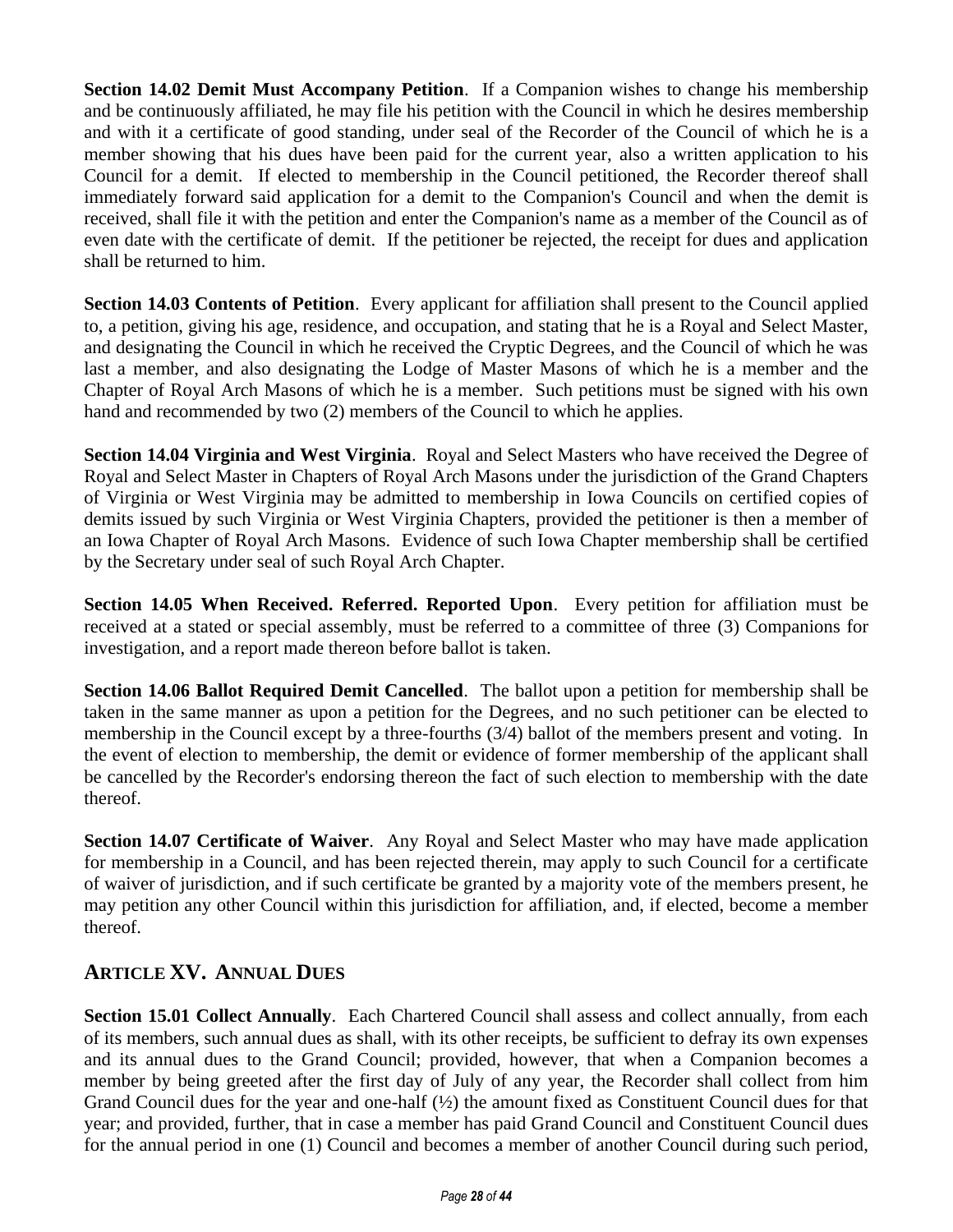no Grand Council or Constituent Council dues shall be collected from him for the year for which such dues have been paid, and provided further that no annual dues shall be assessed against a Companion who has been a member in good standing of a Council in this or any other recognized Grand Jurisdiction for a period of fifty (50) years or more, and shall furnish to his Council satisfactory documentary evidence of such fact.

**Section 15.02 Amount Of.** The amount of such annual dues shall be regulated by each Council, except that the amount thereof shall not be less per member than the annual dues to the Grand Council as fixed by Law, and the per capita assessment also, if any, which may have been made by the Grand Council at its previous annual assembly.

**Section 15.03 May Be Remitted**. If any Companion be financially unable to pay his dues, his Council, may, by motion duly passed and recorded, exempt him from payment of dues for the current year; but to exempt the Council for the payment of Grand Council dues upon such member, the fact of the passage of such motion and the date thereof must be included and certified to the Grand Council with the annual returns of such Council.

**Section 15.04 Military Service**. If a Companion enlists, or is already enlisted, in the active military forces of the United States or any of its allies, the Council, by vote of the members present, may remit the dues of such Companion, showing the record of such action in the annual returns of said Council.

**Section 15.05 Due In Advance**. Each member of a chartered Council shall promptly pay, on or before the first day of January of each year, his annual dues for that year. In case any member shall fail to so pay, it shall be the duty of the Recorder of the Council to collect such dues from such member during such month of January.

**Section 15.06 Delinquency and Notice Thereof**. Dues shall be delinquent the first day of July of each year. When dues of any Companion are delinquent, the Constituent Council may direct the Recorder to notify the Companion of such delinquency and cite him to appear at a stated assembly of said Council and show cause why he should not be suspended for non-payment of dues. Said stated assembly shall be not less than twenty (20) days from the date of such service.

**Section 15.07 Service of Notice**. Service of such notice may be personal, that is, by delivery of a copy to the delinquent Companion, or by mailing a copy of said notice by United States Mail in sealed envelope with sufficient postage thereon and addressed to the Companion at his last known address. If the service is personal, service shall be complete when the delinquent Companion receives his copy of said notice. If service is by mail, service shall be complete on the date of the mailing of such notice. In either case the date and method of service shall be endorsed on a true copy of the notice by the Recorder and shall be entered into the records of the Council.

**Section 15.08 Action to be Taken**. If the Companion shall fail to pay his dues on or before the date of the stated assembly named in said notice or show good cause why he should not pay, the Illustrious Master shall declare him suspended for nonpayment of dues, which declaration shall be entered in the minutes of the assembly.

**Section 15.09 If Delinquency Paid Within Year**. If a Companion who has been suspended for nonpayment of dues pays his delinquent dues within one (1) year from the date of suspension, he shall be automatically reinstated to all of the rights and privileges of any Royal and Select Master.

**Section 15.10 After One Year**. No Companion who has been suspended for non-payment of dues for one (1) year or longer shall be reinstated until after he has paid double the current dues, has petitioned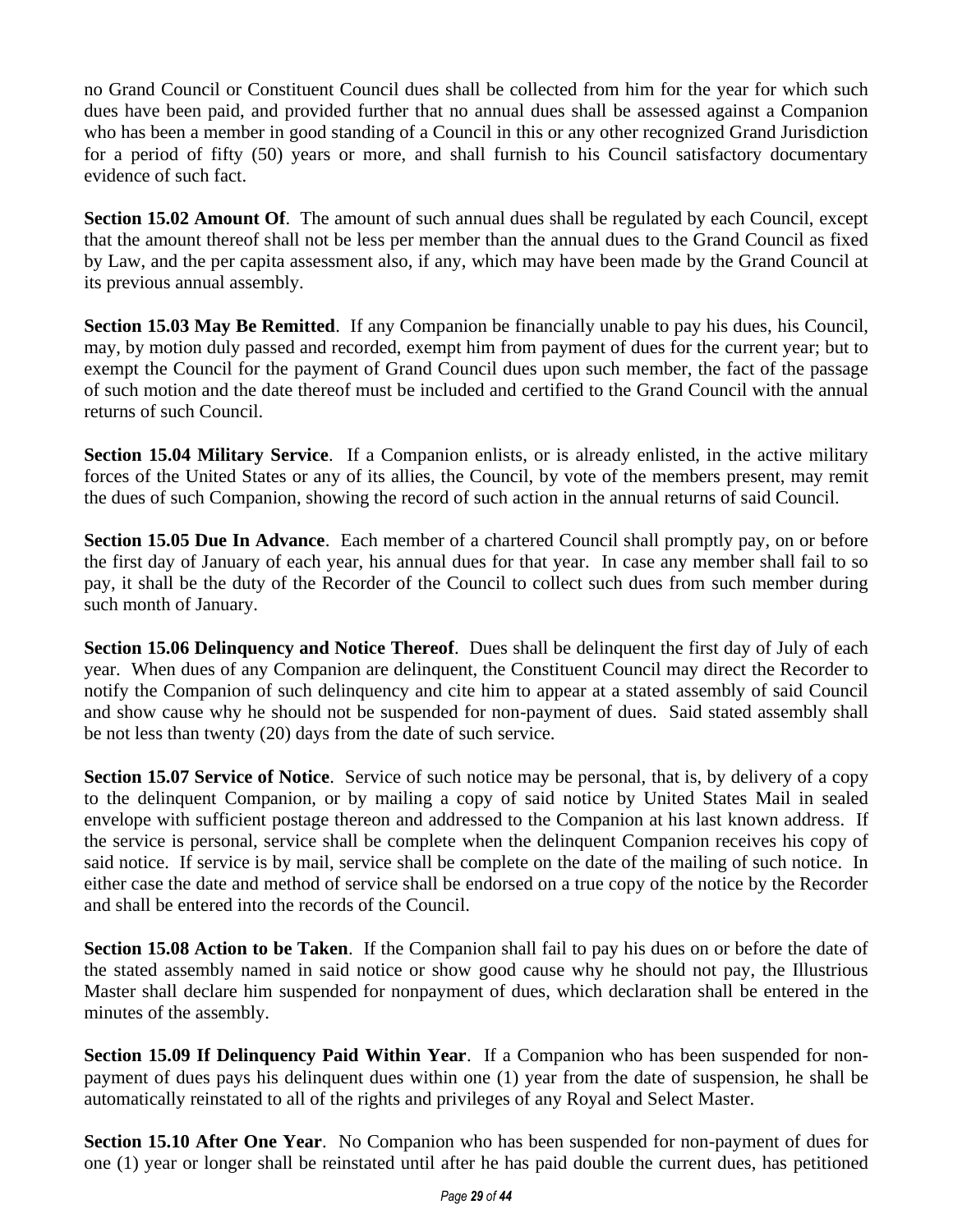for reinstatement, and has been elected to membership by two-thirds (2/3) favorable ballot of all Companions present who are entitled to vote. Such petition shall not require recommenders or reference to a committee.

**Section 15.11 No Bar To Complaint**. Nothing contained in this Chapter shall in any way retard or prevent any Companion whose name is on the delinquent list for non-payment of dues from being complained against, tried, and punished for any offense committed against Cryptic Masonry.

#### **ARTICLE XVI. ATTENDANCE AND VISITATION**

**Section 16.01 Right and Duty to Attend**. It is the right of every Royal and Select Master to attend all assemblies of the Council of which he is a member, and it is his duty to be present at all assemblies which he can attend without neglecting his business or his duties to others.

**Section 16.02 Visitation A Privilege. May Be Withheld**. The visitation of a Council of which he is not a member is a privilege which Cryptic Masonry confers on all of its members; but this privilege may be withheld or withdrawn by the Illustrious Master of the Council sought to be visited, either upon his own motion or at the request of a member of his Council, if in his opinion the admission of such visitor would work injury to the welfare of Cryptic Masonry or the Council.

**Section 16.03 Demitted Visitors**. A demitted Royal and Select Master, at the discretion of the Illustrious Master, may visit a Council at any assembly within one (1) year from the date of his demission or within one (1) year after becoming a resident of a local jurisdiction, but not thereafter.

#### **ARTICLE XVII. DEMISSIONS**

**Section 17.01 Right Of.** Every Royal and Select Master in good standing who is a member of a Council in this Grand Jurisdiction, and not barred by the provisions of this Code, is entitled to demission there from upon proper application.

**Section 17.02 Requirements for Granting**. A member shall be granted a demit when the following requirements are met:

- (a) He shall make application therefore in writing, signing with his own hand, and file same with the Recorder.
- (b) He must pay all indebtedness to the Council due at the time of his application for demit is filed with the Recorder.
- (c) If an officer of the Council, he must resign before a demit can be granted.
- (d) There must be no charges of Un-Masonic Conduct against the applicant and no one claiming the privilege of preferring such charges.

**Section 17.03 Procedure**. Each application for demission, filed with the Recorder, must be presented to the Council at the next stated assembly and if the requirements of Section 17.02 of the Law have been met, the demit shall be granted upon order of the Illustrious Master, and the Recorder shall issue a certificate of demission.

Should the application for demit be filed with the Recorder in December, subsequent to the date of the stated assembly for that month, the application may be granted at the next stated assembly, but the certificate shall be back dated to the date of application and no dues required after the first (1) day of January; nor shall the Council be required to pay Grand Council dues on such member.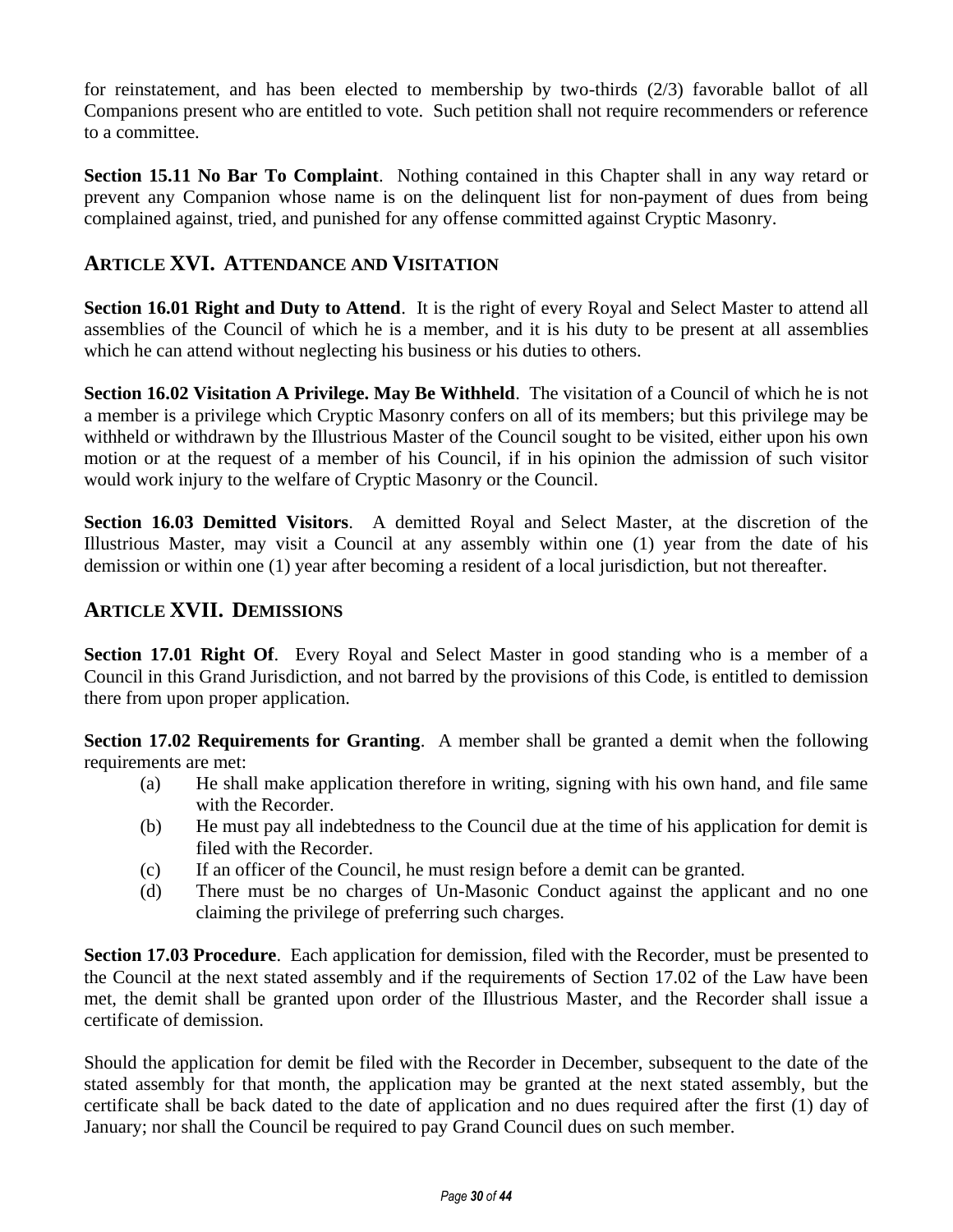**Section 17.04 Demit Granted. Absolute Unless To Form A New Council**. A demit when granted is absolute unless the application is for the purpose of forming a new Council and so stated in the application. In this instance the demit shall be sent directly to the Grand Master, who shall hold same until the charter for the new Council has been issued and the petitioner elected to the membership therein. Immediately upon the issuance of the charter, the Grand Recorder shall notify the Council issuing the demit that the charter has been granted.

#### **ARTICLE XVIII. RETURNS OF COUNCILS**

**Section 18.01 When Made. Contents Of**. Prior to the first day of February of each year, each Council shall furnish a complete record of the work done by it during the preceding year. This report shall be signed by the Illustrious Master and Recorder on blanks furnished by the Grand Recorder and shall contain the information relative to greetings, admissions, reinstatements, demissions, deaths, expulsions, and suspensions, giving names in full with the respective dates; a complete list of officers as of the first day of January preceding; a tabulation of membership as of the first day of January of the current year, including a complete roster thereof, the number of stated and special assemblies, the amount of uncollected dues and such other information as the Grand Council or Grand Recorder may require.

**Section 18.02 Dual Membership Reported**. The Recorder shall state the number of members holding dual membership and specify those dual memberships with another Grand Jurisdiction. In remitting per capita dues to the General Grand Council, the Grand Recorder shall show the number of dual memberships, and remit only once for the same.

**Section 18.03 Pay Grand Council Dues and Fees**. Every Council shall transmit to the Grand Recorder with its returns, the annual dues and fees due the Grand Council.

**Section 18.04 Unpaid By the First of February**. If any Council shall fail to make its return to the Grand Recorder and pay its Grand Council dues and fees on or before the first day of February of any year, it shall be the duty of the Grand Recorder to notify the Illustrious Master and Recorder of such Council of such delinquency, and to request that the same be immediately transmitted. And on the first day of February of each year the Grand Recorder shall lay before the Grand Master a statement of the Councils which may have neglected to make returns and pay dues and fees, with the reasons, if any, which he may have received from the officers of such Councils for such delinquency.

**Section 18.05 Same, Penalty**. Upon receipt of the information prescribed in the preceding section, the Grand Master shall investigate and inquire into, in such manner as he may deem proper, the causes for the delinquency of each such delinquent Council, and shall take such action in regard thereto as will insure prompt returns and conduce to the welfare of Cryptic Masonry. He may at his discretion arrest the Charter of a Council, or arrest the jewel of the negligent officer or officers, and continue such discipline until the returns have been made and dues and fees paid, or until the next annual assembly of the Grand Council.

**Section 18.06 Unpaid Dues. Representations**. Any Council whose annual returns have not been filed or whose Grand Council dues have not been paid by the first day of February of any calendar year shall not be entitled to representation or their members entitled to vote in the Grand Council, and shall be fined ten percent (10%) of its annual per capita return to the Grand Council for each month it is delinquent, unless for good cause shown, the Grand Master shall authorize such representation and voting privileges. It is the Grand Master's prerogative to waive the fine if, in his opinion, this should be done.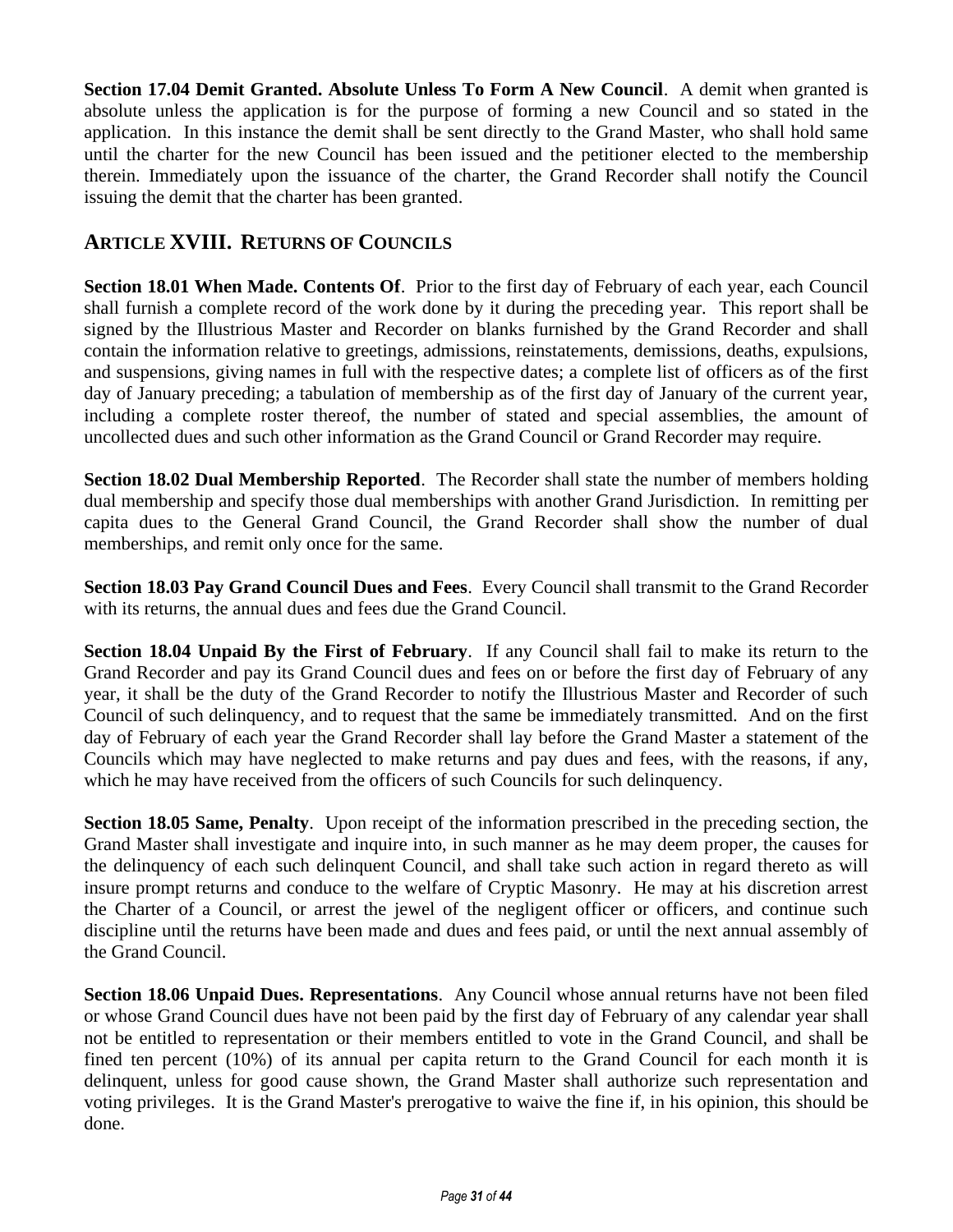#### Article XIX. The Government of Councils

**Section 19.01 Adopt By-Laws, Scope Of**. Every Council chartered by this Grand Council shall adopt by-laws for its government; provided, that the same shall conform to the Constitution and Laws of the Grand Council. Such Council shall in its by-laws fix the time of its stated assemblies, the fees for the degrees, the annual dues of members, and such other provisions as may be deemed necessary for its government; the time fixed for stated assemblies shall be upon a certain week day of the calendar month.

**Section 19.02 Same, Must Be General**. No Council shall pass or enact any special regulations or rules having a personal or special application, but shall in all cases make its by-laws of a general and uniform nature.

**Section 19.03 Same, Cannot Be Suspended**. No by-law of a Council shall be suspended or temporarily dispensed with.

**Section 19.04 Same, Lie Over One Month**. No Council shall enact any by-law until the same shall have been before the members at least one (1) month by having been proposed in writing at a stated assembly and recorded in the records thereof and laid over for final action at a subsequent stated assembly.

**Section 19.05 Must Be Approved**. No by-law or by-laws adopted by any Council shall take effect until approved by the Grand Council or the Grand Master. When approved by the Grand Council or the Grand Master, a copy of the same shall be placed on file with the Grand Recorder. The approval by the Grand Council shall be final in all instances of by-law or by-laws approval, and may override a Grand Master's approval of such by law or by-laws.

#### **Article XX. Decisions**

**Section 20.01 Who May Ask For.** Any Council or Member of the Grand Council may ask for the decision of the Grand Council upon any matter actually occurring and involving the jurisprudence of Cryptic Masonry.

**Section 20.02 Method Of.** The method of requesting such decision shall be by written statement duly addressed to the Grand Council, clearly and concisely setting forth the question upon which the decision is asked, and stating that the same arises from some matter actually occurring in the Council, giving its name and number.

**Section 20.03 Such Statement Referred**. All such statements shall be referred to the Committee on Masonic Jurisprudence and report made thereon before being acted upon by the Grand Council.

**Section 20.04 How By Council.** If such statement be presented by a Council, the statement and resolution soliciting the decision of the Grand Council upon the question involved must be adopted by such Council at a stated assembly and must be attested by the seal of the Council and the signatures of the Illustrious Master and Recorder.

**Section 20.05 Members Of The Grand Council**. If such statement be presented by a member of the Grand Council, it must be authenticated by his personal signature.

**Section 20.06 Council May Ask Grand Master**. Any Council desiring an official decision of the Grand Master upon matters such as are described in Article XX during the recess of the Grand Council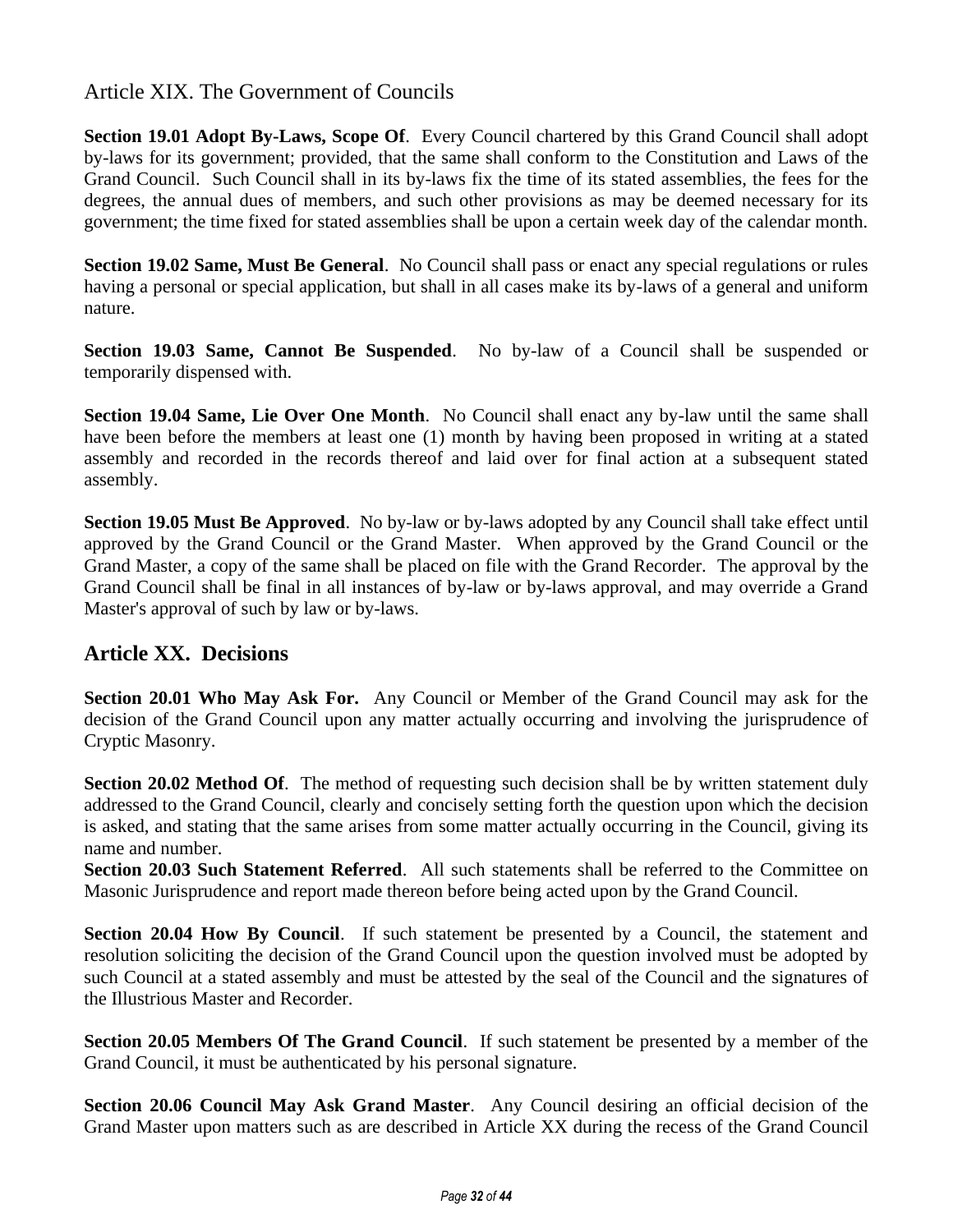must, in order to obtain such decision, proceed in the same manner as though applying to the Grand Council for the decision.

**Section 20.07 Illustrious Master May Ask Of Grand Master**. The Illustrious Master of any Council may, during recess of the Grand Council, request the Grand Master to give him an official opinion upon such matters actually arising in the government of his Council as may to him seem to involve difficult or intricate questions in the jurisprudence of Cryptic Masonry and upon which he does not feel sufficiently advised to rule correctly.

**Section 20.08 A Member May Complain of His Council. Procedure**. Any member of a Council may complain against his Council that it has been acting in violation of the Laws of Cryptic Masonry, specifying particularly the acts complained of. Such complaint must be made to the Grand Master, who shall thereupon, if the charges be not frivolous, forward to such Council a copy of such complaint and require an answer thereto in such time as he shall deem proper. Upon receipt of such answer the Grand Master may, at his discretion, visit the Council complained against, hear evidence in support of or in opposition to the charges, or do such other acts as will, in his judgment, disclose a full and fair understanding of the whole matter, and make such decision or take such action as shall conduce to the welfare of Cryptic Masonry.

He may, at his discretion, arrest the Charter of the Council, or the jewels of any or all of its officers, or may reprimand the officers or members of the Council or advise them what is proper to be done. If, in his opinion, the complaint was maliciously preferred without cause, he may reprimand or rebuke the member presenting it or direct charges to be preferred against him.

**Section 20.09 Grand Master to Report Decisions, Etc**. The Grand Master shall report all decisions made and action taken by him in pursuance of the authority conferred under the three (3) preceding sections of the Grand Council in his annual address. Such official decisions and action shall be referred to the Committee on Masonic Jurisprudence.

#### **ARTICLE XXI. ARREST OF JEWEL**

**Section 21.01 Who May.** During the recess of the Grand Council the Grand Master may, for such misconduct as causes serious injury to the welfare of Cryptic Masonry, or for the commission of any offense against Cryptic Masonry, as defined in these Laws, arrest the jewel of any officer of the Grand Council or any Illustrious Master of a Council. For like reasons an Illustrious Master of a Council may arrest the jewel of any officer of his Council, and he must make such arrest when directed by the Grand Master so to do, and must promptly report to the Grand Master his compliance with such order. **Section 21.02 Effect Of.** The effect of the arrest of a jewel is to suspend the officer from the functions of his office while such arrest remains in force. It does not affect his standing as a Royal and Select Master.

**Section 21.03 May Be Restored**. It shall be competent for the officer on whose authority a jewel is arrested to restore it whenever in his judgment the good of Cryptic Masonry will be served thereby.

**Section 21.04 Officer May Appeal. Hearing. Decision**. Any officer of a Council who shall feel aggrieved by the arrest of his jewel of office may petition the Grand Council for the revocation of such order. Such petition shall be referred to the Committee on Appeals and Grievances. The matter shall be promptly investigated by the Grand Council or its said committee. Full opportunity shall be given for all interested to be heard at all stages of the investigation and hearing; and such decision shall be made either affirming or revoking the order of arrest, as justice may warrant.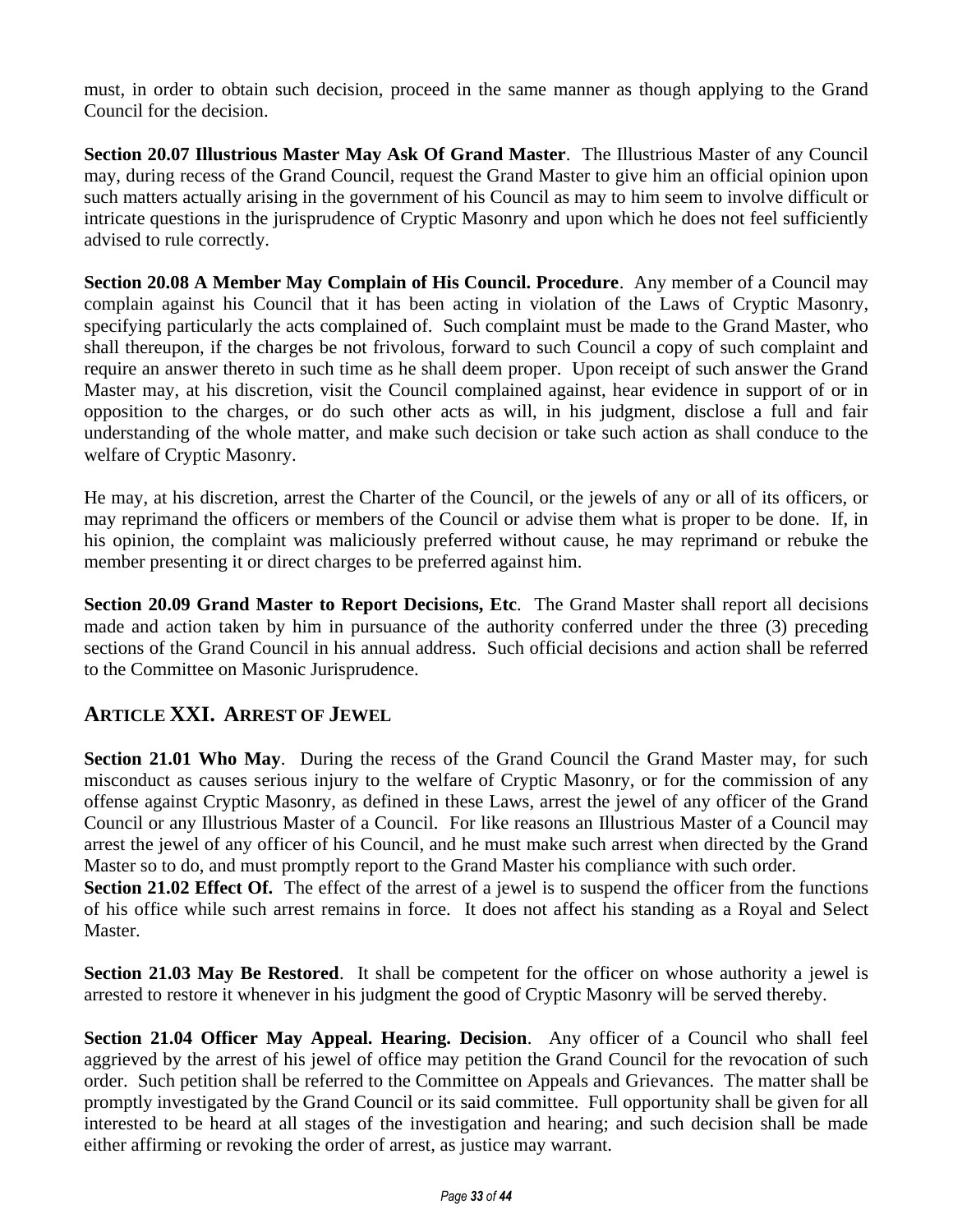#### **ARTICLE XXII. OFFENSES AND PUNISHMENT**

**Section 22.01 Offenses Defined**. Offenses against Cryptic Masonry are those which are defined by these Laws, and consist of the following:

- (a) The violation of any penal statute of the state which involves moral turpitude.
- (b) The unlawful communicating of any of the esoteric work or secrets of Cryptic Masonry, or of Royal Arch Masonry, or of Ancient Craft Masonry.
- (c) The commission of any act, or the omission to perform any duty, contrary to, or in violation of the obligation or teachings of any of the degrees of Cryptic Masonry, or of any of the degrees of Royal Arch Masonry, or of any of the degrees of Ancient Craft Masonry which tends to impair the purity or injure the welfare of Cryptic Masonry.
- (d) The willful disobedience of the Constitution or Laws of the Grand Council, or of any summons or order duly and regularly issued by proper authority.
- (e) The attempting by trifling, captious, or unworthy motives to arrest or hinder the legitimate business or work of the Grand Council or any particular Council.

**Section 22.02 Charges. By Whom Preferred**. No charges can be entertained unless they be preferred by a Royal and Select Master who is a member in good standing of some Council.

**Section 22.03 Where Preferred**. Charges must always be preferred in the Council to which the accused belongs, except as hereinafter provided.

S**ection 22.04 When In Grand Council**. Charges against an officer of the Grand Council, or the Illustrious Master of a Council while holding such official position, must be represented to the Grand Council in the manner provided by Law.

**Section 22.05 Jurisdiction Over Members**. Councils have jurisdiction over their members for purposes of discipline regardless of their domicile.

**Section 22.06 Same Over Non-Affiliates**. Councils also have jurisdiction over all nonaffiliated Royal and Select Masters domiciled within their territorial jurisdiction or committing an offense against Cryptic Masonry therein.

**Section 22.07 Other Cases**. Councils also have jurisdiction over members of other Councils domiciled within their territorial jurisdiction, or committing an offense against Cryptic Masonry therein, if the Council to which such alleged offender belongs shall refuse or neglect to prefer charges against and try him within six (6) months after being officially advised by the Council having territorial jurisdiction of the alleged facts constituting the offense complained of.

**Section 22.08 Concurrent Jurisdiction.** Should two (2) Councils possess jurisdiction over the same offender for the same offense, the Council first (1) assuming jurisdiction by the receipt of charges shall have exclusive jurisdiction thereof.

**Section 22.09 Forms and Procedure**. With such necessary changes in forms and methods as may tend to render the same applicable, the Laws of the Grand Chapter of Royal Arch Masons of Iowa and the Laws of the Grand Lodge of Iowa, of Ancient Free and Accepted Masons upon the subjects of charges, notice and service thereof, appearance, trial, evidence, allegations, objections, pleading, judgment, method of inflicting punishment, offenses in open Council, appeals, and all subjects akin thereto shall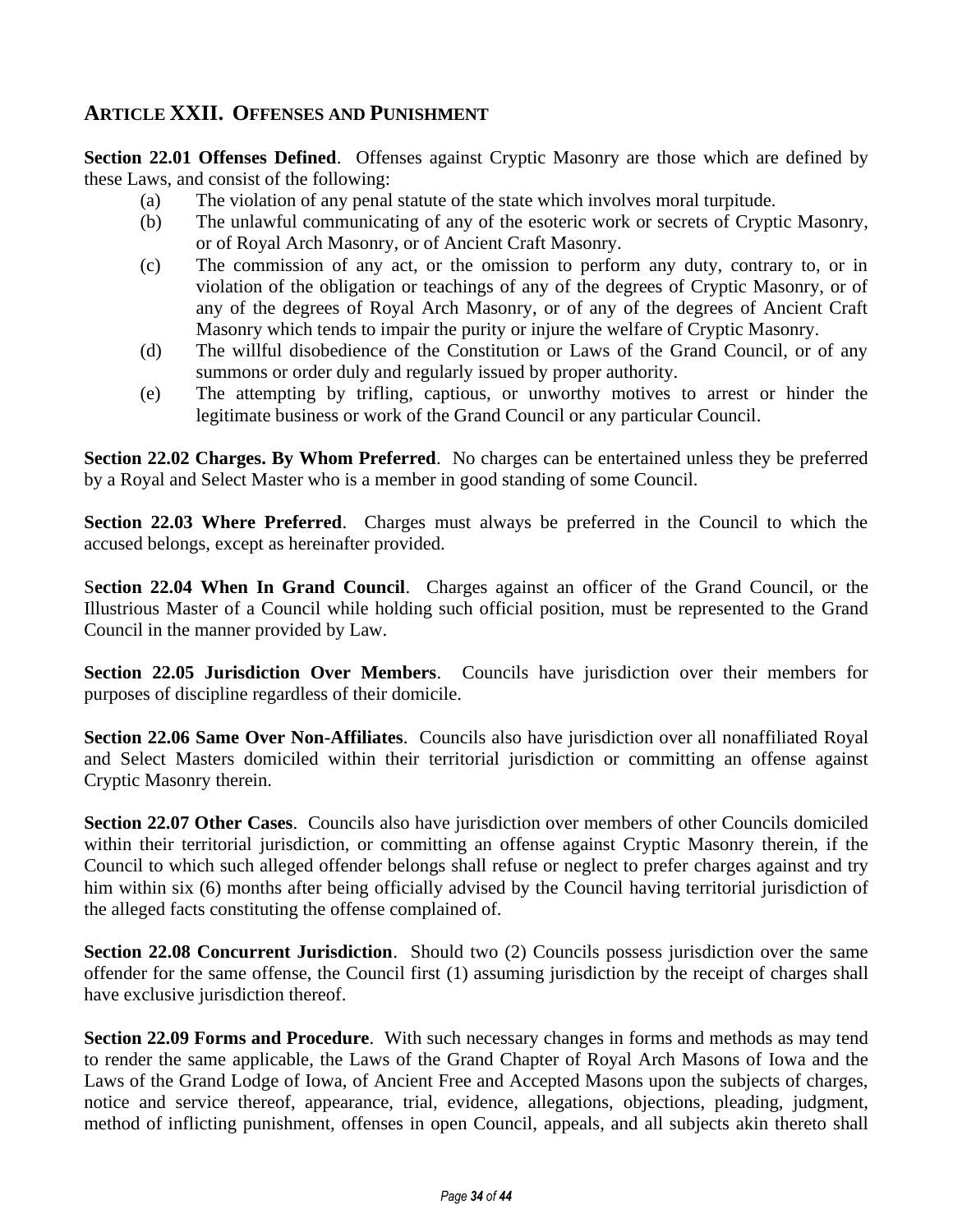apply to, govern, and control all actions taken by Councils upon charges preferred, except in such matters as the Grand Council may by Law have otherwise directed.

**Section 22.10 To Follow Lodge and Chapter Law.** In the absence of written Law or custom on matters occurring in or affecting Councils, the Laws and customs which control in like matters in Chapters under the jurisdiction of the Grand Chapter of Royal Arch Masons of Iowa, and in Lodges under the jurisdiction of the Grand Lodge of Iowa of Ancient Free and Accepted Masons, shall govern and control as far as applicable.

#### **ARTICLE XXIII. OFFENSES BY COUNCILS AND JURISDICTION OF THE GRAND COUNCIL**

**Section 23.01 Jurisdiction. When**. The Grand Council has jurisdiction over all offenses committed by the Councils, over all offenses committed by the Illustrious Master of a Council or any officer of the Grand Council while holding such official position, and over offenses committed by Royal and Select Masters when the Council having jurisdiction shall refuse to exercise its powers in that respect.

**Section 23.02 How Invoked.** The jurisdiction of the Grand Council can only be invoked upon the complaint of a Royal and Select Master in good standing and a member of a Council in this jurisdiction.

**Section 23.03 Facts in Petition**. A complaint against a Council must be by petition, clearly and concisely setting forth the facts respecting the particular matter or matters complained of, and signed by the complainant. Such petition must be filed with the Grand Master, who shall, after examination of the same, advise the complainant whether he deems the charges sufficient.

**Section 23.04 Action. Copy Served**. If the Grand Master shall advise the complainant that the charges are deemed sufficient, the complainant must at once serve a copy of such complaint on the Illustrious Master and Recorder of the Council complained against and file proof of such service with the Grand Master.

**Section 23.05 Time to Answer**. The Council accused shall, within forty (40) days after being served with a copy of the complaint, file with the Grand Master its answer to the complaint made against it.

**Section 23.06 Evidence Taken**. Immediately after the Council has answered, or, if it shall fail to answer immediately after the expiration of the time to answer, the Grand Master shall, in person or by duly accredited commissioner, proceed to hear and cause to be written down all such material evidence as may be offered which shall tend to prove or disprove the charges contained in the complaint.

**Section 23.07 Refer to Committee**. Upon the completion of the taking of the evidence, if in his opinion sufficient evidence of irregularity has been shown to warrant a trial thereon, the Grand Master shall refer the whole matter to some standing or special committee to report to the Grand Council thereon at the next annual assembly.

**Section 23.08 When Dismissed**. If the complaint, when made, is by the Grand Master deemed insufficient or frivolous, he shall dismiss the same without taking any evidence; and if, after the evidence be taken, it clearly appears that the charges were unfounded, the proceedings shall then be dismissed without reference to a committee.

**Section 23.09 Against Officer**. Charges against an officer of the Grand Council or the Illustrious Master of a Council for offenses alleged to have been committed while holding such official position must be made by the same persons in the same manner and to the same officers as complaints against a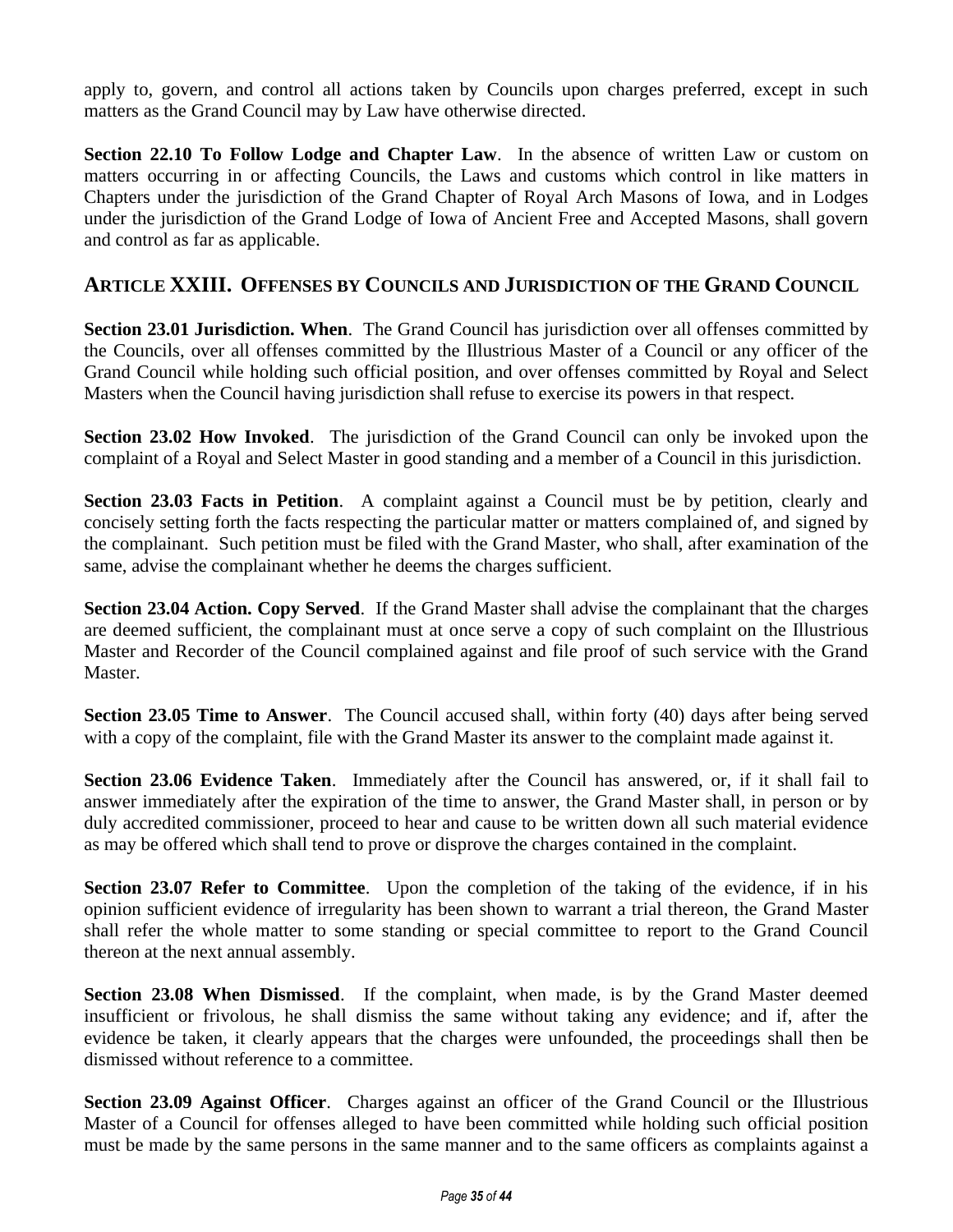Council, except that if the charges be against the Grand Master, they shall be presented to the Deputy Grand Master and Grand Principal Conductor of the Work and the procedure therein shall be the same as is provided in cases of offenses by Councils.

**Section 23.10 Against Other Royal and Select Masters**. Charges against a Royal and Select Master for an offense committed, and over which jurisdiction has been refused to be exercised, must be made by the same persons in the same manner and to the same officer as a complaint against a Council, and the procedure therein shall be the same, with the exception that the accused cannot be required to answer until evidence be produced tending to show that the local Council has refused to exercise jurisdiction, nor can the accused be found guilty unless that condition precedent be established by a preponderance of the evidence.

#### **ARTICLE XXIV. PROVISIONS FOR JOINT MEETINGS OF THE GRAND CHAPTER AND THE GRAND COUNCIL OF IOWA**

*In the event that the Grand Chapter of Royal Arch Masons and the Grand Council of Royal and Select Masters of Iowa agree to Joint Sessions, the following rules shall prevail:*

#### **Section 24.01 Procedure for Meetings.**

- (a) One (1) full day will be allotted to the Grand Chapter and one (1) full day will be allotted to the Grand Council for their meetings.
- (b) Host responsibility will be on a rotational basis. Grand Chapter will meet first one (1) year, and the Grand Council will meet first on the alternate year. T he body meeting first will assume the host responsibility for general meetings and presiding at joint banquet functions.
- (c) The day preceding the sessions will be set aside for committee meetings. No committee meetings will be held during sessions except for working committees of both bodies such as Credentials, Mileage and Per Diem, Jurisprudence, and the Grand Charity Board of the Grand Chapter which may meet during the sessions.
- (d) No Schools of Instruction are to be held during the time that the Grand Chapter and Grand Council are in session.
- (e) All appendant orders will meet at times other than annual sessions. The Order of High Priesthood and Thrice Illustrious Master Degrees are considered part of the representative bodies' sessions.
- (f) Representatives of more than one (1) body will receive mileage on a pro-rated basis, equally shared. Each Grand Body will pay its own per diem.
- (g) Joint Meetings will be held in August on such days as the heads of the respective bodies shall agree upon.
- (h) Banquet expenses for entertainment, decorations, and favors shall be divided equally between the two (2) Grand Bodies. Each Grand Body is responsible for its own guests' expenses.

**Section 24.02 Joint Committees**. The following Committees are hereby established as joint committees:

- (a) General Arrangements
- (b) Time and Place
- (c) Necrology
- (d) Credentials
- (e) Mileage and Per Diem
- (f) Masonic Youth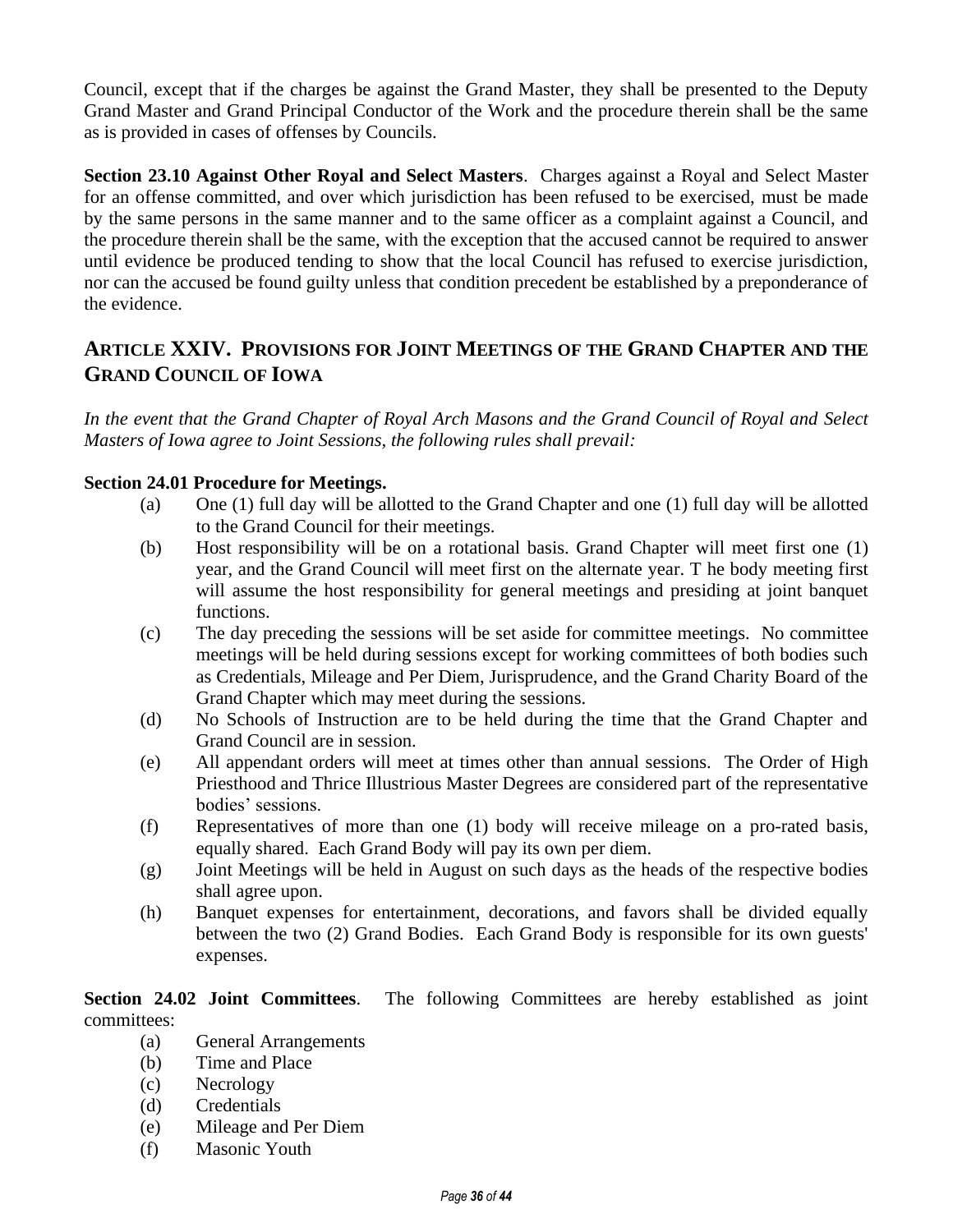- (g) The following Joint Committees shall consist of two (2) members from each body:
	- (i) General Arrangements
	- (ii) a) To consist of two members (one appointed for two years in 1997 and one appointed for 4 years in 1997 and thereafter) in conjunction with two members of the Grand Chapter.
	- (iii) b) To which shall be referred all arrangements for the next regular assembly including housing, banquets, and entertainment.
	- (iv) Credentials
	- (v) Mileage and Per Diem
- (h) The following Joint Committees shall consist of one (1) member from each body:
	- (i) Time and Place
	- (ii) Necrology
	- (iii) Masonic Youth
- (i) The Chairman of each Joint Committee shall be from the Host Body.

#### **Section 24.03 Joint Proceedings**.

- (a) The Proceedings will be printed with Grand Chapter first.
- (b) The costs will be prorated to the respective bodies on a per page basis except for Joint Committee reports and other joint pages, which will be shared equally.
- (c) Appendant Orders will be billed on a per page basis for their reports which are printed in the proceedings.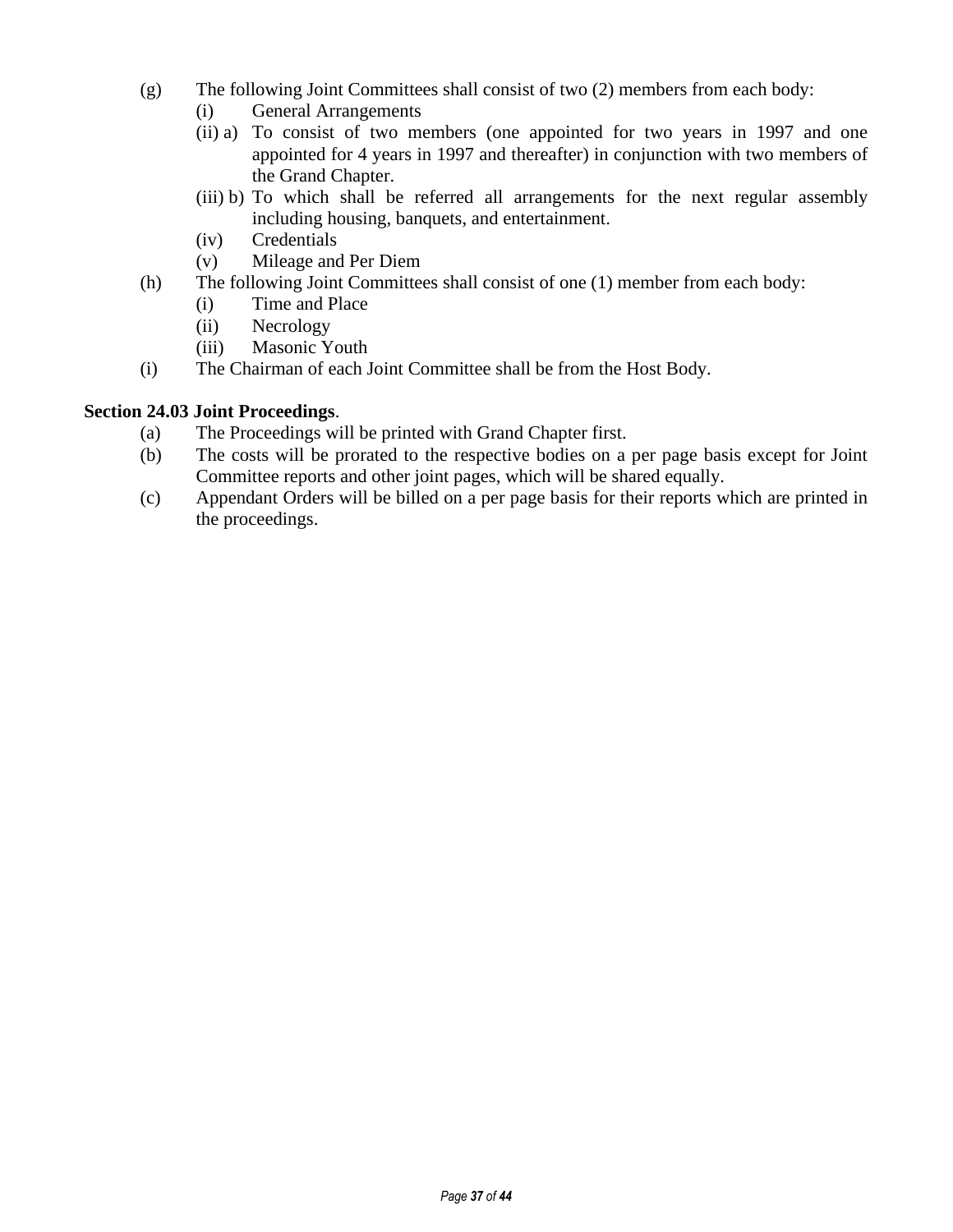# **INSTALLATION OF COUNCIL OFFICERS**

INSTALLING OFFICER: Companions, the installation of officers in a Council marks the completion of one year's work and the beginning of the next. It impresses upon us the democratic nature of our institution and teaches the peculiar art of laying aside the insignia of rank with willingness and gracefulness and of assuming the honors and responsibilities of office with humility. As the present officers have relinquished their stations in token of the completion of the past year's duties, we are once more reminded of the equality that should always exist among the members. Companion Recorder, you will announce the names of the officers elected and appointed for the ensuing year. Companion Marshal, as the names are called you will place the officers in position.

(After all are in position, with Illustrious Master on right of line west of Altar, Marshal says:)

MARSHAL: Illustrious Master, I present these worthy Companions who have been selected as officers of this Council for the ensuing year and are now ready to be installed.

INSTALLING OFFICER: Companions of\_\_\_\_\_\_\_\_\_\_\_\_\_\_\_ Council No., you see before you the Companions who have been selected to serve as officers of this Council during the ensuing year. If any Companion knows of any just cause why they, or any of them, should not be installed, let him now make it known or forever hold his peace. That we may have the needed strength and guidance to accomplish the task before us, let us invoke the blessing of Deity. (Gives knocks \*\*\*, all rise). Companion Chaplain, you will lead us in prayer.

CHAPLAIN: Oh, Thou Grand Master of Heaven and Earth, we approach Thee with reverence and implore Thy blessing upon these Companions who are about to assume the duties of their important offices. Grant them firmness of mind and kindness of disposition, that they may govern the affairs of this Council with justice and moderation. Bless them, O Lord, and bless those whom Thou hast placed under them. May Thy richest blessing rest upon all our Companions wherever dispersed throughout the world. Amen.(Audience is seated)

(The above prayer is optional. Any suitable prayer may be used.)

INSTALLING OFFICER: My Companions, before proceeding to officially install you, it is necessary for you to take upon yourselves a solemn obligation. You will, therefore, each of you, place your right hand over your heart, say "I", your name, and repeat after me: "do solemnly promise on my honor as a Royal and Select Master, that I will support and maintain the Constitution, Laws and Regulations of the Grand Council of Royal and Select Masters of Iowa, the By-Laws of this Council, and all ancient Masonic usages; that I will, to the best of my knowledge and ability, perform the duties of the office with which I am now to be invested."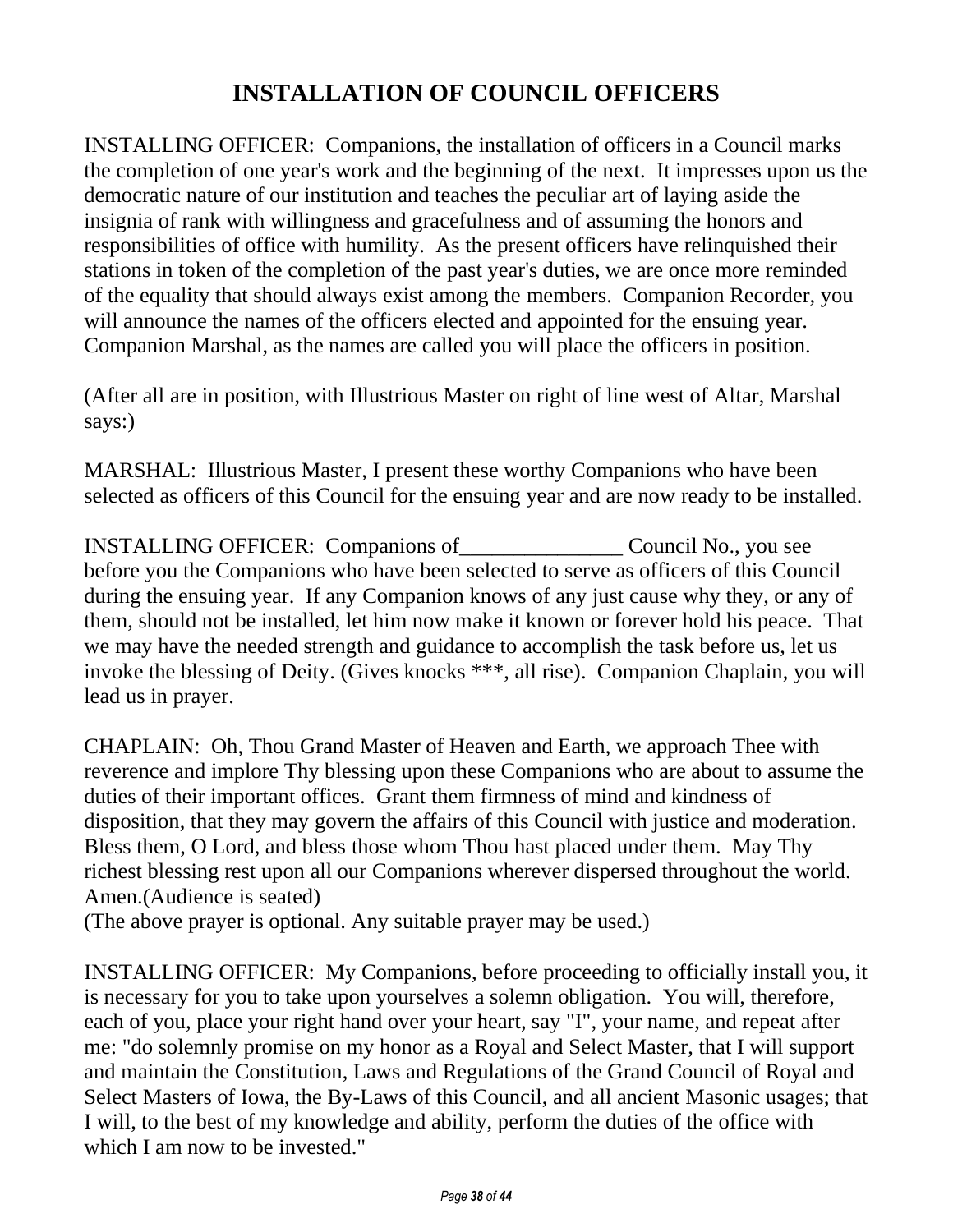(Officers drop hands and are seated)

INSTALLING OFFICER: Companion Marshal, you will present the Illustrious Master elect for installation.

(Marshal, on the left, conducts officer elect to the East, directly in front of, and facing Installing Officer)

MARSHAL: Illustrious Master, I present Companion who has been elected to serve as Illustrious Master of this Council and is now ready to be installed.

INSTALLING OFFICER: My Companion, I feel great satisfaction in installing you into the office of Illustrious Master of this Council. It is a station highly honorable to him who diligently and faithfully performs the important duties connected therewith; but before investing you with the honors and responsibilities of your office, it is mandatory that I propound to you certain questions to which, at the close, I must require your unequivocal answers.

1. Do you solemnly promise that you will use your utmost endeavors to correct the vices, purify the morals, and promote the happiness of your Companions?

2. That you will never suffer your Council to be opened unless there shall be present at least nine Select Masters?

3. That you will not suffer any person to receive the degrees in your Council in whose integrity, fervency and zeal you have not entire confidence?

4. That you will not acknowledge or hold communication with any Council that does not work under some regular and constitutional authority?

5. That you will admit no visitor into your Council who has not been regularly and lawfully invested with the Council degrees?

6. That you will faithfully observe the By-Laws of your Council and the Constitution and Laws of the Grand Council?

7. That in the government of your Council you will administer justice tempered with mercy?

8. That you will pay due respect and obedience to the Grand Officers when duly installed and will sustain them in the discharge of their duties?

9. That you will faithfully attend all assemblies of the Grand Council upon receiving proper notice thereof?

Do you submit to all these requirements and do you promise to observe them faithfully?

ILLUSTRIOUS MASTER ELECT: I do.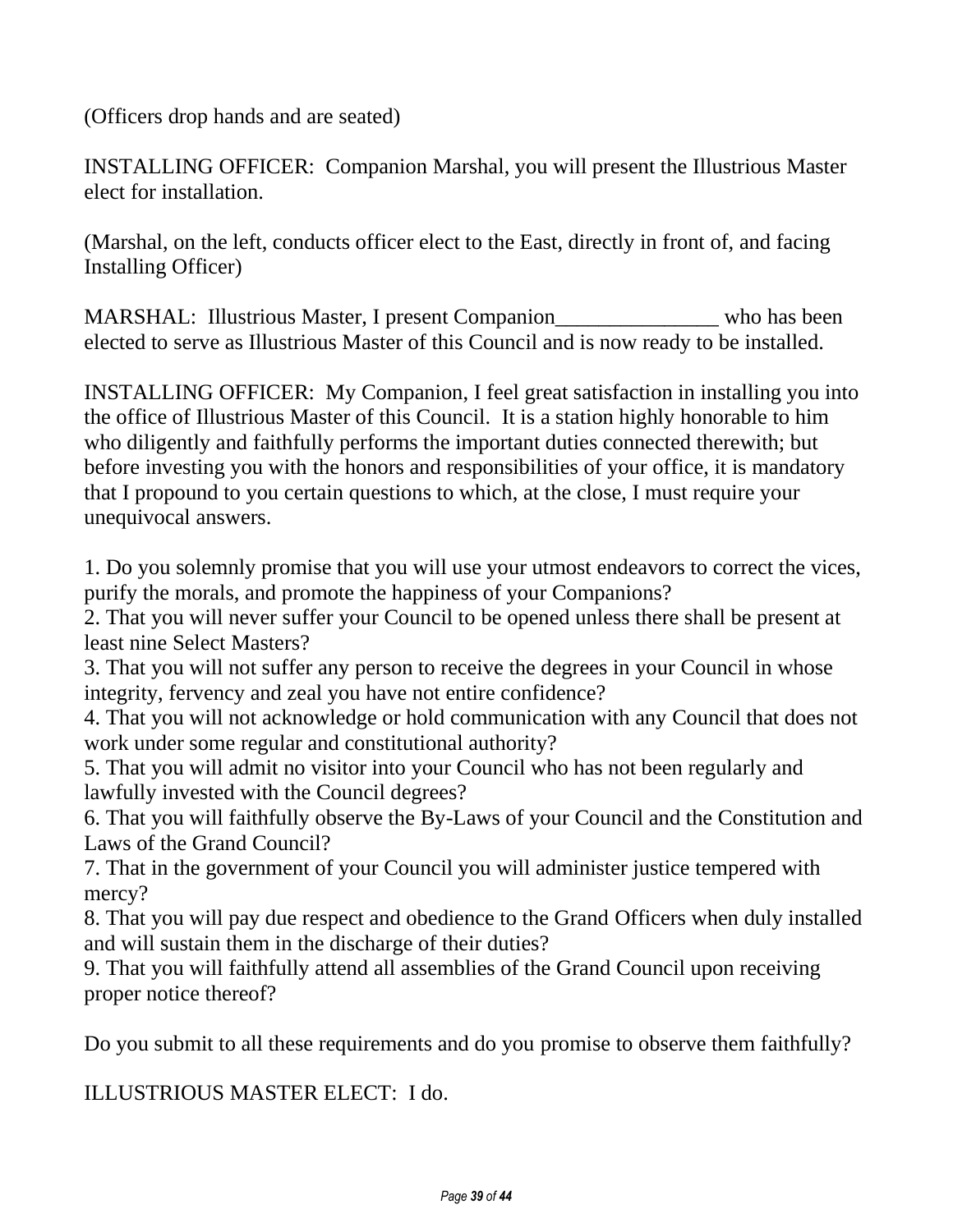INSTALLING OFFICER: With entire confidence in the purity of your intentions, and in the integrity of your character as a Select Master, I now declare you duly installed as Illustrious Master of this Council. You will now be invested with the apron and jewel of your office.

(Marshal invests him with apron and jewel)

Having been elevated by the voice of your Companions to the highest station in their gift, you are now to assume the functions of that office. It is your duty to set an example of diligence, industry and fidelity; to see that the officers associated with you faithfully perform their respective duties, and that the interests and reputation of your Council are not endangered by imprudence or neglect. The important trust committed to your care will call for your utmost exertions and the exercise of your best faculties. As the representative of Solomon, King of Israel, it will be your duty to recite the secret tradition, illustrate the moral principles of our order, cherish the worthy and hold in due veneration the ancient landmarks.

I now present you with the Charter under which your Council will work; you will receive it as a sacred deposit and never permit it to be used for any other purpose than those expressed therein; and at the expiration of your term you shall duly transmit it to your successor in office. Receive also the Constitution, Laws and Regulations of the Grand Council of Royal and Select Masters of Iowa, together with the By-Laws of this Council. Familiarize yourself with them and keep them handy at all times for ready reference. Receive in charge the Holy Bible, Square and Compass, the three great lights of Masonry. May they guide you through your year as Illustrious Master and remind you of the whole duty of man. You will now assume your station in the East.

(Installing officer conducts new I.M. to his station) (removes hat)

I cover you with that mark of distinction, which agreeably to an ancient custom, you are to wear while presiding over your Council.

(Installing officer will call up Council (\*\*\*) and say:)

Illustrious Master, behold your Companions. Companions, behold your Illustrious Master. Let us salute him with the Public Grand Honors of Masonry by three times three. (Done)

Finally, my Illustrious Companion, I place in your hand this gavel, the emblem of your authority. Wield it, my Companion, with prudence and discretion.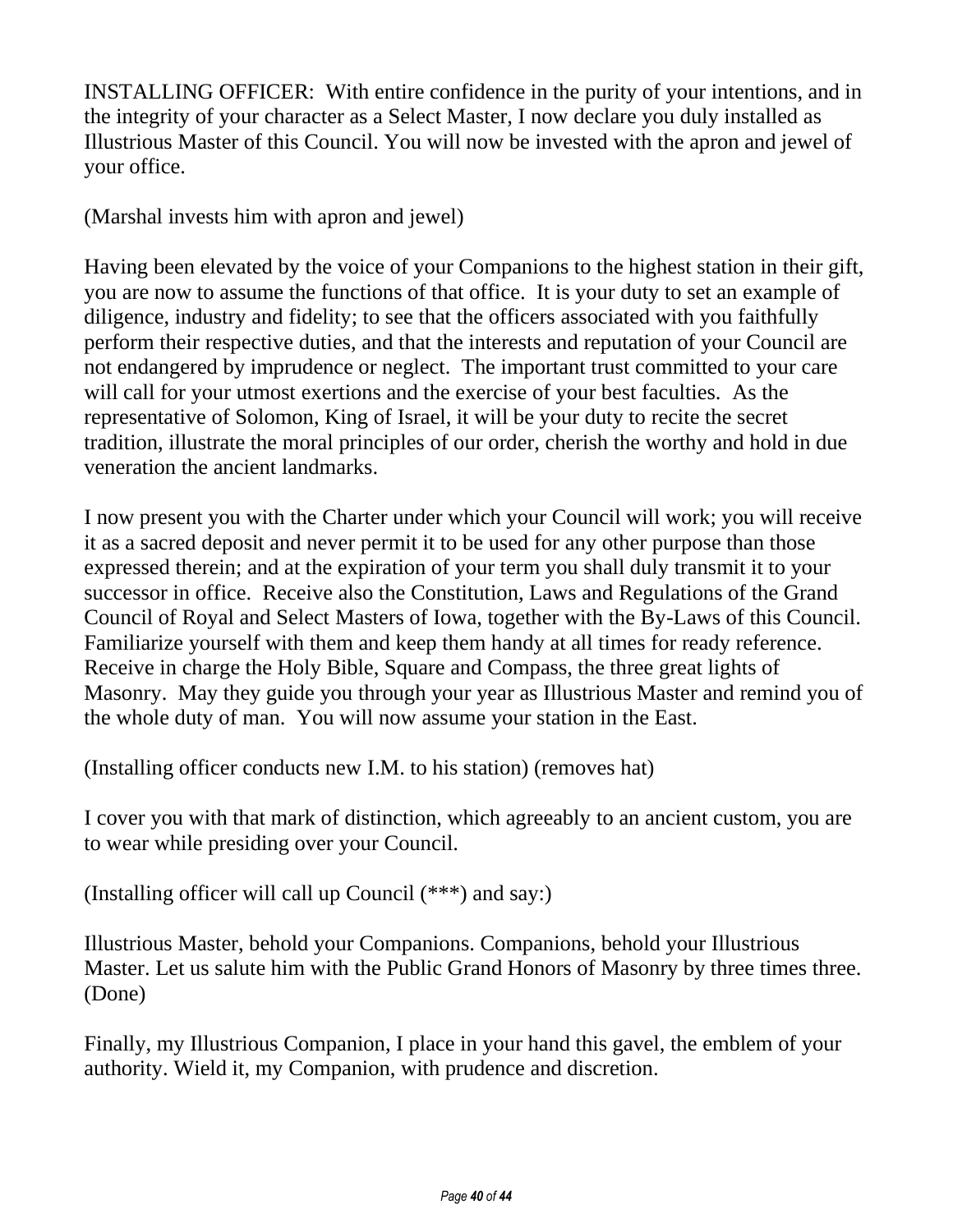(New l.M. seats Council (\* ) and may proceed to install the remaining officers or he may invite the Installing Officer to continue. In the latter case he will uncover and surrender the gavel until the completion of the installation ceremonies)

INSTALLING OFFICER: Companion Marshal, you will present the remaining officers in the order of their rank.

# CHARGE TO DEPUTY MASTER

INSTALLING OFFICER: Companion the duties of your office will require your constant and earnest attention. As the representative of H.K.T. with the Illustrious Master in Council you are to occupy the second seat in this Council, and it will be your duty to aid and support your chief in all the requirements of his office. In his absence you are to preside and perform his duties; in his presence you are to assist him. In this important trust it will be your duty and should be your pleasure to justify the confidence of your Companions. You will be invested with the jewel and apron of your office and be conducted to your station.

# CHARGE TO THE PRINCIPAL CONDUCTOR OF THE WORK

INSTALLING OFFICER: Companion\_\_\_\_\_\_\_\_\_\_\_\_\_\_ , as the third officer in the Council, it is your duty to sound the silver trumpet at early dawn and eve of day, when the sun's first and last rays gild the mountain tops, to announce high twelve and proclaim the time for labor and refreshment. In the absence of both your superiors you will be called upon to preside. As the interests of the Council should never be permitted to suffer through the lack of preparation by its officers, you will allow me to urge upon you the necessity of being always prepared and qualified to meet such an emergency. You will be invested with the jewel and apron of your office and be conducted to your station.

# CHARGE TO THE TREASURER

INSTALLING OFFICER: Companion\_\_\_\_\_\_\_\_\_\_\_\_\_\_ , you have been elected to the very important and responsible office of Treasurer of this Council and the qualities which should distinguish you are accuracy and fidelity in carefully preserving the property and funds of the Council and in rendering a just account when required. Your interest in this Council, your attachment to the Craft and your known integrity of character are a sufficient assurance that the duties of your office will be faithfully performed. You will be invested with the jewel and apron of your office and be conducted to your station.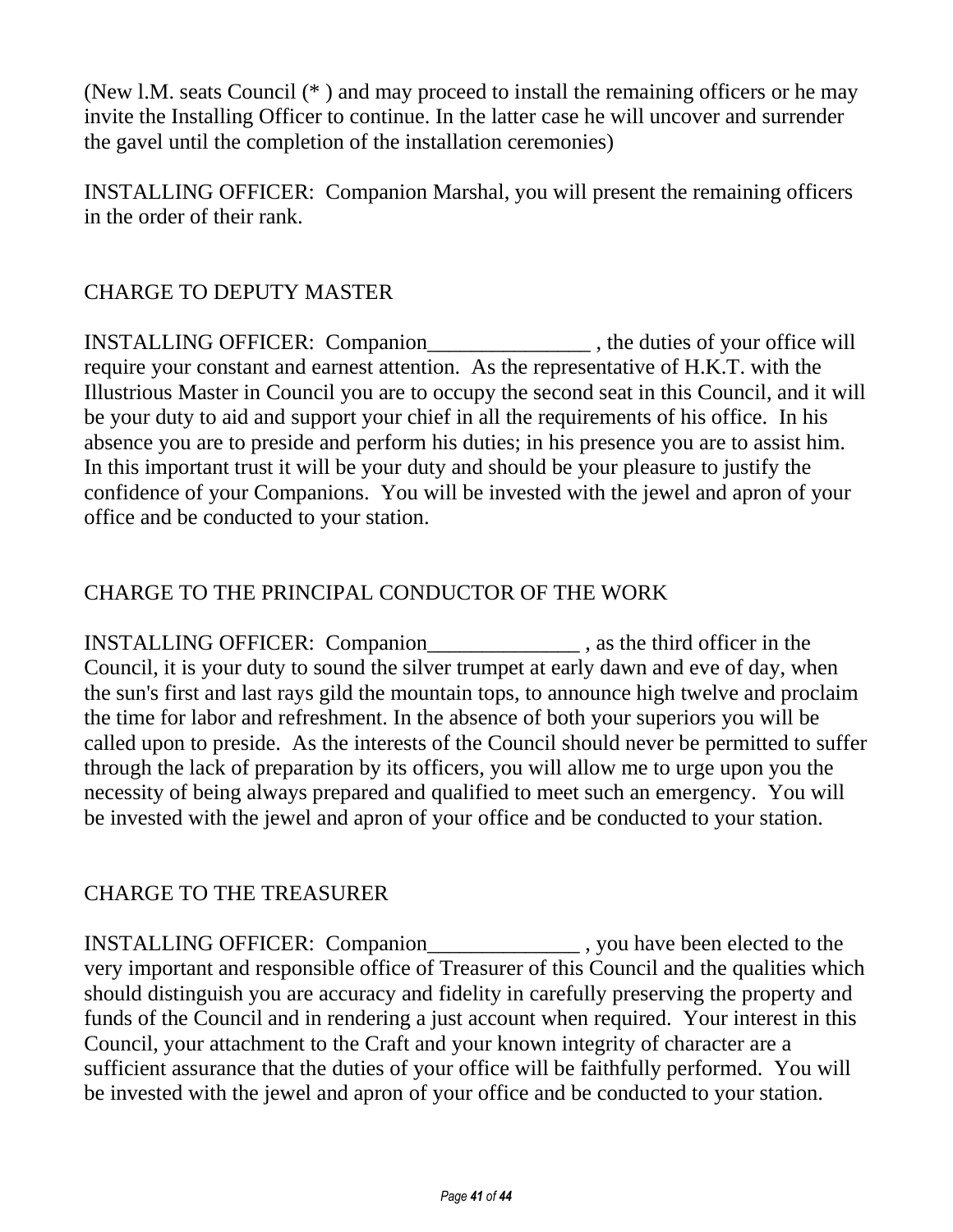# CHARGE TO THE RECORDER

INSTALLING OFFICER: Companion\_\_\_\_\_\_\_\_\_\_\_\_\_\_ , you have been elected to an important office in this Council which will require your discriminating judgment as to what is proper to be written. The possession of the requisite qualities has designated you as a suitable Companion for this office, and I doubt not that you will discharge its duties with diligence and fidelity. You will be invested with the jewel and apron of your office and be conducted to your station.

# CHARGE TO THE CHAPLAIN

INSTALLING OFFICER: Companion , to you is committed the devotional exercises of our assemblies and to perform the sacred functions of your office at our public ceremonies. I do not doubt that you will discharge the duties of your present appointment with steadfastness and perseverance in well doing. You will be invested with the jewel and apron of your office and be conducted to your station.

# CHARGE TO THE CAPTAIN OF THE GUARD

INSTALLING OFFICER: Companion\_\_\_\_\_\_\_\_\_\_\_\_\_\_ , guard well your post and suffer none to pass it but the select, the faithful, and the worthy. Obey the commands of your chief and be near at hand to see them duly executed. You will be invested with the jewel and apron of your office and be conducted to your station.

# CHARGE TO THE CONDUCTOR OF THE COUNCIL

INSTALLING OFFICER: Companion\_\_\_\_\_\_\_\_\_\_\_\_\_ , in the discharge of the duties of your office, and with which you are doubtless familiar, be fervent and zealous. You will thus merit the respect and esteem of your Companions and the approbation of your own conscience. You will be invested with the jewel and apron of your office and be conducted to your station.

# CHARGE TO THE STEWARD

INSTALLING OFFICER: Companion , your duty is to guard the entrance to the Secret Vault with sleepless vigilance and suffer none to pass it without permission of the Illustrious Master. You will be invested with the jewel and apron of your office and be conducted to your station.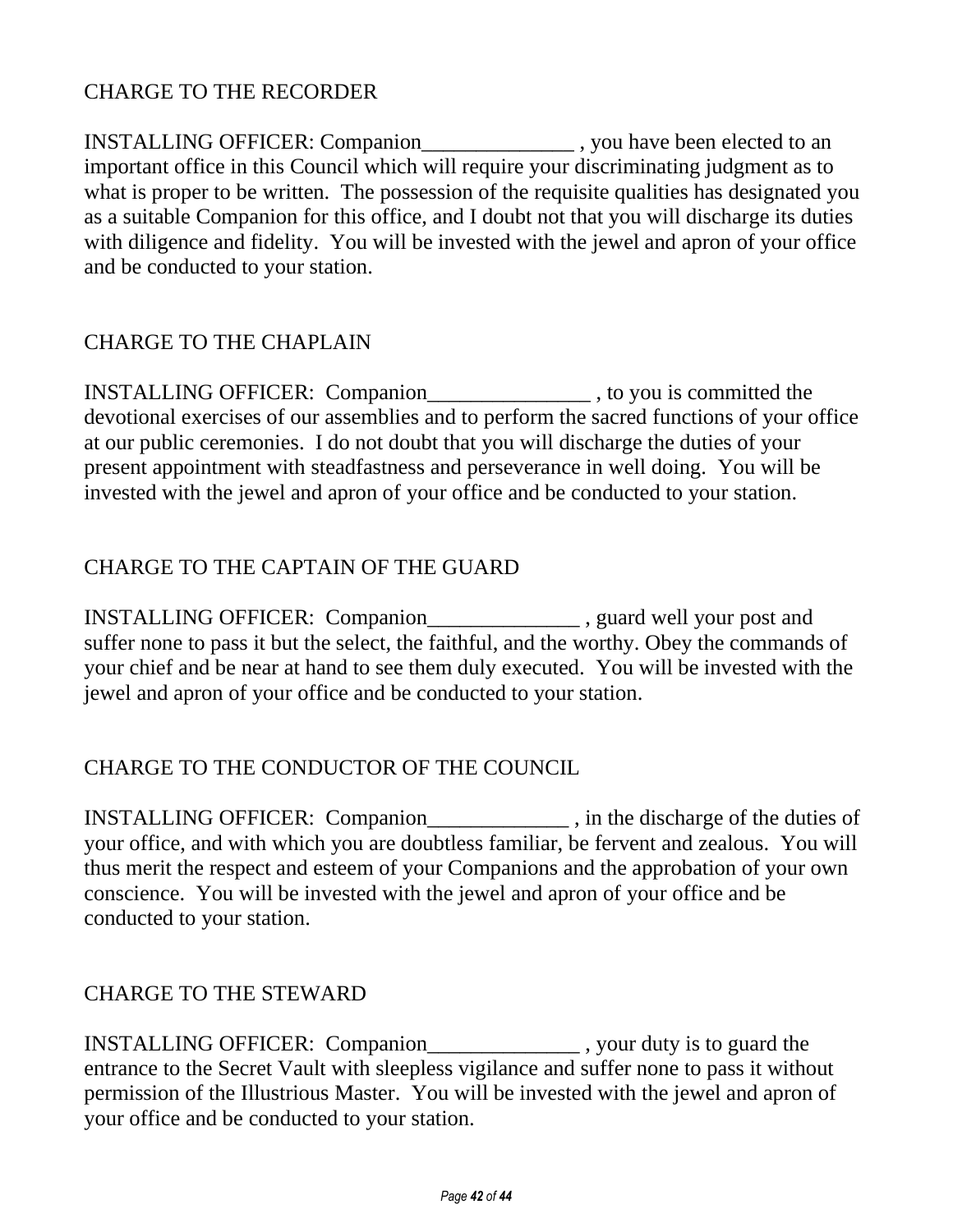# CHARGE TO THE ORGANIST

INSTALLING OFFICER. Companion\_\_\_\_\_\_\_\_\_\_\_\_\_\_ , you have been appointed Organist of this Council. As harmony is the strength and support of all institutions, so may the harmony furnished by you strengthen and support every gentle and ennobling emotion of the soul and be an inspiration to your Companions. You will be invested with the jewel and apron of your office and be conducted to your station.

# CHARGE TO THE SENTINEL

INSTALLING OFFICER: Companion\_\_\_\_\_\_\_\_\_\_ , as the first application from visitors is usually made to the Sentinel, it is therefore essentially necessary that you exemplify that spirit of friendliness which is manifest in the Council. It is your particular duty to prepare the Council Chambers for the Assemblies and to care for its paraphernalia. You will be invested with the jewel, apron and instrument of your office and be conducted to your station.

# ADDRESS TO THE ILLUSTRIOUS MASTER

INSTALLING OFFICER: Illustrious Master, you now occupy the highest office in the power of your Companions to bestow. You have accepted a trust to which is attached a responsibility that will require your best efforts to discharge with honor to yourself and satisfaction to your companions. You are to keep a watchful eye over the general conduct of the Council, see that the members are properly instructed, and that due solemnity be observed in the practice of our rites. Moreover, you should be an example to your officers and members which they need not hesitate to follow, thus securing for yourself the favor of Heaven and the approval of your Companions.

(Installing officer calls up Companions\*\*\*)

INSTALLING OFFICER: Companions, from the very nature of the constitution of every society, some must rule and others obey. While justice and moderation are required of the officers in the discharge of their official duties, subordination and respect are equally demanded of the members. The relation is reciprocal. The interests of both are inseparable. Without mutual cooperation the labors of neither can succeed. A house divided against itself cannot stand. Let brotherly love, therefore, prevail among you. Let each be emulous of the others in promoting peace and unity and in striving to see who can best rule and best obey. And may He whose watchful care is over all who put their trust in Him ever keep and preserve this Council to the glory of His name.

Companion Marshall, you will make the proclamation.